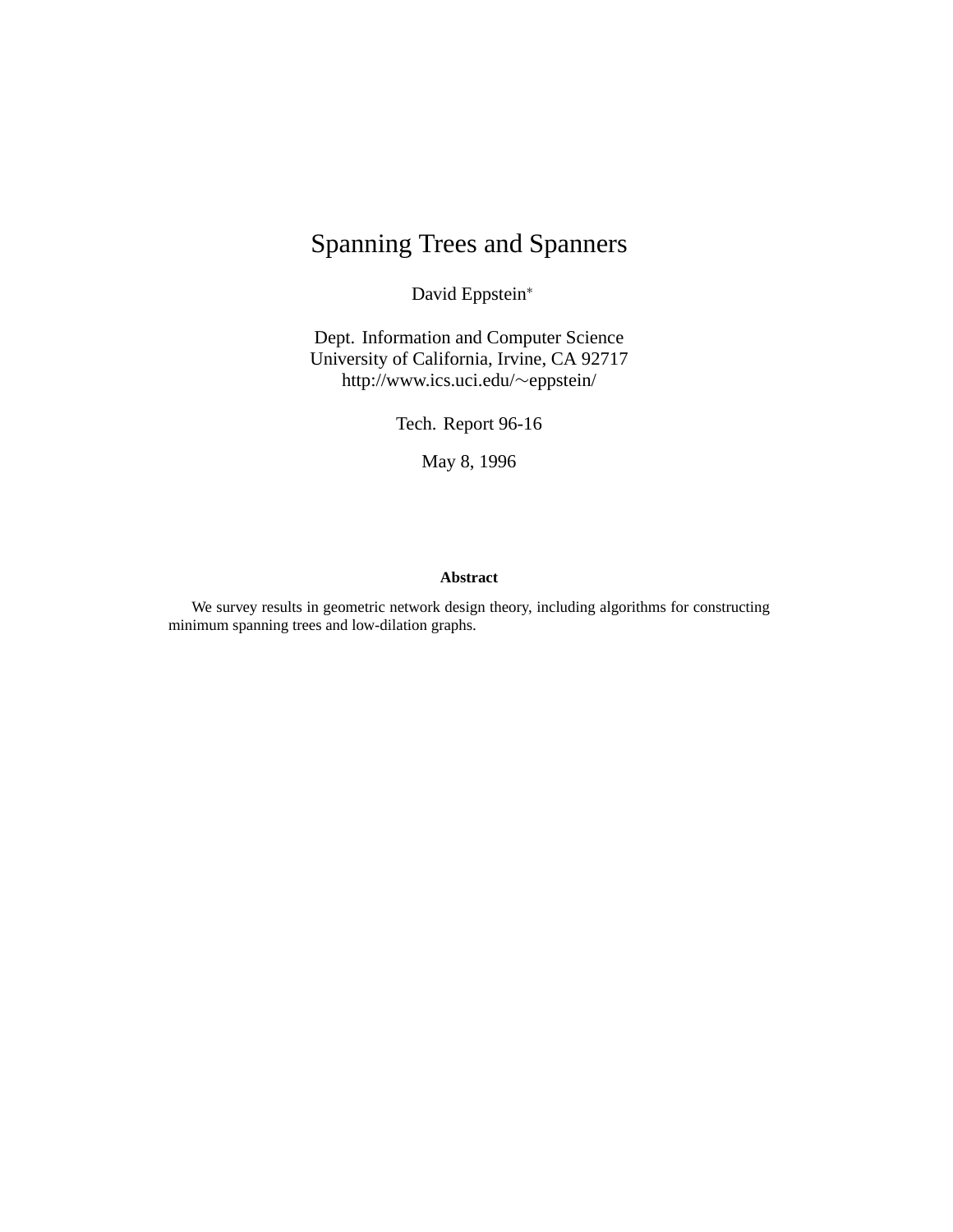# **1 Introduction**

This survey covers topics in *geometric network design* theory. The problem is easy to state: connect a collection of *sites* by a "good" network. For instance, one may wish to connect components of a VLSI circuit by networks of wires, in a way that uses little surface area on the chip, draws little power, and propagates signals quickly. Similar problems come up in other applications such as telecommunications, road network design, and medical imaging [1]. One network design problem, the Traveling Salesman problem, is sufficiently important to have whole books devoted to it [79]. Problems involving some form of geometric minimum or maximum spanning tree also arise in the solution of other geometric problems such as clustering [12], mesh generation [56], and robot motion planning [93].

One can vary the network design problem in many ways. The space from which the sites are drawn is often the Euclidean plane, but other metrics and higher dimensions are possible. One may wish to construct networks of varying classes such as trees, planar graphs, or general graphs. One may restrict the vertices of the network to be at the given sites or instead allow additional *Steiner points*. One may measure the quality of a network in different ways; typical quality measures include the *weight* (total length of all edges in a network), *diameter* (longest network distance between two sites), and *dilation* (largest ratio of network distance to Euclidean distance). The problem may be *static*, or various types of *dynamic* changes to the collection of sites may be possible.

Geometric network design problems can generally be solved by translation to a graph problem: simply form a *complete geometric graph* in which each pair of sites is connected by an edge with length equal to the distance between the pair. We are interested here in solutions which depend intrinsically on the geometry of the problem, and don't immediately reduce a geometric problem to a graph problem.

This survey is organized from the specific to the general: we first describe algorithms for finding trees of various types, then algorithms for finding planar graphs, and finally we describe algorithms for finding graphs without restriction to a specific class. Within a class of graphs we organize the topics by the criteria used to measure the quality of a given graph. We only describe problems of designing networks with vertices limited to the initial sites; Steiner tree and Steiner triangulation problems have been extensively surveyed elsewhere [17, 19, 48].

# **2 Trees**

Much of the research on geometric network design problems has involved problems in which the network to be designed is a tree. Such problems include the minimum spanning tree, maximum spanning tree, minimum diameter spanning tree, bounded degree spanning trees (such as the traveling salesman path), and the *k*-point minimum spanning tree.

VLSI design theory is responsible for several more specialized geometric spanning tree problems, which we do not discuss in detail: Steiner min-max spanning trees [36], minimum skew spanning trees (for routing clock signals) [69, 70, 110], and minimum area routing of interdigitated power and ground networks [67]. For more discussion of these and other geometric VLSI problems, see Sherwani [107]. Much of the work on these problems provides only heuristics for their solution, so there may be room for more work on exact algorithms.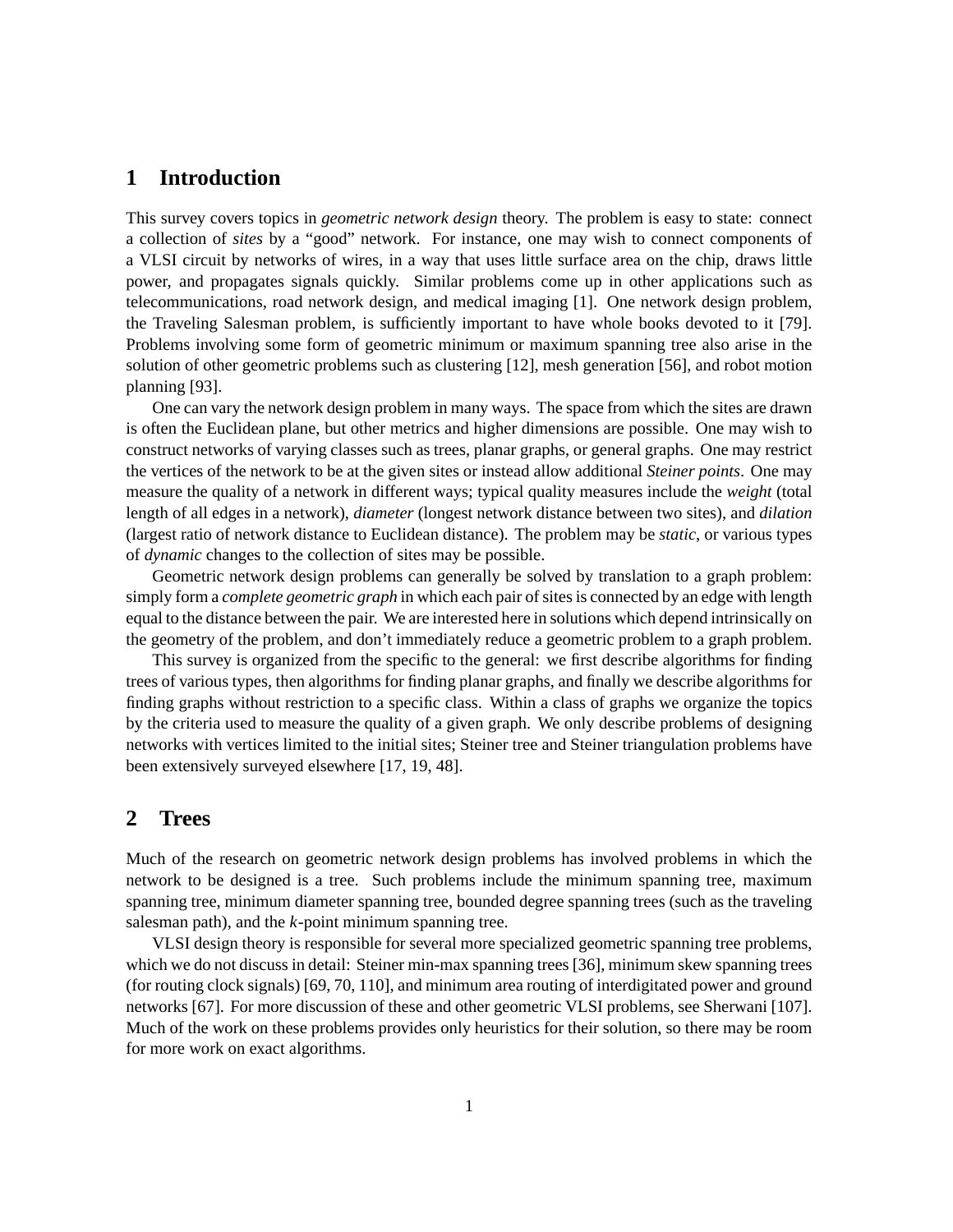

Figure 1. The lune of two points, their diameter circle, and a  $60^\circ$  wedge.

## **2.1 Minimum weight spanning trees**

The most basic and well-studied network design problem is that of finding minimum spanning trees: connect the sites into a tree with minimum total weight. Many graph minimum spanning tree algorithms have been published, with the best taking linear time in either a randomized expected case model [71] or with the assumption of integer edge weights [61]. For deterministic comparison-based algorithms, slightly superlinear bounds are known [62]. Therefore, by constructing a complete geometric graph, one can find a geometric minimum spanning tree in time  $O(n^2)$ , in any metric space for which distances can be computed quickly.

Faster algorithms for most geometric minimum spanning tree problems are based on a simple idea: quickly find a sparse subgraph of the complete geometric graph, that is guaranteed to contain all minimum spanning tree edges. The details of this approach vary depending on the specific problem; for planar problems the Delaunay triangulation is the appropriate graph to use, while for higher dimensional problems a more complicated recursive decomposition works better.

#### **2.1.1 Planar MSTs**

In the plane, one method of finding a subgraph containing the minimum spanning tree is provided by the following well-known result. Define the *lune* of two points *u* and v to be the region interior to the two circles having line segment *u*v as radius.

**Lemma 1.** Suppose *uv* is an edge in the minimum spanning tree of a planar point set. Then the lune of *u* and v contains no other site.

**Proof:** Let *T* be a tree containing *uv*, and let *w* be some other site in the lune of *u* and *v*. Then the lengths of segments w*u* and wv are both shorter than that of segment *u*v. The removal of *u*v from *T* would partition it into two connected components *U* (containing *u*) and *V* (containing *v*). If *w* is in *U*,  $T - uv + wv$  would be a tree, and if w is in *V*,  $T - uv + uw$  would be a tree, in either case having smaller weight than *T*. So if *T* is to be minimum, there can be no such point w in the lune.  $\Box$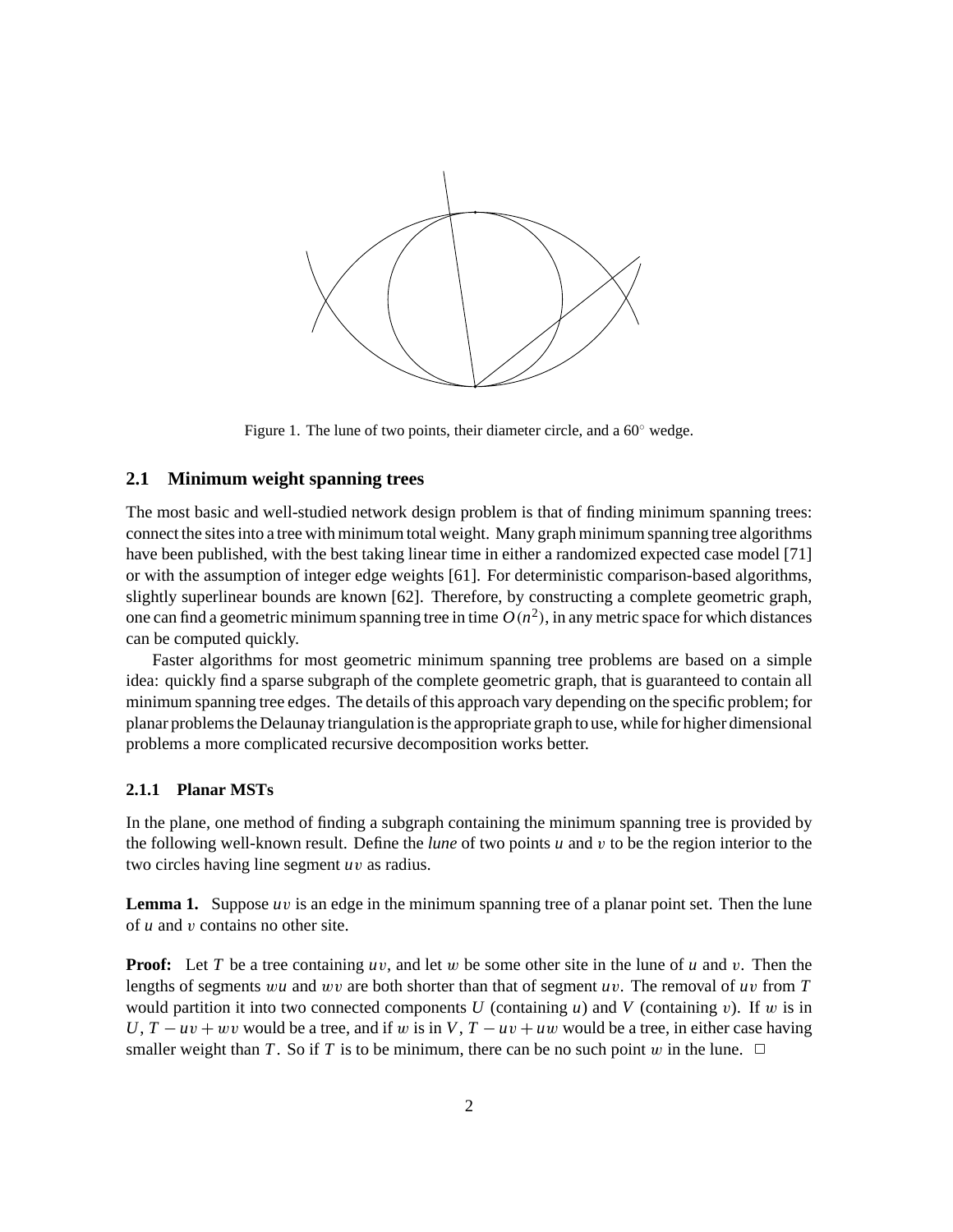The set of all edges *u*v with empty lunes is known as the *relative neighborhood graph*. The lemma above can be rephrased as stating that the minimum spanning tree is a subgraph of the relative neighborhood graph. Clearly, the lune contains the *diameter circle* of *u*v. It also contains the region formed by intersecting a circle centered at *u* with radius *u*v, with any 60◦ wedge having apex at *u* and containing v. (Both shapes are depicted in Figure 1.) As a consequence we have the following results.

**Lemma 2** (Shamos and Hoey [106])**.** The minimum spanning tree of a point set is a subgraph of the points' Delaunay triangulation.

**Proof:** An edge is in the Delaunay triangulation if some circle contains the two endpoints and no other site. This holds for the minimum spanning tree edges and their diameter circles.  $\Box$ 

**Lemma 3** (Yao [115])**.** Partition the set of planar unit vectors into subsets, no one subset containing two vectors at angles 60◦ or greater to each other. For each site *u*, and each subset *S* of the unit vectors, find the nearest other site v such that  $uv$  has slope in *S*. Then the collection of all such pairs  $(u, v)$ forms a graph containing the minimum spanning tree of the sites.

**Proof:** The set of points forming slopes in *S* from *u* forms a subset of a 60° wedge, and as we have seen the portion of that wedge closer to *u* than is *v* is a subset of the lune of *u* and *v*.  $\Box$ 

All three of these lemmas can be used to find the minimum spanning tree quickly:

**Theorem 1.** We can find the minimum spanning tree of a planar point set in time  $O(n \log n)$ .

**Proof:** By any of various methods, one constructs the relative neighborhood graph, Delaunay triangulation, or *Yao graph* described in Lemma 3 in time  $O(n \log n)$ . Any of the classical graph minimum spanning tree algorithms can then find the minimum spanning tree of these graphs in time  $O(n \log n)$  or better. (The first two graphs are planar, so Borůvka's algorithm or a method of Cheriton and Tarjan [29] can be used to find their minimum spanning trees in linear time.) By the lemmas above, the minimum spanning trees of these graphs are exactly the geometric minimum spanning trees of the points.  $\Box$ 

#### **2.1.2 Higher dimensional MSTs**

The methods described above, for constructing graphs containing the minimum spanning tree, all generalize to higher dimensions. However Lemma 2 is not so informative, because the Delaunay triangulation may form a complete graph. Lemma 3 is more useful; Yao [115] used it to find minimum spanning trees in time  $O(n^{2-\epsilon_d})$  where for any dimension *d*,  $\epsilon_d$  is a (very small) constant.

Agarwal et al. [2] found a more efficient method for high dimensional minimum spanning trees, via *bichromatic nearest neighbors*. If we are given two sets of points, one set colored red and the other colored blue, the bichromatic nearest neighbor pair is simply the shortest red-blue edge in the complete geometric graph. It is not hard to show that this edge must belong to the minimum spanning tree, so finding bichromatic nearest neighbors is no harder than computing minimum spanning trees. Agarwal et al. show that it is also no easier; the two problems are equivalent to within a polylogarithmic factor.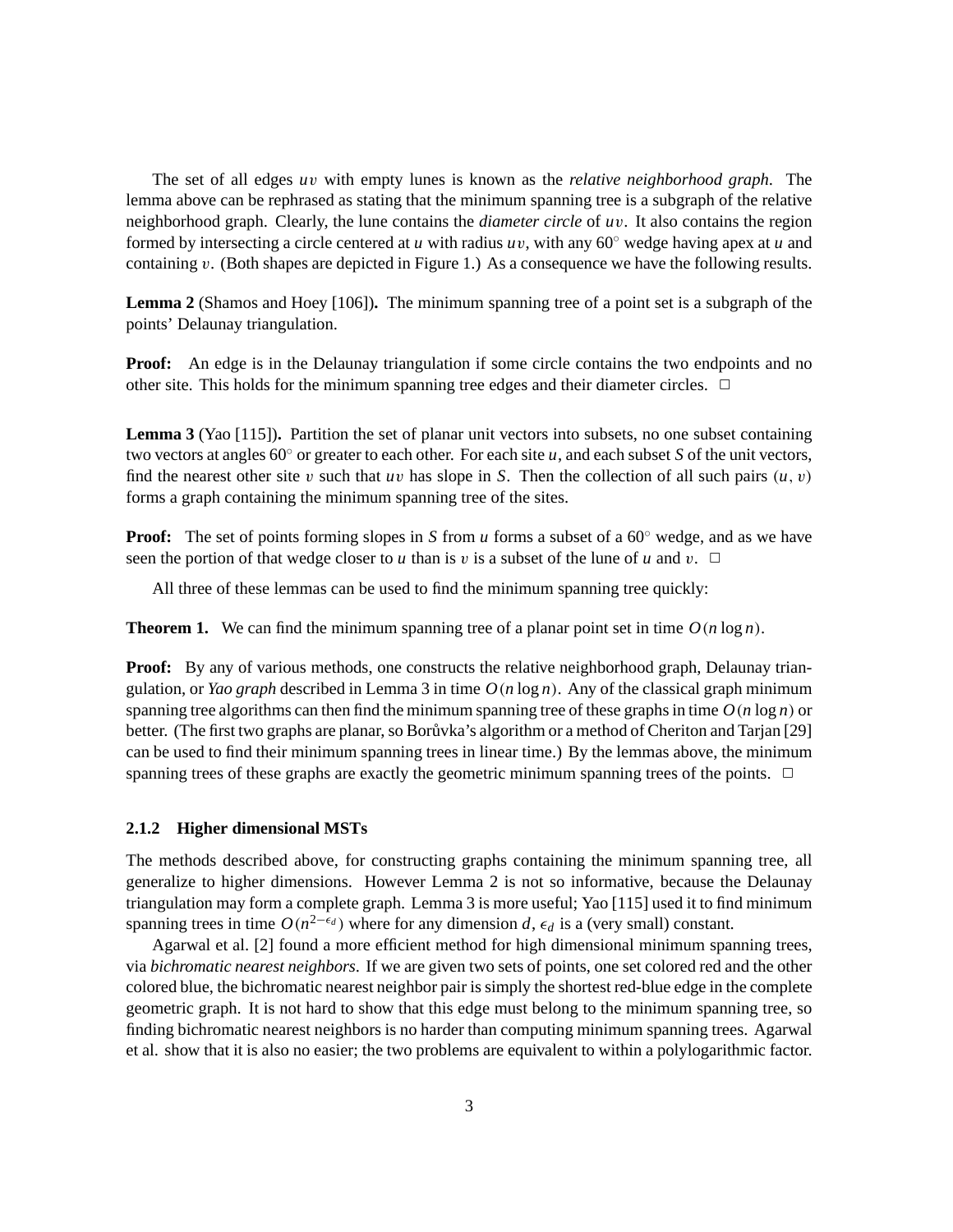The intersection of any *d* halfspaces forms a *simplicial cone*, with an *apex* where the three bounding hyperplanes meet. We define a *double cone* to be the union of two simplicial cones, where the halfspaces defining the second cone are opposite those defining the first cone on the same bounding hyperplanes. Such a double cone naturally defines a pair of point sets, one in each cone. Define the *opening angle* of a cone to be the maximum angle  $uvw$  where v is the apex and  $u$  and  $w$  are in the cone. The opening angle of a double cone is just that of either of the two cones forming it.

**Lemma 4** (Agarwal et al.). There is a constant  $\alpha$  such that, if  $pq$  is a minimum spanning tree edge, and *PQ* are the points in the two sides of a double cone with opening angle at most  $\alpha$ , with  $p \in P$ and  $q \in Q$ , then  $pq$  is the bichromatic nearest neighbor pair of *P* and *Q*.

The proof involves using Lemma 3 to show that *p* and *q* must be mutual bichromatic nearest neighbors. It then uses geometric properties of cones to show that, if there were a closer pair  $p'q'$ , then  $pp'$  and  $qq'$  would also have to be smaller than  $pq$ , contradicting the property of minimum spanning trees that any two points are connected by a path with the shortest possible maximum edge length.

One can then use this result to find a graph containing the minimum spanning tree, by solving a collection of bichromatic closest pair problems defined by a sequence of double cones, such that any edge of the complete geometric graph is guaranteed to be contained by some double cone.

**Lemma 5** (Agarwal et al.). Given a set of *n* points in  $R^d$ , we can form a hierarchical collection of  $O(n \log^{d-1} n)$  bi-chromatic closest pair problems, so that each point is involved in  $O(i^{d-1})$  problems of size  $O(n/2^i)$  ( $1 \le i \le \log n$ ) and so that each MST edge is the solution to one of the closest pair problems.

**Proof:** For simplicity of exposition we demonstrate the result in the case that  $d = 2$ ; the higher dimensional versions follow analogously.

If *pq* is a minimum spanning tree edge, and w is a double wedge having sufficiently small interior angle, with  $p$  in one half of  $w$  and  $q$  in the other, then  $pq$  must have the minimum distance over all such pairs defined by the points in  $w$ . Therefore if  $F$  is a family of double wedges with sufficiently small interior angles, such that for each pair of points  $(p, q)$  some double wedge  $w(p, q)$  in *F* has *p* on one side and *q* on the other, then every MST edge *pq* is the bichromatic closest pair for wedge  $w(p, q)$ .

Suppose the interior angle required is  $2\pi/k$ . We can divide the space around each point *p* into *k* wedges, each having that interior angle. Suppose edge *pq* falls inside wedge w. We find a collection of double wedges, with sides parallel to  $w$ , that is guaranteed to contain  $pq$ . By repeating the construction *k* times, we are guaranteed to find a double wedge containing each possible edge.

For simplicity, assume that the sides of wedge  $w$  are horizontal and vertical. In the actual construction, w will have a smaller angle than  $\pi/2$ , but the details are similar. First choose a horizontal line with at most *n*/2 points above it, and at most *n*/2 points below. We continue recursively with each of these two subsets; therefore if the line does not cross *pq*, then *pq* is contained in a closest pair problem generated in one of the two recursive subproblems. At this point we have two sets, above and below the line. We next choose a vertical line, again dividing the point set in half. We continue recursively with the pairs of sets to the left of the line, and to the right of the line. If the line does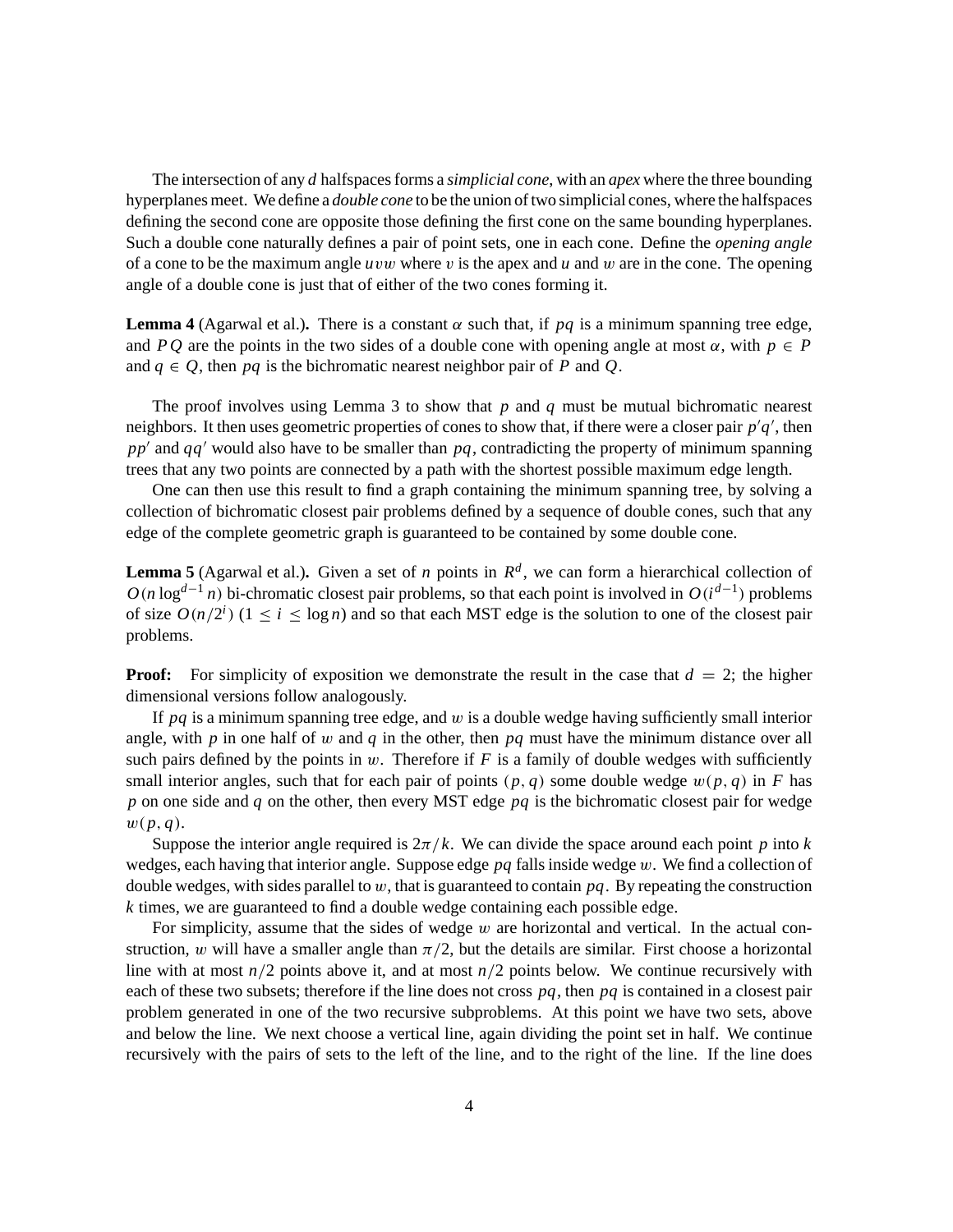

Figure 2. A fair split tree.

not cross *pq*, then *pq* will be covered by a recursive subproblem. If both lines crossed *pq*, so that it was not covered by any recursive subproblem, then  $w(p, q)$  can be taken to be one of two bichromatic closest pair problems formed by opposite pairs of the quadrants formed by the two lines.

The inner recursion (along the vertical lines) gives rise to one subproblem containing *p* at each level of the recursion, and each level halves the total number of points, so *p* ends up involved in one problem of each possible size  $n/2^i$ . The outer recursion generates an inner recursion at each possible size, giving *i* problems total of each size  $n/2^i$ . The construction must be repeated for each of the *k* wedge angles, multiplying the bounds by  $O(1)$ .  $\Box$ 

**Theorem 2** (Agarwal et al.)**.** We can compute the Euclidean minimum spanning tree of a *d*-dimensional point set in randomized expected time  $O((n \log n)^{4/3})$  for  $d = 3$ , or deterministically in time  $O(n^{2-2/(|d/2|+1)+\epsilon})$  in any dimension, for any fixed constant  $\epsilon$ .

**Proof:** We use Lemma 5 to find a collection of bichromatic closest pair problems, which can be solved in the given time bounds. The resulting closest pairs form a graph with  $O(n \log^{O(1)})$  edges, from which the minimum spanning tree can easily be found in time  $O(n \log^{O(1)})$ .  $\Box$ 

#### **2.1.3 Approximate MSTs**

The method above for high dimensional minimum spanning trees takes close to quadratic time when the dimension is large. We describe now a method for approximating the minimum spanning tree, within any desired accuracy, much more quickly. This method is due to Callahan [25, 26], and is based on his technique of *well-separated pair decomposition*. We will use this same method later in the construction of spanners. Callahan also uses this technique to compute exact minimum spanning trees from bichromatic pairs, somewhat more efficiently than the reduction of Agarwal et al. described above, by using bichromatic nearest neighbor computations to merge clusters of points; we omit the details. Similar minimum spanning treee approximation algorithms with worse tradeoffs between time and approximation quality were previously found by Vaidya [111] and Salowe [100].

Callahan's method is to recursively partition the given set of sites by axis-parallel hyperplanes. This produces a binary tree *T* , in which each node corresponds to a subset of points contained in some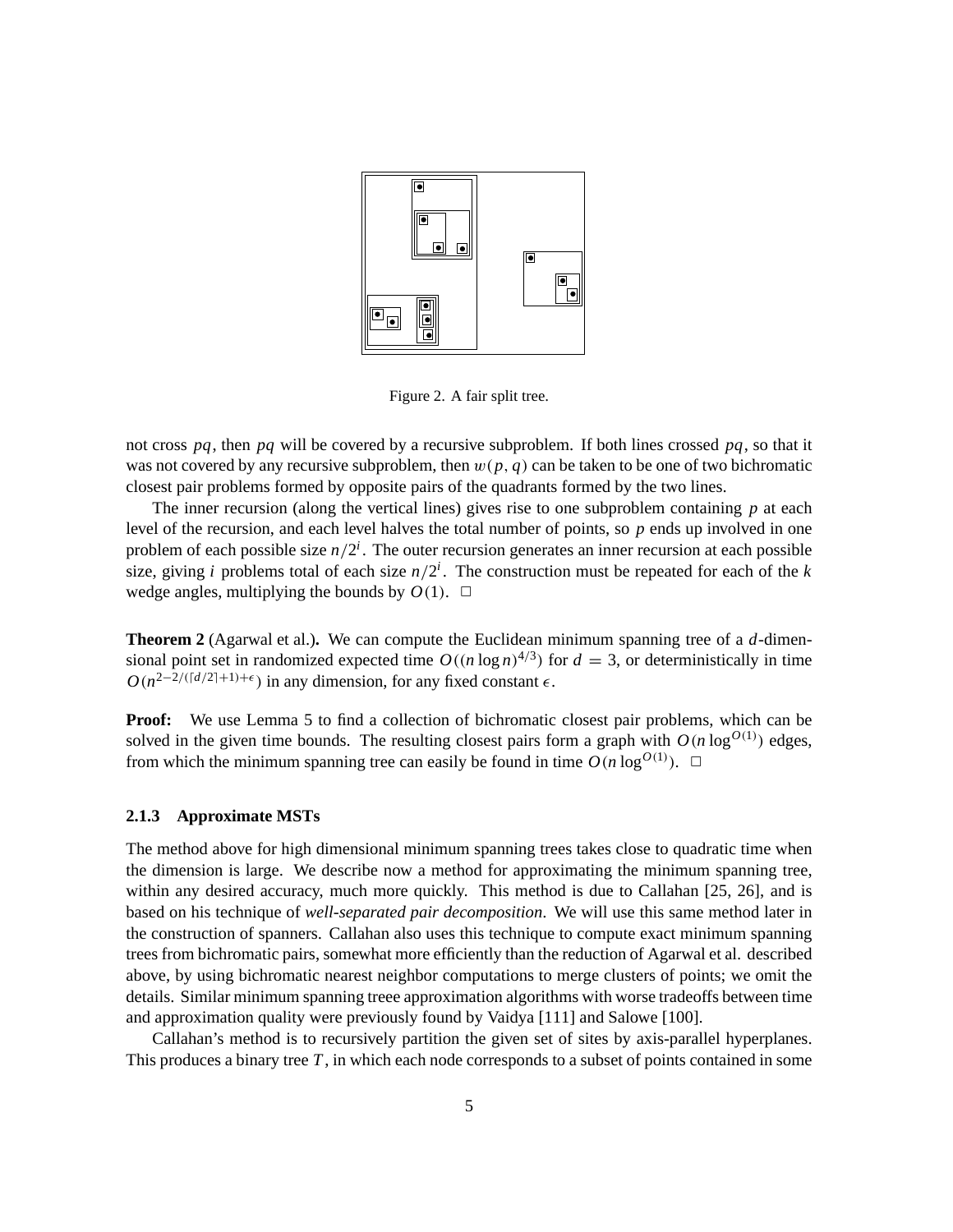*d*-dimensional box. For any node v of *T*, corresponding to some set  $S(v)$  of points, define  $R(v)$  to be the smallest axis-aligned box containing the same point set, and let  $\ell(v)$  denote the length of the longest edge of *R*(v). Then Callahan calls *T* a *fair split tree* if it satisfies the following properties:

- For each leaf node v of *T*,  $|S(v)| = 1$ .
- For each internal node  $v$ , one can choose the axis-parallel hyperplane separating its children's points to be at distance at least  $\ell(v)/3$  from the sides of  $R(v)$  parallel to it.

Figure 2 depicts a fair split tree. Such a tree can be constructed in time  $O(n \log n)$  (for any fixed dimension) via any of several algorithms, for instance using methods for quadtree construction [20].

Callahan now defines a *well-separated pair* decomposition (for a given parameter *s*) to be a collection of pairs of nodes of a fair split tree, having the properties that

- For any pair of sites  $(p, q)$  in the input, there is exactly one pair of nodes  $(P, Q)$  in the decomposition for which  $p$  is in  $S(P)$  and  $q$  is in  $S(Q)$ .
- For each pair  $(P, Q)$  in the decomposition, there is a length r such that  $S(P)$  and  $S(Q)$  can be enclosed by two radius-*r* balls, separated by a distance of at least *sr*.

The connection between this definition, minimum spanning tree edges, and bichromatic pairs, is explained by the following result.

**Lemma 6** (Callahan)**.** Let *pq* be a minimum spanning tree edge, and (*P*, *Q*) be a pair of nodes in a well-separated decomposition of the input (with  $s = 2$ ) for which p is in  $S(P)$  and q is in  $S(Q)$ . Then *pq* must be the bichromatic closest pair connecting  $S(P)$  and  $S(Q)$ .

**Proof:** This follows from the well-known fact that the minimum spanning tree solves the *bottleneck shortest path problem*, of connecting two points *p* and *q* by a path with the shortest possible maximum edge length. If there were a shorter edge  $p'q'$  connecting  $S(P)$  and  $S(Q)$ , one could find a path  $p-p'-q'-q$  using shorter edges than  $pq$ , contradicting this property of minimum spanning trees.  $\Box$ 

As a consequence one can find minimum spanning trees by solving a collection of bichromatic closest pair problems for the pairs of a well-separated pair decomposition, then compute a minimum spanning tree on the resulting graph. However for this approach to be useful, one must bound the complexity of the well separated pair decomposition.

Callahan constructs his well separated pair decomposition as follows. The method is recursive, and constructs a collection of pairs of sets covering all edges connecting two point sets, each represented by a node of *T* . Initially, we call this recursive algorithm once for the two children of each node of *T* . The recursive algorithm, if presented with well-separated nodes *P* and *Q* of *T* , simply returns one pair (*P*, *Q*). Otherwise, it swaps the two nodes if necessary so that *P* is the one with the larger bounding box, and calls itself recursively on node pairs  $(P_1, Q)$  and  $(P_2, Q)$  where  $P_i$  are the two children of  $P$ .

Intuitively, each node of *T* is then involved only in a small number of pairs, corresponding to nodes with similar sized bounding boxes within a similar distance from the node.

**Lemma 7** (Callahan)**.** The procedure described above results in a well-separated pair decomposition consisting of  $O(n)$  pairs, and can be performed in time  $O(n)$  given a fair split tree of the input.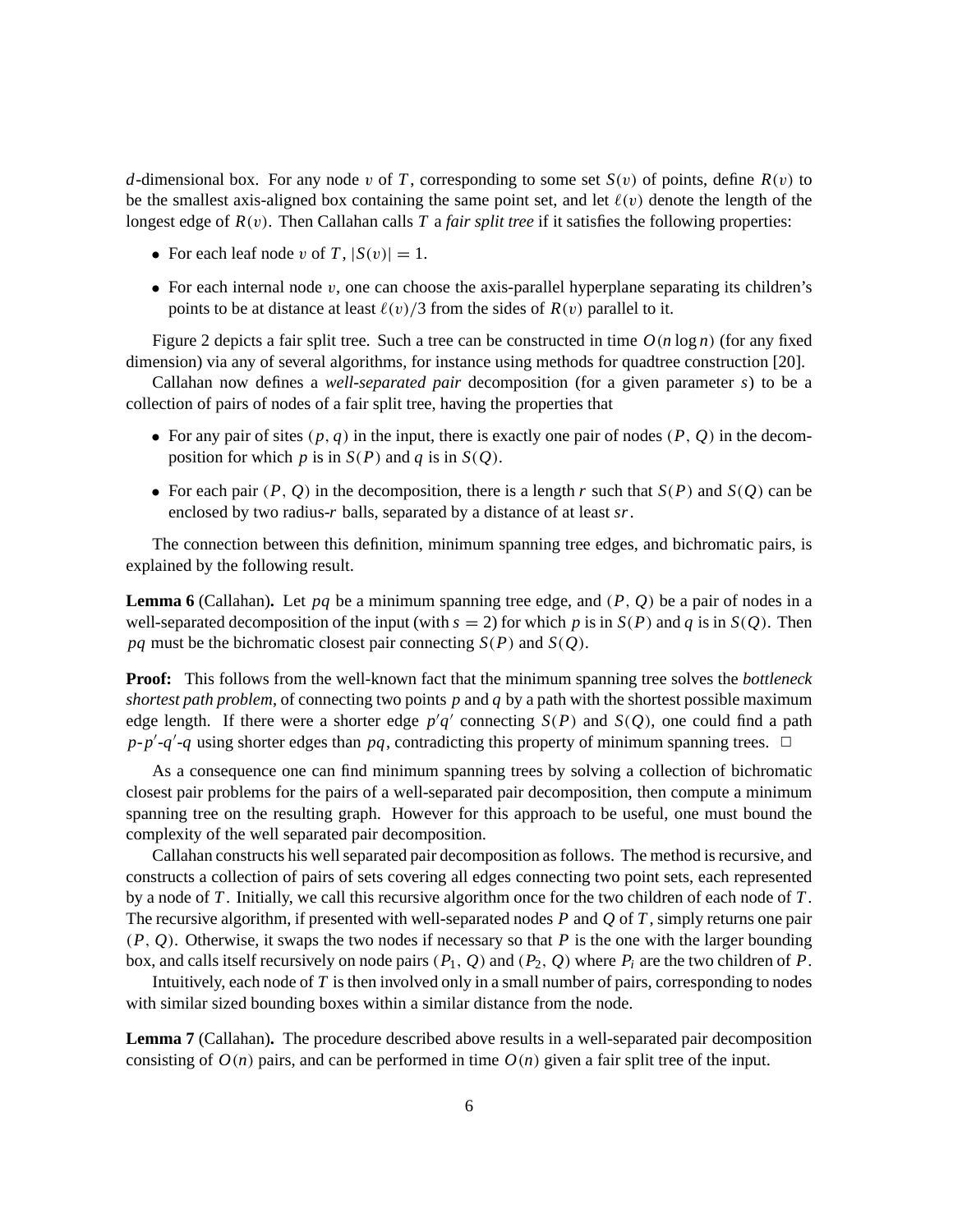This information is not enough to reduce the problem of finding exact minimum spanning trees to that of bichromatic closest pairs; it may be, for instance, that the decomposition involves  $\Omega(n)$ pairs  $(P, Q)$  for which  $|S(P)| = 1$  and  $|S(Q)| = \Omega(n)$ ; the total size of all subproblems would then be quadratic. (Callahan does use this decomposition in a more complicated way to reduce minimum spanning trees to bichromatic closest pairs). However if we only want an approximate minimum spanning tree, the problem becomes much easier.

**Theorem 3** (Callahan). For any fixed  $\epsilon$ , one can compute in  $O(n \log n)$  time a tree having total length within a factor of  $(1 + \epsilon)$  of the Euclidean minimum spanning tree.

**Proof:** Compute a well-separated pair decomposition for  $s = \max(2, 4/\epsilon)$  and form a graph G by choosing an edge  $pq$  for each pair  $(P, Q)$  in the decomposition. Note that  $pq$  can have length at most  $r(4+s)$  and any other edge connecting the same pair must have length at least *rs*, so  $pq$  approximates the bichromatic closest pair within  $(1+\epsilon)$ . Replacing each edge of the true minimum spanning tree by the corresponding edge in *G* produces a subgraph *S* of *G* with weight within  $(1 + \epsilon)$  of the minimum spanning tree.

We now prove by induction on the length of the longest edge in the corresponding minimum spanning tree path that any two sites are connected by a path in *S*. Specifically, let  $e = pq$  be the longest edge in the minimum spanning tree path connecting the sites; then the corresponding edge in *G* connects two points  $p'q'$  in the same pair  $(P, Q)$  of the decomposit.on, There is a path of edges all shorter than *e* from one of the two sites to  $p'$  (via the minimum spanning tree to  $p$ , then within the cluster to  $p'$ , using the fact that  $s \geq 2$  to prove that this last step is shorter than *e*). By the induction hypothesis, one can find such a path using only edges in *S*. Similarly there is a path of edges in *S* all shorter than  $e$  from  $q'$  to the other site. Therefore  $S$  is connected, and must be a spanning tree.

The minimum spanning tree of *G* must then be shorter than *S*, so it approximates the true minimum spanning tree of the sites within a  $(1 + \epsilon)$  factor.  $\Box$ 

By choosing more carefully the representative edges from each pair in the decomposition, Callahan achieves a time bound of  $O(n(\log n + \epsilon^{-d/2} \log \epsilon^{-1}))$  for this approximation algorithm.

#### **2.1.4 Incremental and Offline MSTs**

In some applications one wishes to compute the minimum spanning trees of a sequence of point sets, each differing from the previous one by a small change, such as the insertion or deletion of a point. This can be done using similar ideas to the static algorithms described above, of constructing a sparse graph that contains the geometric minimum spanning tree. Such a graph graph will also change dynamically, and we use a dynamic graph algorithm to keep track of its minimum spanning tree. As with the static problem, the specific graph we use may be a Yao graph, Delaunay triangulation, or bichromatic closest pair graph, depending on the details of the problem.

We start with the simplest dynamic minimum spanning tree problem, in which only insertions are allowed to a planar point set. In this case, the graph of choice is the *Yao graph* described earlier, in which we compute for each point the nearest neighbor in each of six  $60°$  wedges.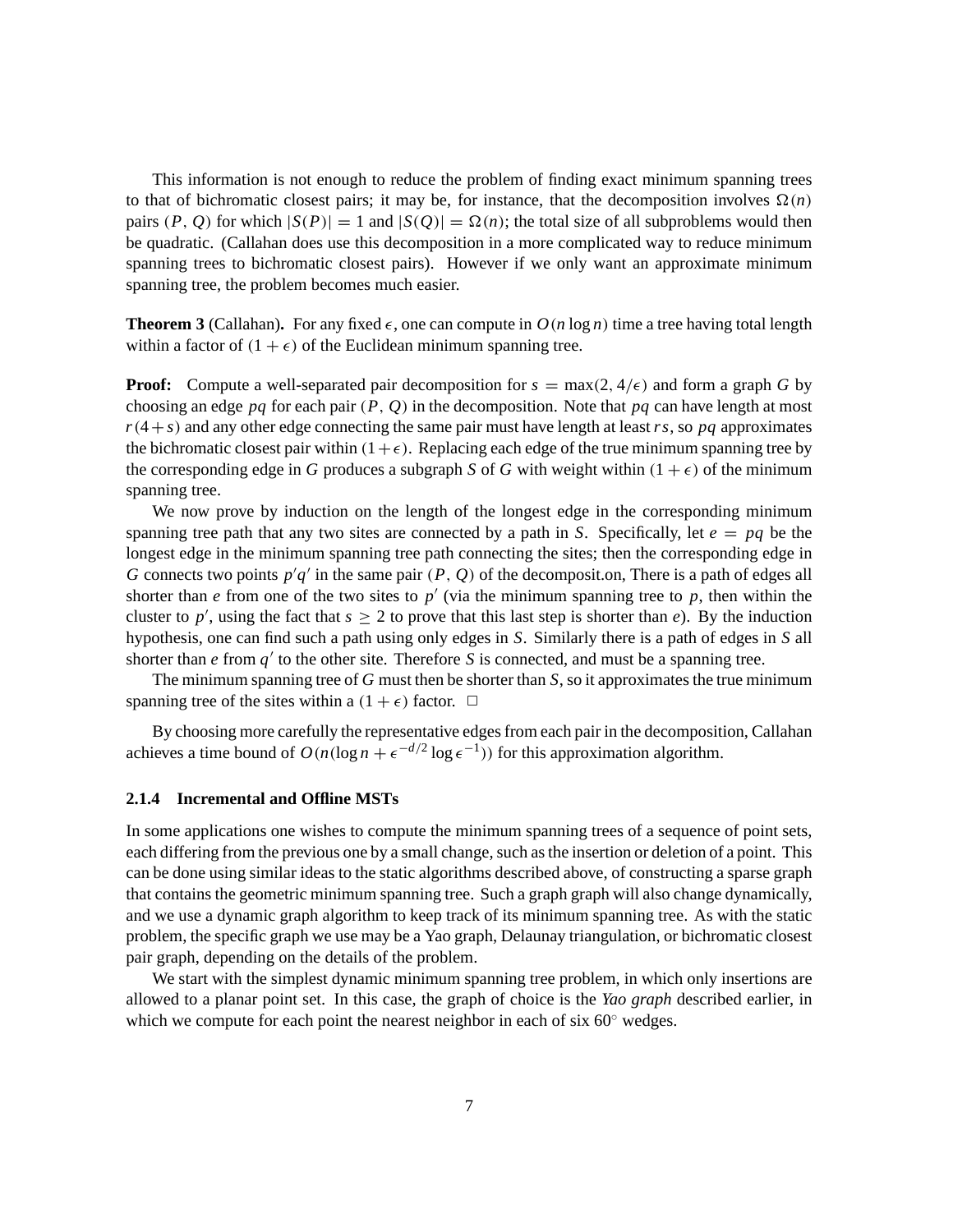**Lemma 8.** Given a set *S* of *n* points, and a given 60 $\degree$  wedge of angles, in  $O(n \log n)$  time we can construct a data structure which can determine in  $O(\log n)$  time the nearest point in *S* to a query point *x*, and forming an angle from *x* within the given wedge.

**Proof:** We construct an Voronoi diagram for the convex distance function consisting of the Euclidean distance for points within the wedge, and infinite distance otherwise. This diagram can be found in time  $O(n \log n)$  using any of several algorithms [34, 47, 88]. We then perform planar point location in this diagram; again, various algorithms are possible [49, 77, 84, 103].  $\Box$ 

We can then apply the static-to-dynamic transformation for decomposable search problems [15] to this data structure, producing an incremental data structure in which we can insert points to *S* and answer the same sorts of queries, both in time  $O(\log^2 n)$ .

**Theorem 4.** We can maintain the Euclidean minimum spanning tree of a set of points in the plane, subject to point insertions only, in time  $O(\log^2 n)$  per update.

**Proof:** We maintain a sparse graph *G* containing the minimum spanning tree. We then use the above data structure to determine for each new point six candidate edges by which it might be connected to the minimum spanning tree, and add these edges to *G*. Insertions to a dynamic graph minimum spanning tree problem can be handled in logarithmic time each, using a data structure of Sleator and Tarjan [108].  $\Box$ 

A more complicated technique based on the same Yao graph idea can be used to handle an *offline* sequence of both insertions and deletions, in the same time bound [52].

#### **2.1.5 Fully dynamic MSTs**

The fully dynamic case, in which we must handle both insertions and deletions *online* (without knowing the sequence of events in advance) is much harder. A method of Eppstein [53] can be used to maintain the solution to a bichromatic closest pair problem; combining this with the reduction of Lemma 5 and a fully dynamic graph minimum spanning tree algorithm [59] gives a method with amortized running time  $O(n^{1/2} \log^d n + n^{1-2/((d/2)+1)+\epsilon})$  per update, where *d* denotes the dimension of the problem. However this time bound is too large, and the algorithm too complicated, to be of practical interest. We instead describe in more detail a technique that works well in a certain average case setting defined by Mulmuley [92] and Schwarzkopf [104].

We define a *signature* of size *n* to be a set *S* of *n* input points, together with a string *s* of length at most 2*n* consisting of the two characters "+" and "−". Each "+" represents an insertion, and each "−" represents a deletion. In each prefix of *s*, there must be at least as many "+" characters as there are "−" characters, corresponding to the fact that one can only delete as many points as one has already inserted. Each signature determines a space of as many as  $(n!)^2$  update sequences, as follows. One goes through the string *s* from left to right, one character at a time, determining one update per character. For each "+" character, one chooses a point *x* from *S* uniformly at random among those points that have not yet been inserted, and inserts it as an update in the dynamic problem. For each "−" character, one chooses a point uniformly at random among those points still part of the problem, and updates the problem by deleting that point. For any signature, we define the *expected time* for a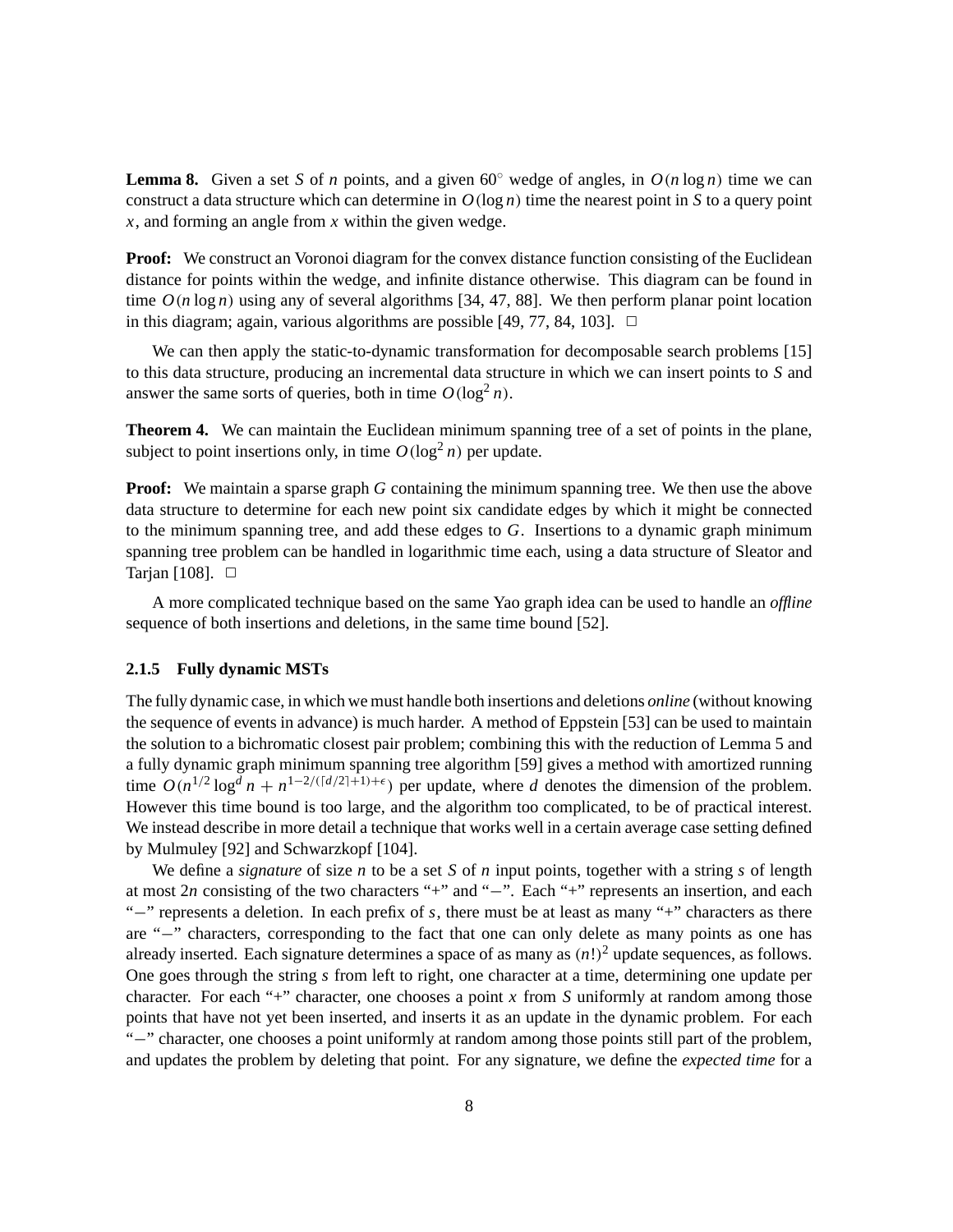given algorithm on that signature to be the average time taken by that algorithm among all possible update sequences determined by the signature. The algorithm is not given the signature, only the actual sequence of updates. We then define the expected time of the algorithm on inputs of size  $n$  to be the maximum expected time on any signature of size *n*. In other words, we choose the signature to force the worst case behavior of the algorithm, but once the signature is chosen the algorithm can expect the update sequence to be chosen randomly from all sequences consistent with the signature. Note that this generalizes the concept of a *randomized incremental* algorithm, since the expected case model for such algorithms is generated by signatures containing only the "+" character.

To demonstrate the power of this expected case model, and derive a fact we will need in our minimum spanning tree algorithm, we prove the following result. Compare this with the  $\Theta(n)$  worst case bound on the amount of change per update in the Delaunay triangulation.

**Lemma 9** (Mulmuley)**.** For any signature of size *n*, the expected number of edges in the Delaunay triangulation that change per update is  $O(1)$ .

**Proof:** We first consider the change per insertion. Suppose after an insertion at some step *i* of the algorithm, there are exactly *j* points remaining. Since the Delaunay triangulation is a planar graph, it will have at most  $3j - 6$  edges. Each edge will have just been added to the graph if and only if one of its endpoints was the point just inserted, which will be true with probability  $2/j$ . So the expected number of additional edges per insertion is at most  $(3j - 6 \cdot 2/j) = O(1)$ . The number of existing edges removed in the insertion is at most proportional to the number of edges added, and can possible be even smaller if the convex hull becomes less complex as a result of the insertion. Thus the total change per insertion is  $O(1)$ . The total change per deletion can be analysed by a similar argument that examines the graph before the deletion, and computes the probability of each edge being removed in the deletion.  $\square$ 

This fact can then be used to show that the Delaunay triangulation can be maintained efficiently. Deletions can be performed in time proportional to the complexity of the change [4]. Insertions can also be performed in this amount of time as long as the point to be inserted can be located within the existing Delaunay triangulation. This point location can be performed using a data structure based on the history of the structure of the Delaunay triangulation, similar to that used by Guibas et al. [66], and which can be shown to have logarithmic expected search time in this expected case model. With some care, this structure can be updated quickly after each deletion.

**Theorem 5.** The minimum spanning tree can be maintained fully dynamically for any signature of size *n* in expected time  $O(\log n)$  per update.

**Proof:** As shown by Mulmuley, by Schwarzkopf, and by Devillers et al. [43], we can maintain the Delaunay triangulation in this time bound. Since the Delaunay triangulation is a planar graph, we can find its minimum spanning tree using a data structure of Eppstein et al. [60].  $\Box$ 

**Open Problem 1.** Can we maintain the Euclidean minimum spanning tree dynamically in polylogarithmic worst case or amortized time per update?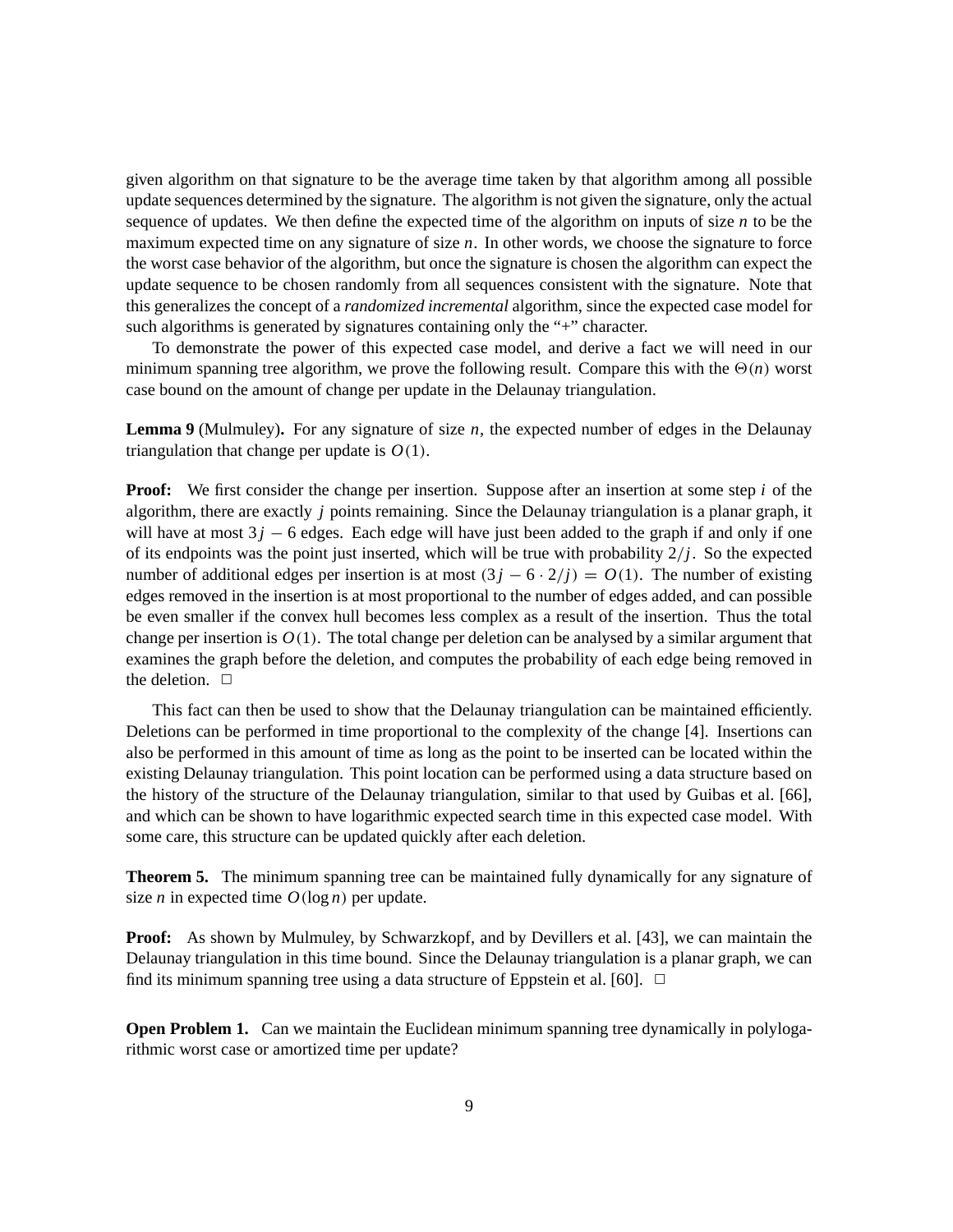## **2.2 Maximum weight spanning trees**

For graphs, the maximum spanning tree problem can be transformed to a minimum spanning tree problem and vice versa simply by negating edge weights. But for geometric input, the maximum spanning tree is very different from the minimum spanning tree, and different algorithms are required to construct it. This problem was first considered by Monma et al. [90], and has applications in certain clustering problems [12].

We first examine the edges that can occur in the maximum spanning tree. One might guess, by analogy to the fact that the minimum spanning tree is a subgraph of the Delaunay triangulation, that the maximum spanning tree is a subgraph of the farthest point Delaunay triangulation. Unfortunately this is far from being the case—the farthest point Delaunay triangulation can only connect convex hull vertices, and it is planar whereas the maximum spanning tree has many crossings. However we will make use of the farthest point Delaunay triangulation in constructing the *farthest neighbor forest*, formed by connecting each site to the site farthest away from it.

The first fact we need is a standard property of graph minimum or maximum spanning trees.

**Lemma 10.** The farthest neighbor forest is a subgraph of the maximum spanning tree.

**Lemma 11** (Monma *et al.* [90])**.** Let each tree of the farthest neighbor forest be two-colored. Then for each such tree, the points of any one color form a contiguous nonempty interval of the convex hull vertices. The trees of the forest can be given a cyclic ordering such that the intervals adjacent to any such interval come from adjacent trees in the ordering.

**Lemma 12** (Monma *et al.* [90]). Let  $e = (x, y)$  be an edge in the maximum spanning tree but not in the farthest neighbor forest, with  $x$  in some farthest point neighbor tree  $T$ . Then  $x$  and  $y$  are both convex hull vertices, and *y* is in a tree adjacent to *T* in the cyclic ordering of Lemma 11.

Putting these pieces of information together, we have the following result.

**Theorem 6** (Monma *et al.* [90])**.** The maximum spanning tree of a planar point set can be constructed in  $O(n \log n)$  time by computing the farthest neighbor forest, determining the cyclic ordering of Lemma 11, finding the longest edge between each adjacent pair of trees in the cyclic ordering, and removing the shortest such edge.

The farthest neighbor forest and the longest edge between adjacent trees can be computed easily via point location in the farthest point Voronoi diagram.

Eppstein [55] considered the same problem from the average case dynamic viewpoint discussed above. His algorithm performs a similar sequence of steps dynamically: maintaining a dynamic farthest neighbor forest, keeping track of the intervals induced on the convex hull and of the cyclic ordering of the intervals, and recomputing longest edges as necessary between adjacent intervals using a dynamic geometric graph based on the *rotating caliper* algorithm for static diameter computation.

**Theorem 7** (Eppstein)**.** The Euclidean maximum spanning tree can be maintained in expected time  $O(\log^3 n)$  per update.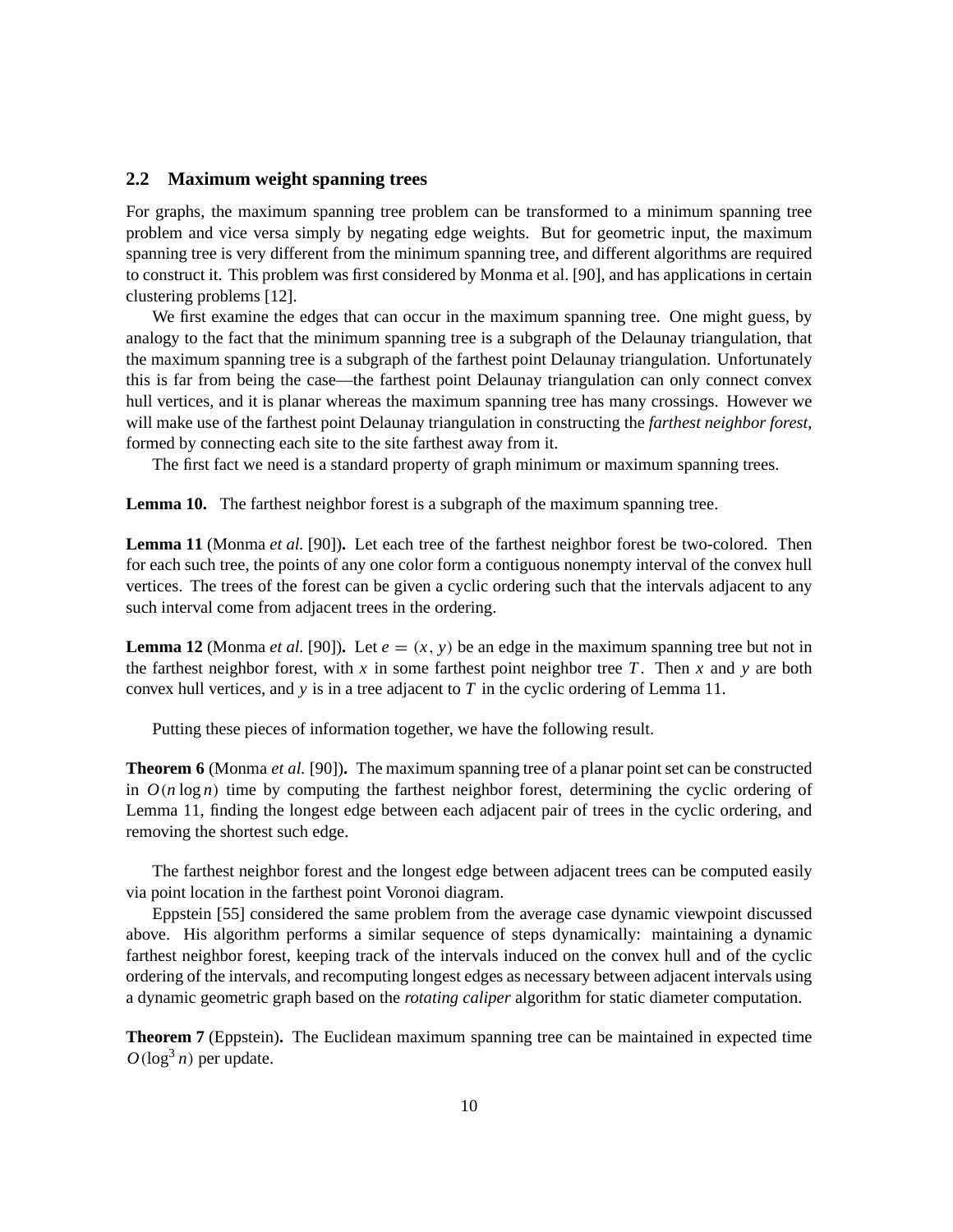Just as higher dimensional minimum spanning trees are closely related to bichromatic nearest neighbors, higher dimensional maximum spanning trees can be related to bichromatic farthest neighbors. Agarwal et al. [3] used this idea to give a randomized algorithm for the three-dimensional maximum spanning tree with expected time complexity  $O(n^{4/3} \log^{7/3} n)$ , almost matching the bound for the corresponding minimum spanning tree problem. The same authors also provide fast approximation algorithms to three- and higher-dimensional maximum spanning tree problems.

Since the maximum spanning tree involves many edge crossings, it is also natural to consider the problem of finding the maximum planar spanning tree, that is, the maximum weight spanning tree not involving any edge crossings. The exact complexity of this problem appears to be unknown, but Alon et al. [6] point out that it can be approximated to within a factor of two simply by choosing a tree with a star topology (in which one *hub* vertex is connected to all  $n - 1$  others). Choosing the best possible hub can be done in  $O(n^2)$  time; Alon et al. show that a constant factor approximation to the maximum non-crossing spanning tree can be found in  $O(n)$  time by choosing a suboptimal hub.

**Open Problem 2.** What is the complexity of finding the exact maximum weight non-crossing spanning tree? If it is NP-hard, how well can it be approximated in polynomial time?

## **2.3 Low-degree spanning trees**

For points in the plane (with the Euclidean metric), any minimum spanning tree has degree at most six, and a perturbation argument shows that there always exists a minimum spanning tree with degree at most five [91]. In general the degree of a minimum spanning tree in any dimension is bounded by the *kissing number* (maximum number of disjoint unit spheres that can be simultanously tangent to a given unit sphere) [98].

However it is interesting to consider the construction of trees with even smaller degree bounds. As an extreme example, the *traveling salesman path* problem asks us to find a spanning tree with degree at most two. As is well known, one can approximate this to within a factor of two by performing an Euler tour of the graph formed by doubling the edges of a minimum spanning tree. Christofides' heuristic [35] reduces the approximation ratio to 3/2 by forming a smaller Eulerian graph, the union of a minimum spanning tree and a matching on its odd degree vertices. These techniques do not take much advantage of the geometry of the problem, and work for any metric space.

Very recently, Arora (personal communication) has discovered a polynomial time approximation scheme for the planar Traveling Salesman Problem. The basic idea, like that of many recent geometric approximation algorithms, is to use dynamic programming on a structure similar to Callahan's fair split tree. Arora shows that, for any point set, there exists a tour approximating the TSP and a recursive decomposition in which each box is crossed only a small number of times by this approximate tour. One can then find the best possible subtour for each small subset of edges crossing each box, by combining similar information from smaller boxes.

This approximation strategy generalizes to higher dimensional traveling salesman problems as well, but the time bounds grow to quasipolynomial (exponential in a polylogarithmic function of *n*, with the exponent in the polylogarithm depending on dimension).

One can also consider degree bounds between two and five. Khuller et al. [75] consider this problem for degree bounds of three and four; they show that one can find constrained spanning trees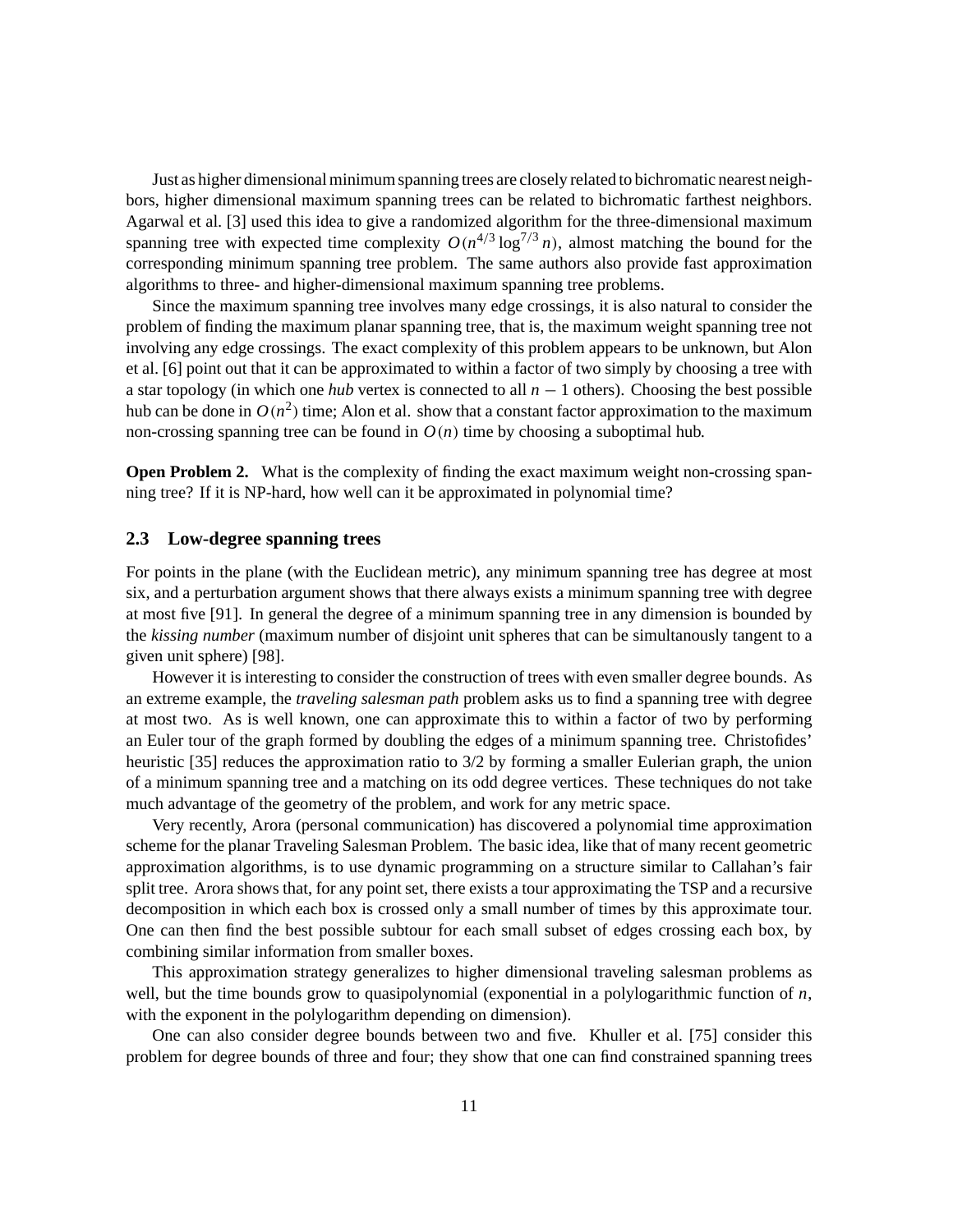

Figure 3. (a) 6-point minimum spanning tree. (b) Guillotine partition .

with length  $3/2$  and  $5/4$  times the MST length respectively. They also show that in any dimension one can find a degree-three tree with total length at most 5/3 that of the minimum spanning tree.

The methods of Khuller et al. are based, like the 2-approximation to the TSP, on modifications to the minimum spanning tree to reduce its degree. For instance, their algorithm for the planar degreethree tree problem roots the minimum spanning tree, then finds for each vertex  $\nu$  the shortest path starting at v and visiting all the (at most four) children of v. The union of these paths is the desired degree-three tree.

The exact solutions to the planar degree-three spanning tree problem is NP-hard [95] but apparently the complexity of the degree-four problem remains open.

**Open Problem 3.** Is it NP-hard to find the minimum weight degree-four spanning tree of a planar point set?

It is also natural to consider maximization versions of these bounded-degree spanning tree problems. Barvinok [14] shows that the adjacency matrix of a complete geometric graph (using a polyhedral approximation to the Euclidean distance function) has "low combinatorial rank" and uses this to approximate the maximum traveling salesman problem within any factor  $(1 - \epsilon)$  in polynomial time. Little seems to be known about similar bounded-degree maximum spanning tree problems with larger degree bounds.

Alon et al. [6] consider the maximum non-crossing traveling salesman problem, and its generalization to the construction of a maximum bounded-degree non-crossing spanning tree. They show that this can be approximated by linking the edges of a heavy non-crossing matching formed by projecting the points onto a line, splitting the points into two sets by their median on this line, and matching points of one set with those of the other. The approximation ratio of this method for the non-crossing traveling salesman problem is  $1/\pi - \epsilon$ ; this ratio is not worked out explicitly for the other boundeddegree spanning tree problems but remains a constant. The time used by Alon et al. to find this long non-crossing path is  $O(n \log n)$ . As with the other non-crossing problems considered by Alon et al., the complexity of finding exact solutions apparently remains open.

# **2.4** *k***-point spanning trees**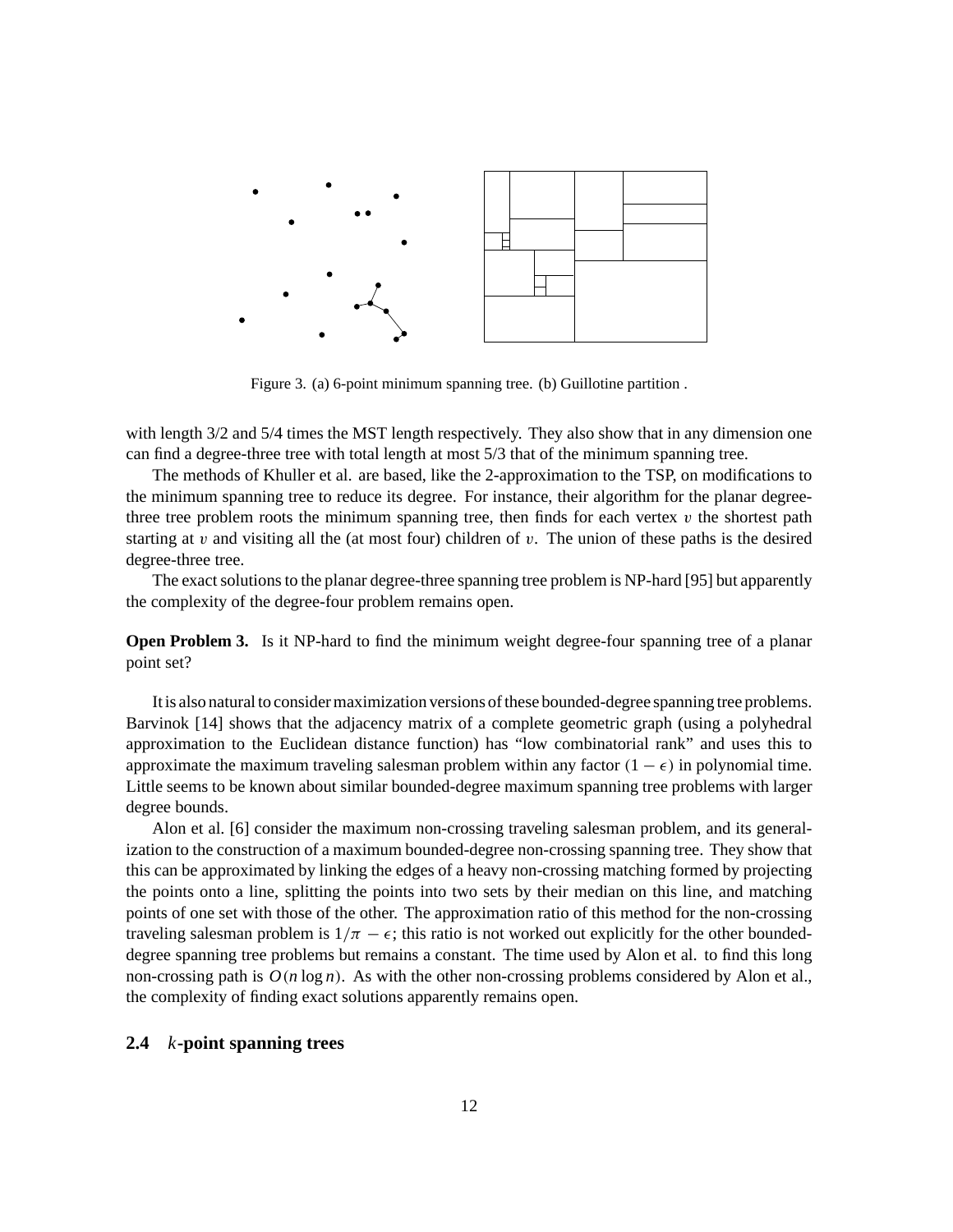We next consider the *k-minimum spanning tree* problem: given *n* points in the Euclidean plane, find the shortest tree spanning  $k$  of the points (Figure 3(a)).

Up to constant factors in the approximation ratio, the *k*-MST problem is equivalent to the problem of finding a path connecting *k* points (the *k*-TSP problem) or a Steiner tree connecting *k* points. The choice of Euclidean metric is also not critical. However we will use the *k*-MST formulation for simplicity. The *k*-MST problem was introduced independently by Zelikovsky and Lozevanu [116], and by Ravi et al. [97]. Many similar *k*-point selection problems with other optimization criteria can be solved in polynomial time [42, 58] but the *k*-MST problem is NP-complete [97, 116] (as are obviously the *k*-TSP and *k*-Steiner tree variants), so one must resort to some form of approximation. In a sequence of many papers, the approximation ratio was reduces to  $O(k^{1/4})$  [97],  $O(\log k)$  [64, 87],  $O(\log k / \log \log n)$  [54], *O*(1) [21],  $2\sqrt{2}$  [89], and, very recently,  $1+\epsilon$  (Arora, personal communication). We describe the  $2\sqrt{2}$ approximation algorithm, but the other results use similar methods. For related work on non-geometric *k*-MST problems see [13, 22, 30, 97, 116].

Mitchell [89] first restricts his attention to the rectilinear metric in the plane; the weight of a tree in this metric differs by its Euclidean weight by a factor of at most  $\sqrt{2}$ , so this simplification entails only that factor loss in the overall approximation ratio of his algorithm. With this restriction, one can look for a *rectilinear tree* in which vertices are connected by paths of horizontal and vertical line segments.

Most of the approximation algorithms for the geometric *k*-MST problem work by using dynamic programming to construct a suitable recursive partition of the plane, and Mitchell's is no exception. Mitchell defines a *guillotine subdivision* to be a recursive partition ot the plane into rectangles, in which each rectangle is subdivided by a vertical or horizontal line segment into two smaller rectangles (Figure 3(b)). For a given rectilinear tree, the *span* of a line segment in the subdivision is the shortest contiguous subsegment containing all the points where the segment intersects the tree. (In other words, this span is a one-dimensional convex hull of the intersection of the line segment with the rectilinear tree.)

The key technical result of Mitchell, the proof of which is too complicated to repeat here, is the following:

**Lemma 13** (Mitchell)**.** For any rectilinear graph *G*, we can find a guillotine subdivision *S*, such that each edge of *G* is covered by the spans of segments in *S*, and such that the weight of these spans is at most twice the weight of *G*.

Let *G* be the optimum rectilinear *k*-point spanning tree; then the lemma shows that there exists a guillotine subdivision, for which the spans of segments form a connected region of the plane covering at least *k* points, and with weight at most twice that of *G*. Conversely, if we construct the minimum weight guillotine subdivision with these properties, we can simply take a minimum spanning subgraph of this region of the plane to produce a rectilinear *k*-point spanning tree with the same weight, which will then be twice that of the optimum rectilinear tree. (Actually, in general this process will form a Steiner tree rather than a spanning tree. One must instead be more careful, and find a guillotine subdivision for which the minimum spanning subtree of the given *k* points has minimum total weight.)

Thus we have reduced the problem to one of finding an optimum guillotine subdivision. This can be done by dynamic programming: there are  $O(n^4)$  combinatorially distinct ways of forming a rectangle containing one or more of the sites. For each of these different rectangles, for each possible number of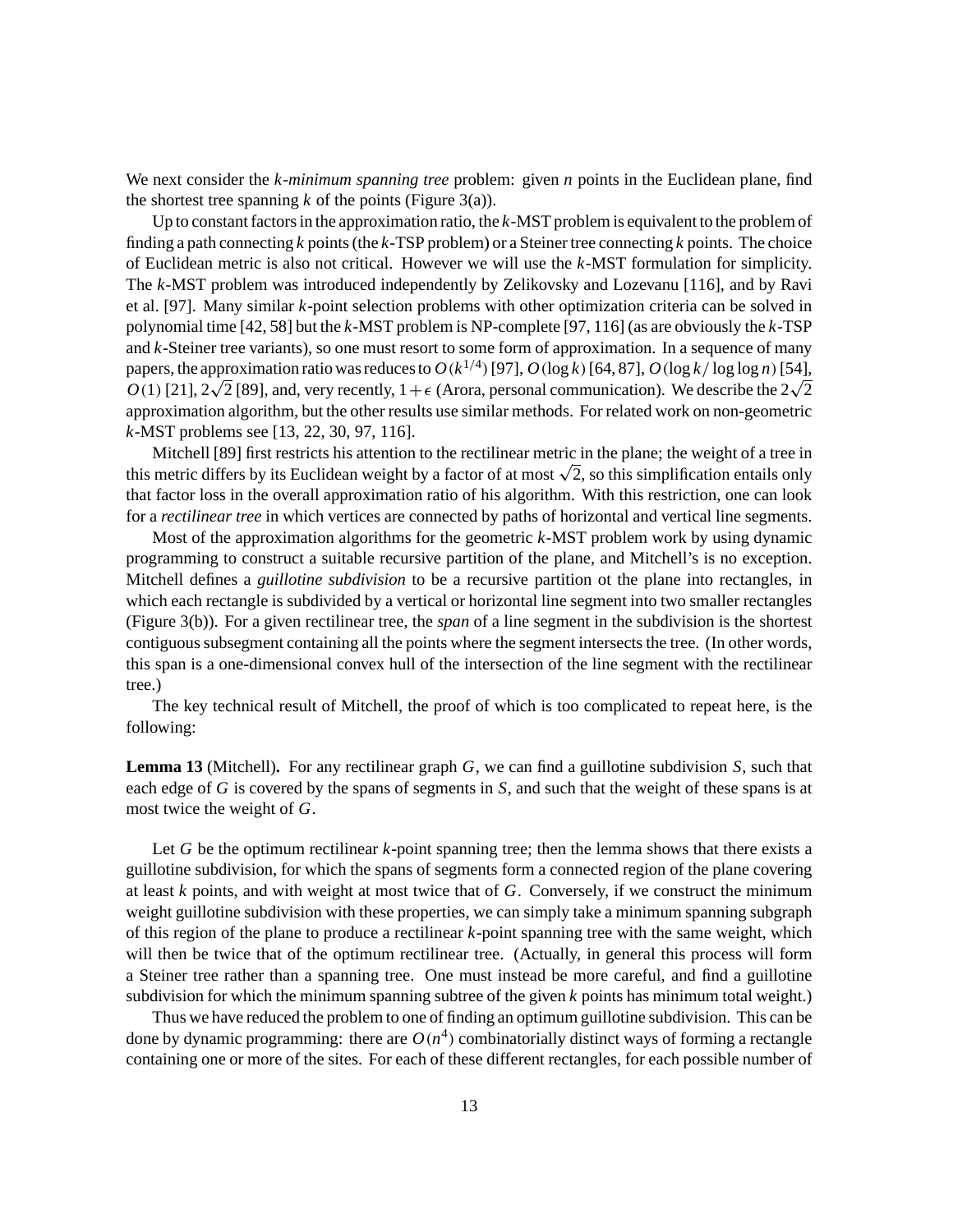sites within the rectangle, and for each of the (polynomially many) distinct ways of connecting those sites to the boundary of the rectangle, we finds the optimal guillotine partition within that rectangle by combining information from  $O(n)$  pairs of smaller rectangles. The result is a polynomial time algorithm for finding the optimum guillotine partition.

**Theorem 8** (Mitchell)**.** In polynomial time, one can find a spanning tree of a subset of *k* out of *n* given planar sites, having total weight at most  $2\sqrt{2}$  times the optimum.

The complexity of this method, while polynomial, is very high  $(O(n^{15}k^2))$  or  $O(n \log n + nk^{30}))$ but can be reduced somewhat (to  $O(n^5k^2)$  or  $O(n \log n + nk^{10})$ ) at the expense of increasing the approximation ratio to a larger constant [89]. Further work remains to be done on reducing the time complexity of this algorithm to a more practical range. In this direction, Eppstein [54] showed that an  $O(\log k)$  approximation could be found in time  $O(n \log n + nk \log k)$  by combining a similar dynamic programming approach with techniques based on quadtrees.

## **2.5 Minimum diameter spanning trees**

The previous spanning tree problems have all been based on the weight of the tree constructed. We now consider other criteria for the quality of a tree. The *diameter* of a tree is just the length of its longest path. Since geometric spanning trees are often used in applications such as VLSI, in which the time to propagate a signal through the tree is proportional to its diameter, it makes sense to look for a spanning tree of minimum diameter. Ho et al. [68] give an algorithm for this problem, based on the following fact:

**Lemma 14** (Ho et al.)**.** Any point set has some minimum diameter spanning tree in which there are at most two interior points.

**Proof:** We start with any minimum diameter spanning tree T, and perform a sequence of diameterpreserving transformations until it is in the above form. Let *P* be the longest path in the given tree, and number its vertices  $v_1, v_2, \ldots, v_p$ .

We first form a forest by removing all edges of *P* from *T*, and for each vertex v of *P*, let  $T_v$  denote the tree in this forest containing  $v$ . For any other vertex  $u$ , let  $P_u$  denote the vertex  $v$  such that  $u$  is in  $T_v$ . Then we construct a new tree T' by adding to P an edge from each vertex *u* to  $P_u$ . T' has the same diameter as the original tree, since the distance between any two vertices is unchanged except when they are in the same tree  $T_v$ , and in that case (by the assumption that *P* is a diameter path) the distance of each point to  $v$  is less than the distance from  $v$  to the endpoints of  $P$ .

Now suppose that *P* has four or more edges and the length of the path  $v_1-v_2-v_3$  is at most half the length of *P*. (If not, we can reverse *P* and consider the three vertices at its other end.) Form a tree  $T''$  by removing every edge *uv*<sub>2</sub> and reconnecting each such vertex *u* to  $v_3$ . This can only decrease the lengths of paths already going through  $v_3$  in  $T'$ , so the only pairs of vertices with increased path lengths are those newly connected to  $v_3$ . But the length of any such path is at most twice the length of the path  $v_1-v_2-v_3$ , so the diameter of  $T''$  is no more than that of  $T$ .

Each repetition of this transformation decreases the number of edges in *P* until it is at most three, and preserves the property that each vertex is within one edge of *P*, so we will eventually reach a tree of the form specified in the lemma.  $\Box$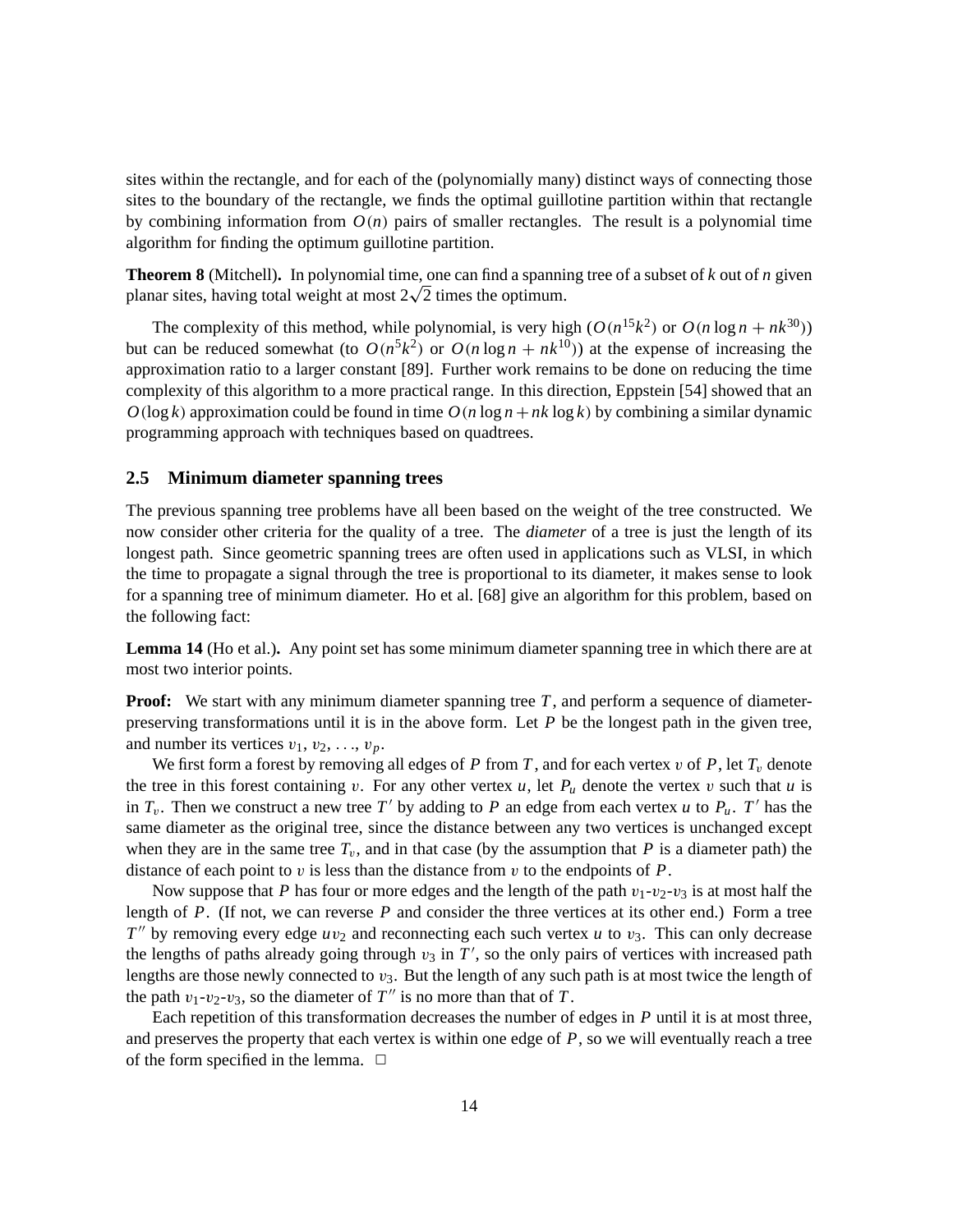

Figure 4. (a) Minimum diameter spanning tree corresponds to cover by two circles. (b) Point set with high diameter minimum spanning tree.

**Theorem 9** (Ho et al.). We can find a minimum diameter spanning tree of any point set in time  $O(n^3)$ .

**Proof:** We simply try all single interior vertices and pairs of interior vertices. For the latter case, we still need to determine how to assign each remaining point to one of the two interior vertices. If the diameter path of the tree is  $v_1-v_2-v_3-v_4$ , and we know the lengths of  $v_1-v_2$  and  $v_3-v_4$ , we can perform this assignment by drawing two circles, centered at the two interior vertices, with those lengths as radii (Figure 4(a)); these circles must together cover the whole point set and each point can be assigned to the interior vertex corresponding to the circle covering it. Ho et al. show that, if we sort the points by their distances from  $v_2$  and  $v_3$ , the space of all minimal pairs of covering circles can be searched in linear time. These sorted orders can be precomputed in a total of  $O(n^2 \log n)$  time.  $\Box$ 

Ho et al. also consider optimization of combinations of diameter and total weight; they show that it is NP-complete to find a tree satisfying given bounds on these two measures. It is also of interest to combine these criteria with a bound on vertex degree. Of course for degree-two trees, minimum diameter and minimum weight are equivalent to the traveling salesman problem. The minimum weight spanning tree itself can have very high diameter (an  $\Omega(\sqrt{n})$  factor away from optimal); for instance a point set spaced nearly uniformly in a unit square can have a path of length  $\Omega(\sqrt{n})$  as its minimum spanning tree (Figure 4(b)). Conversely an upper bound of  $O(\sqrt{n})$  follows from results on the worst case length of the minimum spanning tree of *n* points [18, 109].

One can achieve a better diameter by relaxing the requirement of minimum weight; as we describe later, for two- and three-dimensional point sets, one can find a subgraph of the complete Euclidean graph with degree three and total weight  $O(1)$  times that of the minimum spanning tree, for which shortest paths in the subgraph have length within  $O(1)$  of the Euclidean distance [37]. A single-source shortest path tree in such a graph is a degree-three tree that has both weight and diameter within a constant of the minimum. Similar problems of constructing spanning trees combining diameter, weight, and bottleneck shortest path bounds were considered by Salowe et al. [102] and Khuller et al. [76].

#### **2.6 Minimum dilation spanning trees**

Of the various common geometric network design quality criteria, only dilation is underrepresented among research on the tree problems. (Dilation has been studied for non-geometric tree design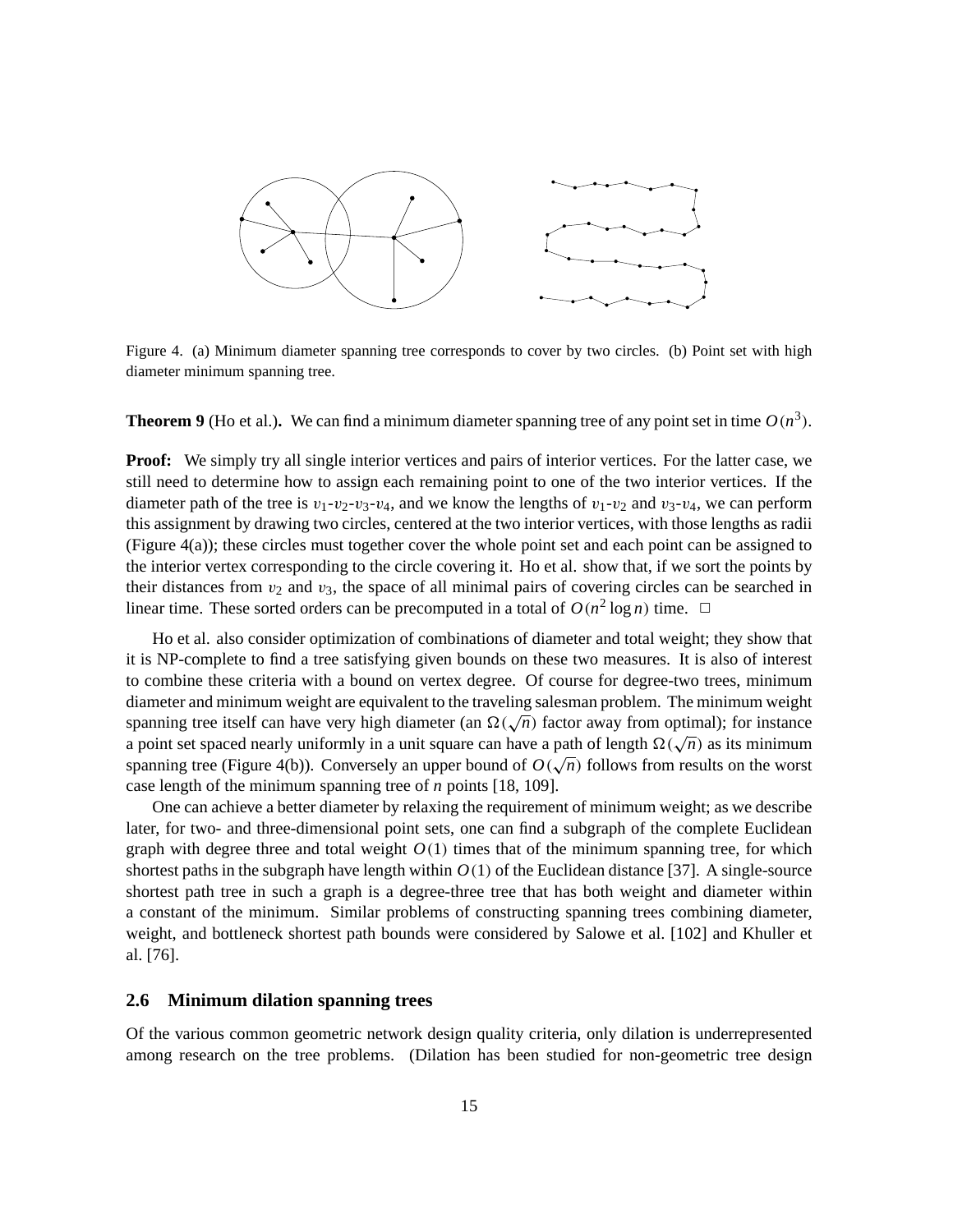problems [24], and as we will see, is very prominent in work on other classes of graph.) This omission is likely because there is little to do in terms of worst case bounds:

**Lemma 15.** Any spanning tree on the vertices of a regular polygon has dilation  $\Omega(n)$ .

**Proof:** As with any tree, we can find a vertex  $v$ , the removal of which partitions the tree into components the largest of which has at most 2*n*/3 vertices. Therefore there is some pair of vertices from different components, adjacent to each other along the boundary of the polygon, and separated from v by at least  $n/6$  polygon edges. The path in this tree connecting this pair passes through v, and so has dilation  $\Omega(n)$ .  $\Box$ 

Conversely, the minimum spanning tree has dilation  $O(n)$  by its bottleneck shortest path property. However, the minimum spanning tree is not always good in terms of dilation; an example similar to that of Figure 4(b) shows that it can have dilation  $\Omega(n)$  even when dilation  $O(\sqrt{n})$  is possible. it is easy to construct spanning trees with dilation  $O(\sqrt{n})$ .

**Open Problem 4.** Is it possible to construct the exact minimum dilation geometric spanning tree, or an approximation to it, in polynomial time? Does the minimum dilation spanning tree have any edge crossings? How well is it approximated by the minimum spanning tree?

# **3 Planar Graphs**

# **3.1 Minimum weight triangulation**

The *minimum weight triangulation* problem asks to find a triangulation (that is, a maximal planar straight-line graph on the given set of vertices) that minimizes the total Euclidean edge length. This problem is not known to be NP-hard, nor is it known to be solvable in polynomial time, and the complexity of minimum weight triangulation is one of the few problems left from Garey and Johnson's original list of open problems [63]. However, a generalized problem with non-Euclidean distances is NP-complete [85].

We describe here two very recent developments in the theory of minimum weight triangulations. First, Levcopoulos and Krznaric [81] have shown that one can find a triangulation with total length approximating the minimum to within a (large) constant factor; no such approximation was previously known. Second, Dickerson and Montague have found a method of finding in polynomial time a subgraph of the exact minimum weight triangulation which, empirically, is usually quite large; enough so that moderate sized instances of the problem can now be solved exactly. It is possible that their method in fact gives a polynomial time algorithm for the problem.

#### **3.1.1 MWT Approximation**

The two best approximations known to the MWT are those of Plaisted and Hong [96] and of Levcopoulos and Krznaric [81]. Although dissimilar in many ways, an important basic idea is shared by both papers. Rather than finding a triangulation directly, they consider the problem of finding a minimum weight partition into convex polygons with vertices at the input points (*MC* for short).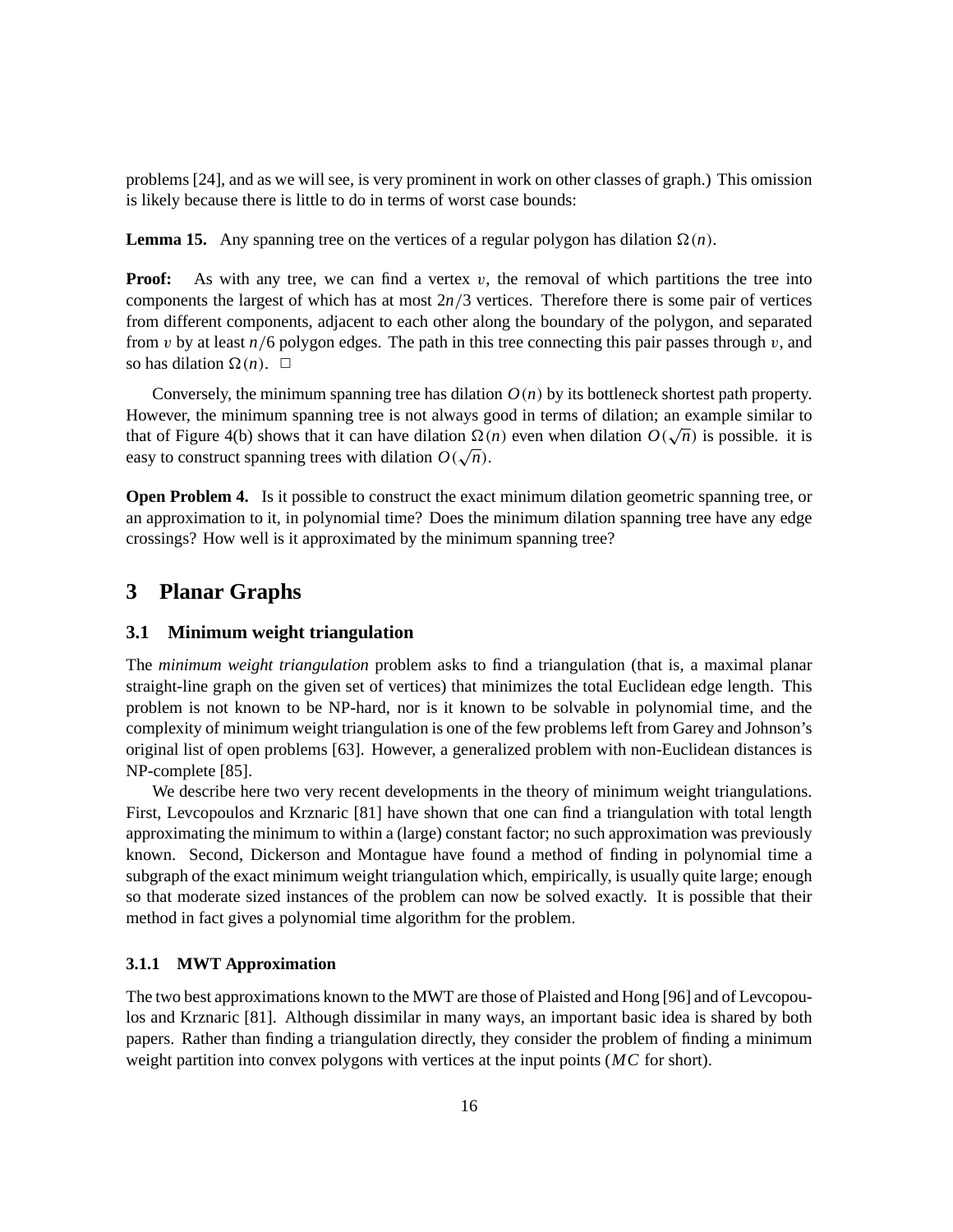

Figure 5. (a) Ring heuristic triangulation of a convex polygon. (b) Greedy triangulation can have  $\Omega(\sqrt{n})$  larger weight than minimum.

We first sketch Plaisted and Hong's work. Let  $v$  be an interior vertex of a planar straight-line graph with convex faces (such as the MWT of *S*). We can find a *star* of three or four edges forming no reflex angles at  $v$  as follows: choose the first star edge arbitrarily, and choose each successive edge to form the maximal non-reflex angle with the previous edge. Conversely, if each interior vertex of a planar straight-line graph has no reflex angles, the graph must have convex faces. Thus motivated, Plaisted and Hong try to build a graph on *S* with convex faces by piecing together local structures—stars. For each point *si* in the interior of the convex hull of *S*, they find the minimum weight star of three or four edges. This collection of minimum weight stars, together with the convex hull of *S*, forms a graph with total edge length less than twice that of *MC* and therefore of the MWT. Unfortunately, the resulting graph may not be planar. Plaisted and Hong use a complicated case analysis to remove crossings from this graph, ending up with a planar straight-line graph with convex faces having total edge length at most 12 times that of the MWT. The *ring heuristic* (connecting every other vertex of a convex polygon *P* to form a polygon *P'* with  $\vert n/2 \vert$  vertices and a smaller perimeter, and triangulating  $P<sup>0</sup>$  recursively; see Figure 5(a)) can be used to convert this convex partition to a triangulation, at the cost of a logarithmic factor in total length (and hence in the approximation ratio). Olariu et al. [94] showed that this  $O(\log n)$  bound is tight.

We now outline the results of Levcopoulos and Krznaric [81]. Their idea is to start with a proof that the *greedy triangulation* (in which one considers the possible edges in increasing order by weight, adding an edge to the triangulation exactly when it does not cross any previously added edge) achieves approximation ratio  $O(\sqrt{n})$ ; an  $\Omega(\sqrt{n})$  lower bound was previously known [80, 86] and is depicted in Figure 5(b). Rather than proving this directly, Levcopoulos and Krznaric again work with convex partitions. They define a greedy convex partition *GC* by constructing stars using only the edges in the greedy triangulation. Unlike the construction of Plaisted and Hong, the result is planar (since it is a subgraph of a planar graph) so no crossings need be removed. The first step of their proof is a lemma that the weight of *GC* approximates *MC* within a factor of  $O(\sqrt{n})$ .

Given any graph *G* such as *MC* or *GC*, define  $\max_G(v)$  to be the length of the longest edge incident to  $v$  in  $G$ ; for any planar graph the sum of these quantities is within a constant of the total graph weight. Then if the greedy partition is heavier than the minimum partition by a factor of  $k$ , Levcopoulos and Krznaric choose v to maximize max $_{GC}(v)$  – max $_{MC}(v)$  among all vertices with  $\max_{GC}(v) = \Omega(k \max_{MC}(v))$ . Some simple algebra shows that the weight of *GC* is  $O(n \max_{GC}(v))$ .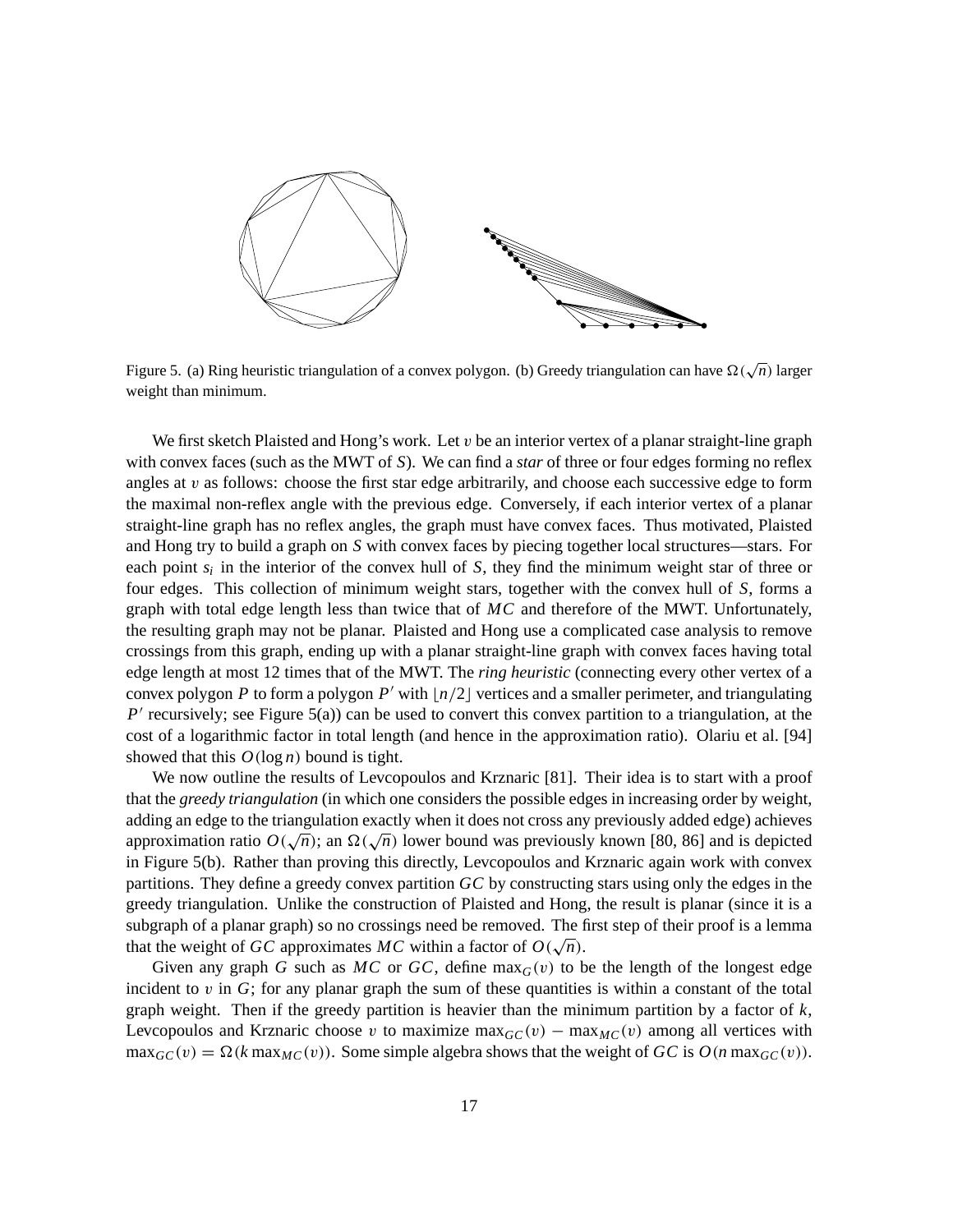They then use the properties of the greedy triangulation (and the details of their construction of *GC* from their triangulation) to construct a fan of  $\Omega(k)$  edges resembling that in Figure 5(b), in which the short edge of the fan corresponds roughly with  $max_{MC}(v)$  and the long edge corresponds with max<sub>*GC*</sub>(v). From this fan one can find a convex chain of  $\Omega(k)$  vertices such that any star at one of these vertices involves an edge of length  $\Omega(\max_{GC}(v))$ . As a consequence the weight of *MC* is  $\Omega(k \max_{G}v)$ . Combining these two bounds we see that the weight ratio *k* of *GC* to *MC* is  $O(n/k)$ . Therefore  $k = O(\sqrt{n})$ , and this gives an  $O(\sqrt{n})$  approximation of *MC* by the greedy convex partition. Levcopoulos and Krznaric then show that for any convex partition *C* formed by edges of the greedy triangulation, *C* can be triangulated by adding diagonals of total length  $O(|MWT| + |C|)$ . Since the overall greedy triangulation we started with, restricted to each cell of *C*, forms a greedy triangulation of that cell, and since the greedy triangulation forms a constant approximation to the MWT of a convex polygon [82], the result is that the length of the greedy triangulation is  $O(|MWT| + |MC|\sqrt{n}) = (|MWT|\sqrt{n}).$ 

To improve this  $O(\sqrt{n})$  approximation, Levcopoulos and Krznaric modify the greedy triangulation. Their algorithm *MGREEDY* adds edges one at a time to a PSLG *G*, as follows. Let *u*v be the smallest edge not crossing anything already in *G* (so that the greedy algorithm would next add *u*v to *G*). Then *MGREEDY* tests the following six conditions:

- Some pair of edges *u*w and wv are already in *G*, with *u*wv forming an empty triangle.
- Some edge  $wx$  crosses  $uv$ , with edge  $vx$  already in *G* and  $vwx$  forming an empty triangle.
- Angle vw*u* is at least 135◦.
- $|wx| < 1.1|uv|$ .
- If *p* is the intersection point of lines *vx* and *uw*, then  $|xp| < 0.5|wp$ .
- There is an edge *uy* already in *G*, such that triangule v*uy* is empty and angle w*uy* is reflex.

If all six conditions hold, then the algorithm adds edge w*x* to *G*; otherwise it adds *u*v.

A similar construction of a convex partition and a fan in it now holds in this modified algorithm as it did in the greedy triangulation. However now the fan can only have *O*(1) edges before forming a situation in which the six conditions above hold. The result is that the convex partition is a constant factor approximation to the minimum weight convex partition, and the modified greedy triangulation is a constant factor approximation to the minimum weight triangulation. As Levcopoulos and Krznaric show, these approximations can be constructed in time  $O(n \log n)$ , or even  $O(n)$  if the Delaunay triangulation is already known.

**Open Problem 5.** What is the best possible approximation ratio for a polynomial time approximation to the minimum weight triangulation?

#### **3.1.2 Exact MWT construction**

Instead of approximating the minimum weight triangulation, a number of authors have attacked the problem of constructing the exact minimum weight triangulation, by finding conditions sufficient to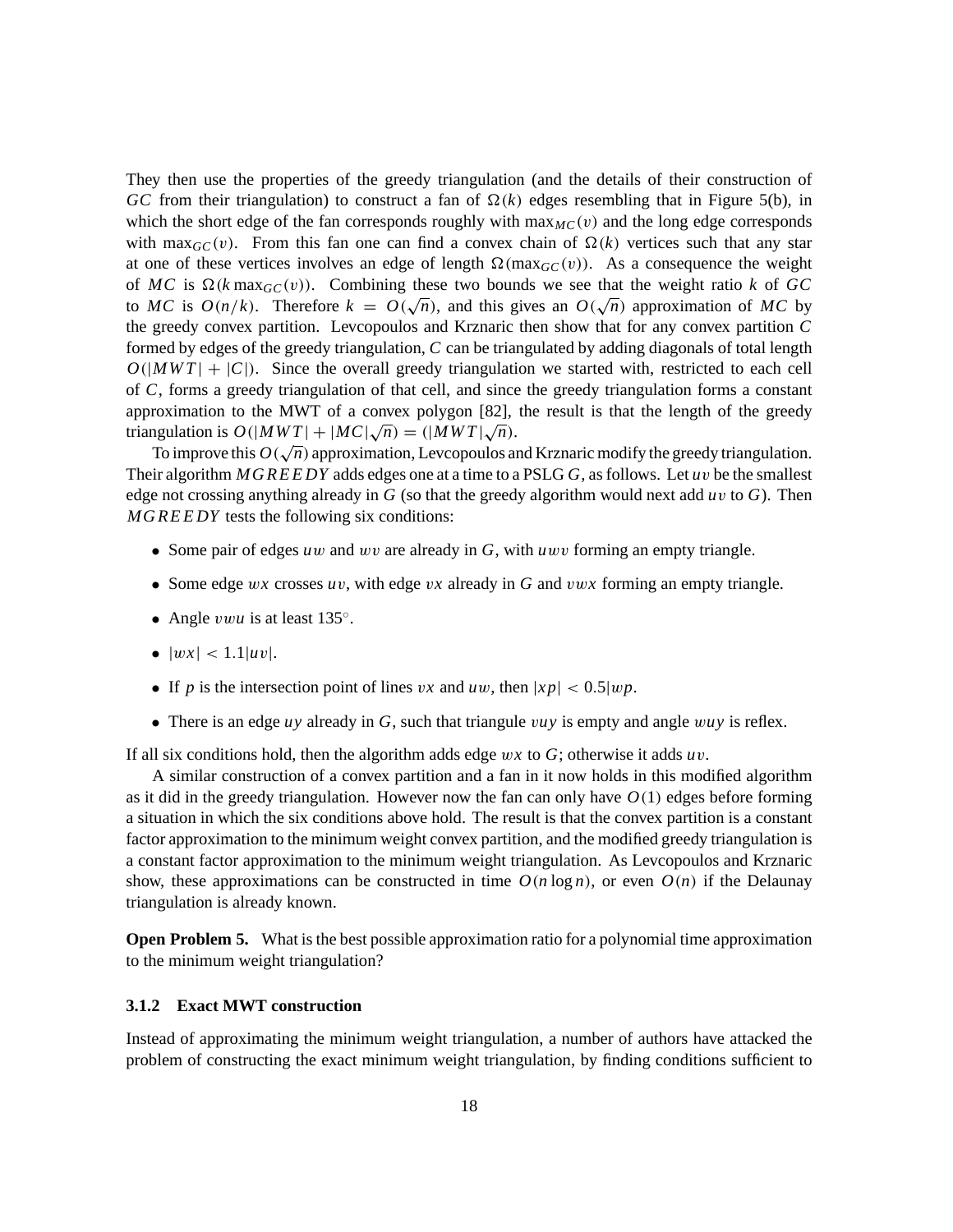guarantee that certain edges belong to the MWT. If enough MWT edges could be found in this way, so that the resulting subgraph of the MWT connected all the vertices, the remaining regions of the plane could be treated as simple polygons and triangulated in polynomial time by dynamic programming [78]. This approach gained in credibility when Edelsbrunner and Tan [50] used it to solve a closely related problem, the *min max weight triangulation*. In this problem, the quality of a triangulation is measured by the length of its longest edge; the min max weight triangulation is the one minimizing this quantity.

**Lemma 16** (Edelsbrunner and Tan)**.** There exists some min max weight triangulation that contains the edges of the relative neighborhood graph of the sites.

**Corollary 1.** The min max weight triangulation can be found in polynomial time.

The dynamic programming idea described above would lead to an  $O(n^3)$  time bound, but Edelsbrunner and Tan reduced this to  $O(n^2)$ .

Recall that the relative neighborhood graph is defined in terms of a *forbidden region* characterization: an edge is in the graph if and only if the lune (formed by intersecting the two circles with that edge as radius) contains no other sites. Several authors have proven similar forbidden region characterizations for the minimum weight triangulation. Yang et al. [114] show that if the region formed as the union of the same two radius circles is empty, the edge belongs to the MWT. (In particular, the two closest sites are connected by an edge in the MWT [65].) Keil [73], Yang [113], and Cheng and Xu [31] prove similar results for an alternate union of two circles, for which the given edge is a chord.

Aichholzer et al. [5] provided a different type of characterization of minimum weight triangulation edges, which leads to an algorithm capable of finding the MWT for certain very large subsets. They define a *light edge* to be one that is not crossed by any other edge of smaller weight. It is not the case that all light edges need be part of the MWT, but they show that if the set of all light edges forms a triangulation, that triangulation must be the one minimizing the total edge weight (or any other monotonic functional of edge weights). Aichholzer et al. note that the characterizations of Keil, Yang et al. [73, 113, 114] all produce edges that must be light.

The best computational results so far for exact minimum weight triangulation construction have been found by Dickerson and Montague [44, 45]. They define a *locally minimal* triangulation to be one in which for every two adjacent triangles forming a convex quadrilateral, the common side of the triangles is the shortest diagonal of the quadrilateral. Clearly, the minimum weight triangulation is locally minimal; their idea is to identify edges belonging to all locally minimal triangulations. The technique is simply to maintain a set *S* of edges that might possibly be part of a locally minimal triangulation. Initially *S* consists all pairs of vertices, then in a sequence of passes Dickerson and Montague remove from *S* any edge that is not the short diagonal of a quadrilateral (not containing other sites) all sides of which still belong to *S*. Eventually no more edges can be removed, and the process terminates. They then define another set  $S'$  of all those edges remaining in  $S$  and not crossed by any other edge in *S*.

**Lemma 17** (Dickerson and Montague). All edges in *S'* belong to all locally minimal triangulations.

Since only  $O(n^2)$  edges can be removed from *S*, this heuristic runs in polynomial time. In computational experiments, Dickerson and Montague have shown that for moderate sized inputs (between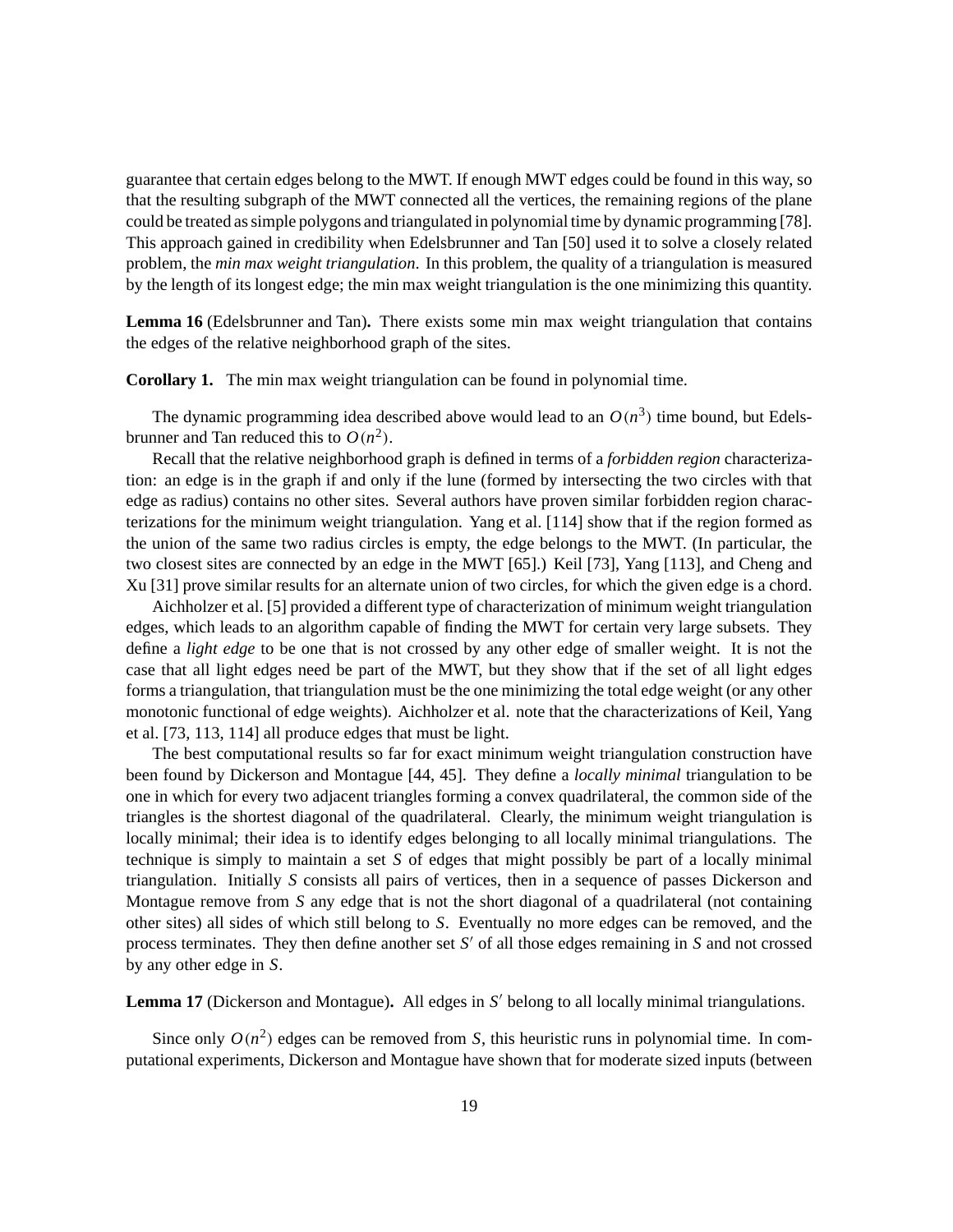

Figure 6. (a) Diamond property: one of two isosceles triangles on edge is empty. (b) Graph violating good polygon property: ratio of diagonal to boundary path is high.

100 and 200 points), the set of edges in  $S'$  is very likely to form a connected subgraph of the minimum weight triangulation. The minimum weight triangulation itself can then be found by dynamic programming.

**Open Problem 6.** Is the graph found by Dickerson and Montague always connected? Can one test in polynomial time whether a given edge belongs to some locally minimal triangulation? Can one find the exact minimum weight triangulation in polynomial time?

# **3.2 Low-dilation planar graphs**

We next consider the problem of constructing planar networks with low *dilation* (maximal ratio between graph and geometric distance). Clearly it will not always be possible to find networks with dilation very close to 1; for instance, any planar graph connecting the vertices of a square has dilation  $\sqrt{2}$ .

The initial work on this problem has been to show that various previously studied graphs had constant dilation. Chew [32] showed that the rectilinear Delaunay triangulation has dilation at most  $\sqrt{10}$ . (Note that the dilation here is measured in the Euclidean metric even though the triangulation itself is defined with the rectilinear metric. There is a factor of  $\sqrt{2}$  lost in the translation; the rectilinear Delaunay triangulation has rectilinear dilation  $\sqrt{5}$ .) Chew also pointed out that by placing points around the unit circle, one could find examples for which the Euclidean Delaunay triangulation was made to have dilation as much as  $\pi/2$ . In the journal version of his paper [33], Chew added a further result, that the graph obtained by Delaunay triangulation for a convex distance function based on an equilateral triangle has dilation at most 2. Chew's conjecture that the Euclidean Delaunay dilation was constant was proved by Dobkin et al. [46], who showed that the Delaunay triangulation has dilation at most  $\varphi \pi$  where  $\varphi$  is the golden ratio  $(1 + \sqrt{5})/2$ . Keil and Gutwin [74] further improved this bound to  $\frac{2\pi}{3\cos(\pi/6)} \approx 2.42$ .

Das and Joseph [39] then showed that these constant dilation bounds were not unusual; in fact such bounds hold for a wide variety of planar graph construction algorithms, satisfying the following two simple conditions:

• **Diamond property**. There is some angle  $\alpha < \pi$ , such that for any edge *e* in a graph constructed by the algorithm, one of the two isosceles triangles with *e* as a base and with apex angle  $\alpha$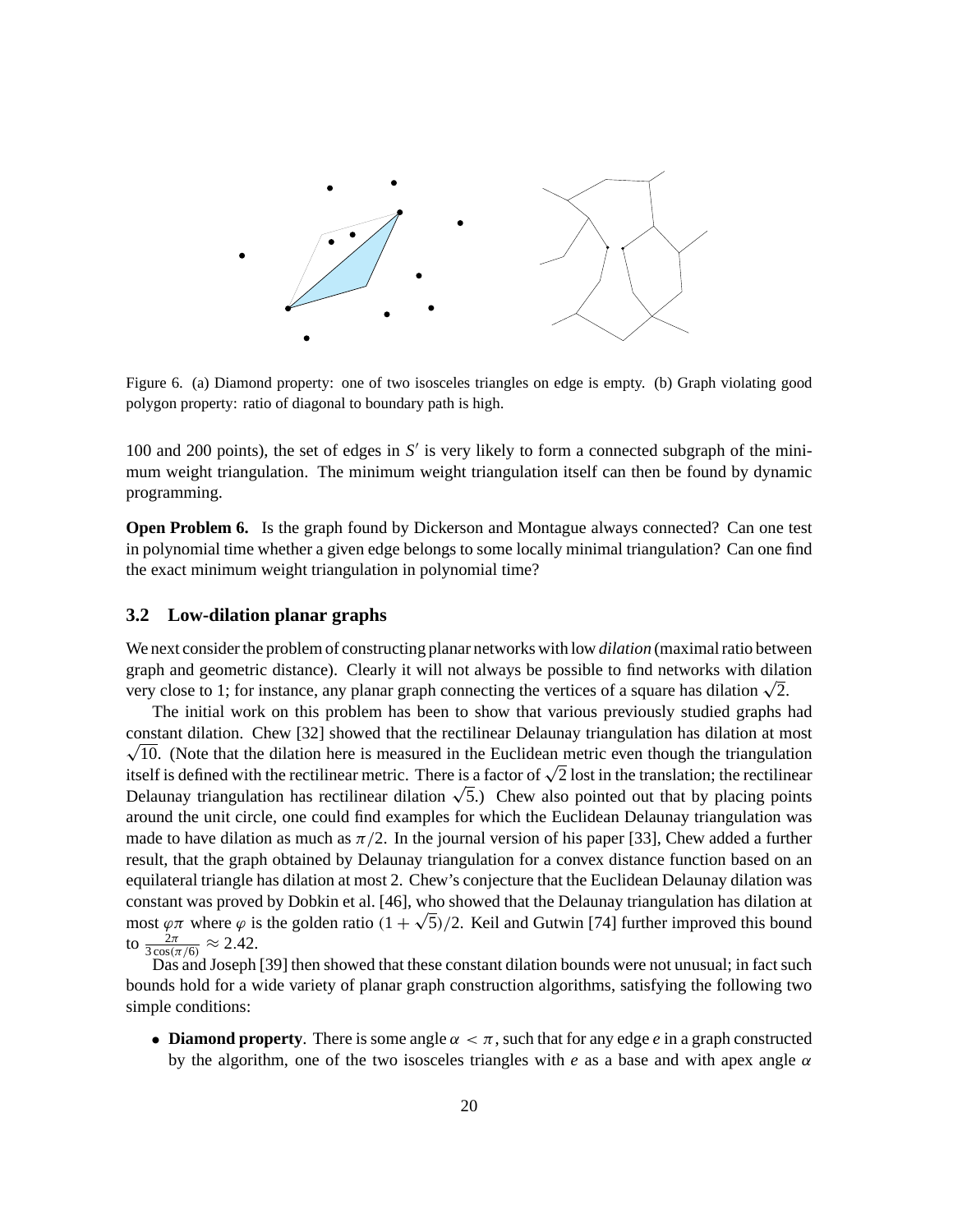contains no other site. This property gets its name because the two triangles together form a diamond shape, depicted in Figure 6(a). For instance, because of its empty-circle property, the Delaunay triangulation satisfies the diamond property with  $\alpha = \pi/2$ .

• **Good polygon property.** There is some constant *d* such that for each face *f* of a graph constructed by the algorithm, and any two sites  $u, v$  that are visible to each other across the face, one of the two paths around *f* from *u* to v has dilation at most *d*. Figure 6(b) depicts a graph violating the good polygon property, because two nearby sites have no short boundary path connecting them. The good polygon property is satisfies by any triangulation (with  $d = 1$ ).

Intuitively, if one tries to connect two vertices by a path in a graph that passes near the straight line segment between the two, there are two natural types of obstacle one encounters. The line segment one is following may cross an edge of the graph, or a face of the graph; in either case the path must go around these obstacles. The two properties above imply that neither type of detour can force the dilation of the pair of vertices to be high.

**Theorem 10** (Das and Joseph)**.** Any planar graph construction algorithm satisfying the diamond and good polygon properties produces graphs with bounded dilation.

The proof is too complicated to summarize here, but is in some ways similar to the proof of Dobkin et al. [46] that the Delaunay triangulation has bounded dilation. Das and Joseph go on to show that not only Delaunay triangulations but also the greedy and minimum weight triangulations possess these two properties, and hence have bounded dilation. (The bound, while constant, is quite high and could presumably be strengthened.) It seems clear that similar results should also hold for some other triangulation methods developed since their paper, such as the min max edge length triangulation and the min max angle triangulation [51]. Constant dilation of greedy and related triangulations plays a key role in Levcopoulos and Krznaric's recent constant-factor approximation algorithm for the minimum weight triangulation [81], and Drysdale [23] has pointed out that the diamond property of minimum weight triangulation can be very helpful in pruning the edges that could potentially take part in it, and speed up exact solution methods for this triangulation.

Another set of natural candidates for bounded dilation are the β*-skeletons*, formed by including an edge *ab* when no other site *c* forms an angle *acb* larger than some particular bound (depending on the parameter  $\beta$ ). When the angle bound is 90<sup>°</sup> this is the *Gabriel graph*, a subgraph of the Delaunay triangulation and the relative neighborhood graph, and a supergraph of the minimum spanning tree. Skeletons larger angle bounds have been used to find sets of edges guaranteed to be part of the minimum weight triangulation [31, 73, 113]. As  $\beta$  approaches zero, these skeletons contain more and more edges, until eventually one forms the complete geometric graph; this limiting behavior along with the fact that the definition of  $\beta$ -skeletons is closely related to Das and Joseph's diamond property hint together that these graphs might have bounded dilation. But Eppstein [57] has recently shown that a fractal construction leads to  $\beta$ -skeletons in the form of paths with unbounded dilation, for any  $\beta > 0$ . (Figure 7.)

Curiously, there has been little or no published work on using dilation as the direct basis for constructing planar graphs (rather than constructing graphs some other way and measuring the dilation of the result). Obviously, the minimum dilation planar graph should be a triangulation, since it is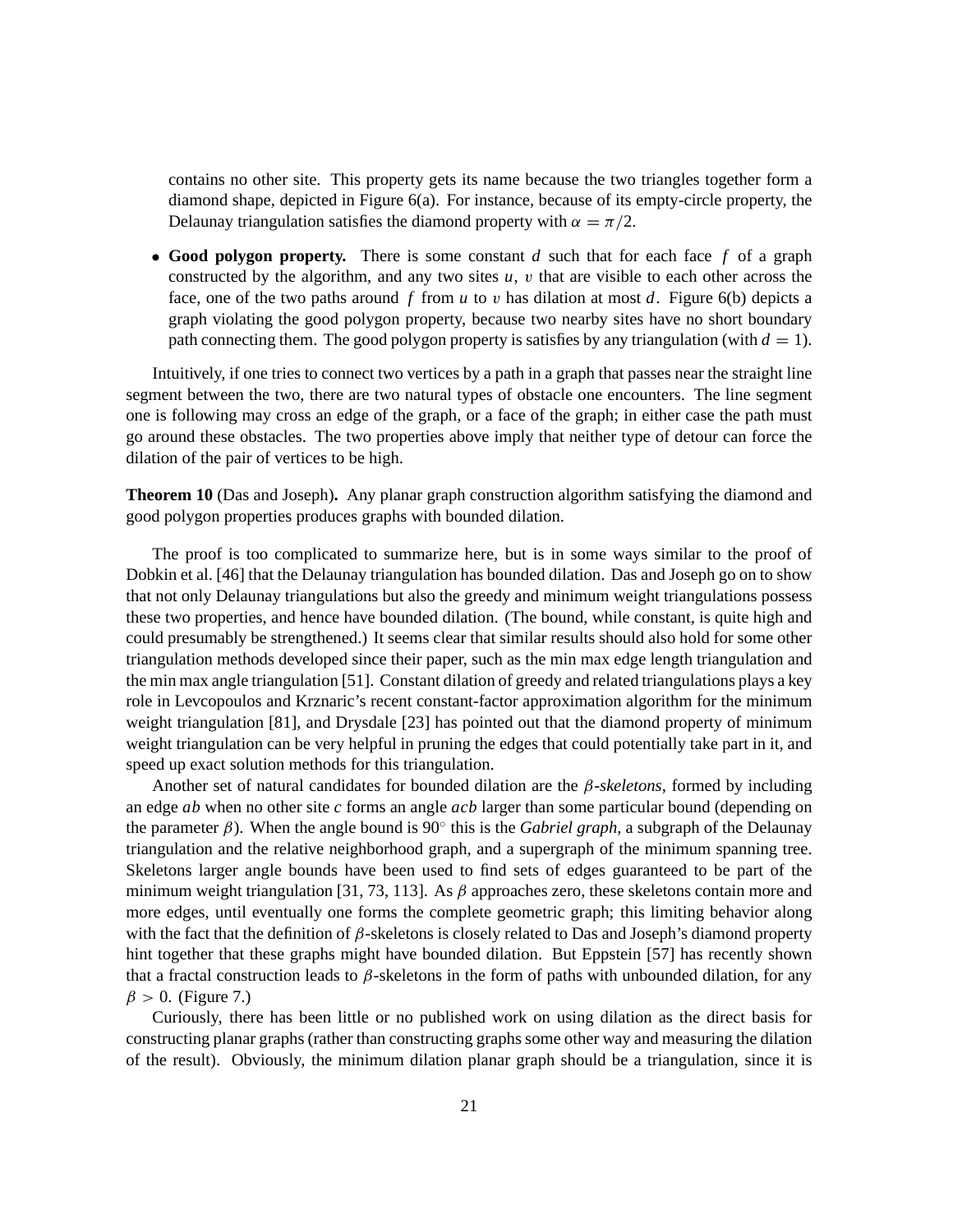

Figure 7. Fractal  $\beta$ -skeleton with unbounded dilation.

never harmful to add diagonals. It seems that it should have useful properties similar to those of the Delaunay triangulation, min max angle triangulation, min max edge length triangulation, minimum weight triangulation, and other optimal triangulations, but this has apparently not been studied.

For many optimal triangulation problems, the version of the problem in which one optimally completes the triangulation of a convex or simple polygon can be solved by dynamic programming [78], however even this is not obvious for the minimum dilation triangulation. A solution to this subproblem might have implications in allowing the powerful *edge insertion* method [16, 51] to be applied to the point set version of the problem.

**Open Problem 7.** Is it possible to construct in polynomial time the minimum dilation triangulation of a point set, or of a simple polygon?

Clearly there still also remains a wide gap between the best upper and lower bounds (2 and  $\sqrt{2}$ ) respectively) on dilation of planar graphs.

**Open Problem 8.** What is the worst case dilation of the minimum dilation triangulation?

### **3.3 Planar Dilation and Weight**

Levcopoulos and Lingas [83] and Das and Joseph [39] brought the total weight of the graph, as well as its dilation, into the equation. Clearly the weight should be measured in terms of the minimum spanning tree, for as Das and Joseph [39] observe, any graph with bounded dilation should at least be connected.

Das and Joseph [39] form a planar graph by applying a greedy triangulation algorithm to the polygons remaining between the minimum spanning tree and the convex hull of the sites. They then consider the greedy edges in decreasing order of weight, removing each edge if it is unnecessary to achieve the desired dilation. They then apply their diamond property and good polygon property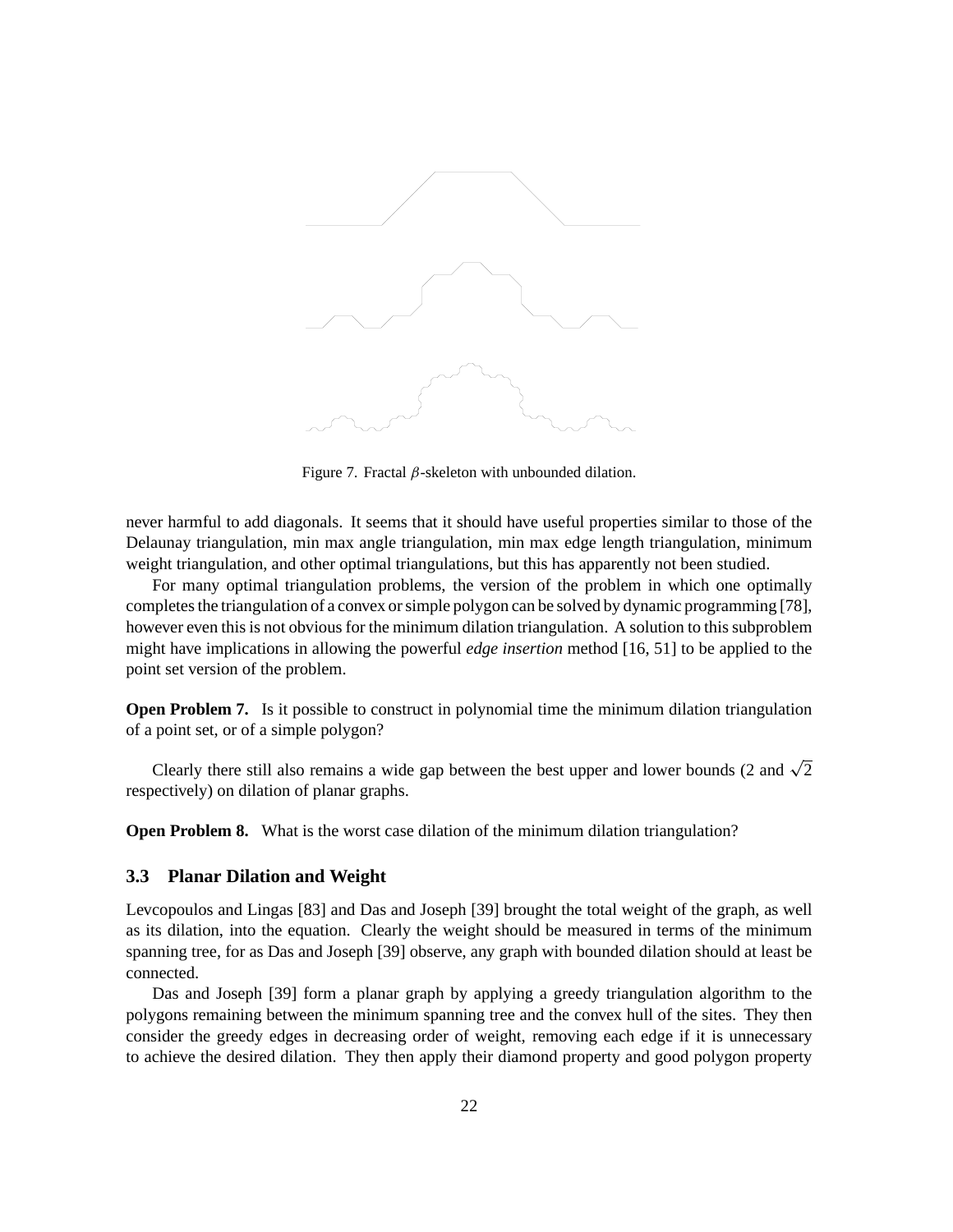criteria to bound the dilation of the resulting pruned graph. Because they only prune the greedy edges, the total weight of the spanner they construct is close to three times that of the minimum spanning tree.

Althöfer et al. [7, 8] later generalized this pruning strategy to arbitrary graphs. Given any graph, and any parameter  $t > 0$ , their method again considers the edges of the graph in decreasing order by weight, removing each edge if it is not necessary to achieve dilation  $1 + t$ . Obviously the result is a subgraph with dilation  $1+t$ , but they prove further that the total weight of this subgraph is  $1+O(n/t)$ times that of the graph's minimum spanning tree, and that the number of edges is  $O(n^{1+O(1/t)})$ . For planar graphs these bounds are much better: The weight is  $1 + O(1/t)$  times that of the minimum spanning tree, and the number of edge is  $n(1 + O(1/t))$ .

Althöfer et al. then apply this method to the Delaunay triangulation, which as we have seen is a planar graph with constant dilation that also contains the Euclidean minimum spanning tree. The result is a planar spanner with constant dilation, few edges, and weight arbitrarily close to that of the minimum spanning tree.

Levcopoulos and Lingas [83] proved the same result by a similar but more complicated method of pruning the Delaunay triangulation; their pruning method works only for planar graphs, but has the further advantage that it runs in linear time. The same pruning method can be used to trade weight and dilation in the other direction, and find graphs with dilation arbitrarily close to that of the Delaunay triangulation, and weight a large constant times that of the minimum spanning tree.

# **4 General Graphs**

Most of the work on general geometric network design problems, in which the network to be constructed is not of some restricted class, has been on dilation of sparse graphs, since it is trivial to find a graph with low weight or diameter, or to find a non-sparse graph with low dilation.

#### **4.1 Dilation only**

As we saw, for planar graphs, the dilation can not approach one. By considering nonplanar graphs, it is possible to find sparse graphs approximating the complete Euclidean graph arbitrarily closely. Specifically, Keil [72] showed that variations of the Yao graph construction (in which one partitions the space around each point into wedges with a given fixed opening angle, and connects the point to the nearest neighbor in each wedge) produce graphs with dilation arbitrarily close to 1, with *O*(*n*) edges, and that can be constructed in time  $O(n \log n)$ .

**Theorem 11** (Keil). The Yao graph, formed by wedges of opening angle  $\theta < 60^\circ$ , produces graphs with dilation  $1 + O(1/\theta)$ .

**Proof:** To find a path in this graph from  $u$  to  $v$ , one at each step determines the wedge containing  $v$ and moves along a graph edge to the nearest vertex  $(w)$  in that wedge. The worst case for the algorithm occurs when *u*v and *u*w are similar in length but widely separated in angle, in which case the distance to v is reduced by  $(1 - O(1/\theta))uw$ . For  $\theta < 60^\circ$  this reduction must be positive, and repeating the process brings us eventually to v. The total distance traveled is proportional to  $1/(1 - O(1/\theta)) = 1 + O(1/\theta)$ times the total reduction in distance to v, which is exactly the original distance from  $u$  to  $v$ .  $\Box$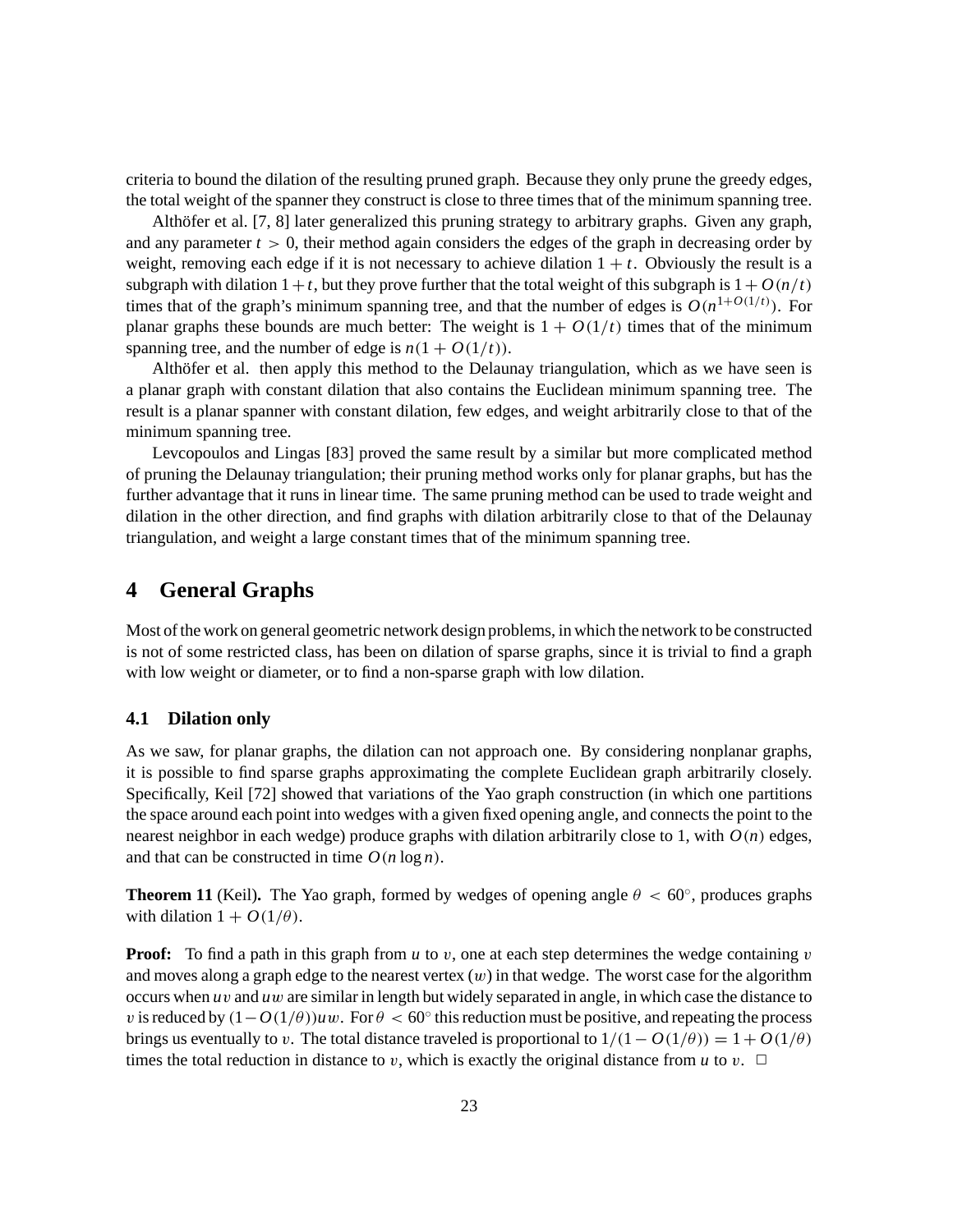Althöfer et al. [7, 8] observed that this result holds in any dimension, and Ruppert and Seidel [99] modify the technique so that orthogonal range searching methods can be used in its construction, improving its running time in high dimensions to  $O(n \log^{d-1} n)$ .

Callahan [25] improved the dependence between the number of edges and the dilation, as well as the construction time, in this result:

**Theorem 12.** If one forms a well-separated pair decomposition, and chooses a representative edge from each pair, the resulting graph has  $O(n)$  edges and can be made to have dilation arbitrarily close to one (as a function of the separation parameter of the decomposition).

**Proof:** We find a short path between two sites *u* and *v* by the following recursive process: by the definition of a well-separated pair decomposition, the decomposition includes some pair (*U*, *V*) of sets of sites for which *u* is in *U* and *v* is in *V*. Find the edge  $u'v'$  representing the pair  $(U, V)$ , and form a path by recursively connecting  $u$  to  $u'$ , following edge  $u'v'$ , and connecting  $v'$  to  $v$ . If the parameter of separation in the decomposition is  $s$ , and the length of  $uv$  is  $r$ , the length of  $u'v'$  can be at most  $r(s + 4)/s$ , and the length of *uu'* and vv' can be at most  $2r/s$ . Therefore this recursive algorithm produces a path with length satisfying the recurrence

$$
L(r) \le r(1 + 4/s) + 2L(2r/s).
$$

If  $s > 4$ , this solves to  $O(r)$ , and for any  $\epsilon > 0$  one can choose a sufficiently large *s* for which the solution to this recurrence is  $r(1 + \epsilon)$ .  $\Box$ 

As in his approximation to the Euclidean minimum spanning tree, Callahan further shows that the dependence on  $\epsilon$  can be reduced by choosing more carefully the representative edge for each pair in the well separated pair decomposition.

Similar constructions of sparse spanners with a larger dependence on the dilation were also given by Salowe [100] and Vaidya [112].

#### **4.2 Dilation and weight**

Note that the small-dilation graphs described above may have very high weight. As we have already seen, it is possible for planar sites to construct small-dilation graphs with weight arbitrarily close to that of the minimum spanning tree. the greedy algorithm

The greedy algorithm of Althöfer et al. [7, 8] (described in the section on planar graphs) was defined for any graph, and so produces spanners with nontrivial weight bounds in any dimension; but in general the results proved by those authors are far from the constant factor over minimum spanning tree weight that one would hope for. Das et al. [38] showed that applying this greedy algorithm to the complete Euclidean graph in three dimensions again produces a spanner with any given dilation  $t > 1$ , and total weight  $O(1)$  times that of the minimum spanning tree (where the constant depends on  $t$ ). Chandra [27] showed that for random point sets in higher dimensions, the weight is again  $O(1)$  times that of the minimum spanning tree. Das and Narasimhan [40] apply this greedy approach to a sparse spanner produced by clustering techniques; the dilation of the result is the product of the dilations from these two steps, which is still typically some constant. This idea speeds up the greedy method to run in time  $O(n \log^2 n)$ , and produces results similar to those of Althöfer et al.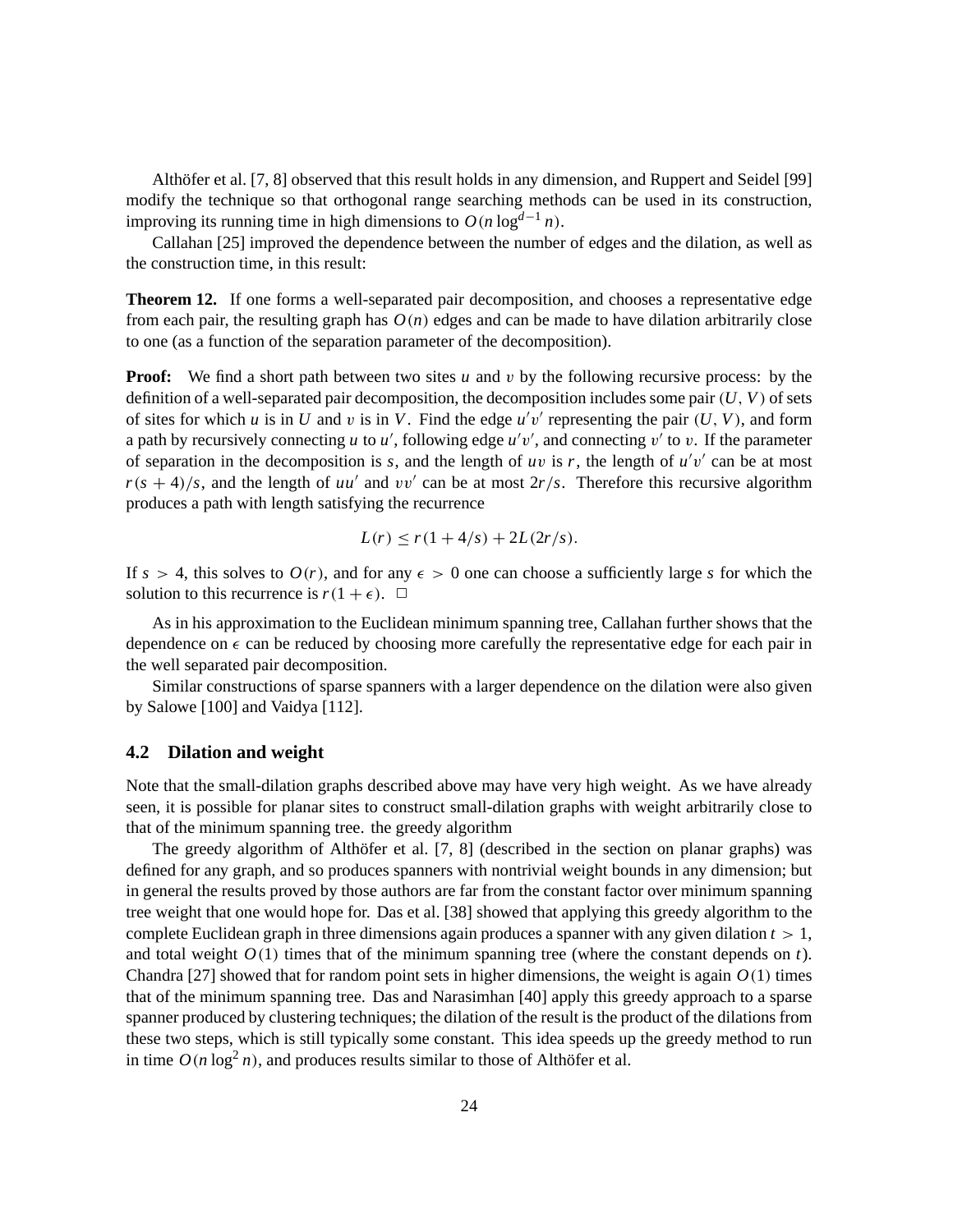

Figure 8. Isolation property: a cylinder around each edge is not crossed by any other edge.

Chandra et al. [28] showed that, for any graph, one can construct a spanner with dilation  $O(\log^2 n)$ and weight  $O(1)$  times that of the minimum spanning tree. For geometric graphs in any dimension, they construct spanners with constant dilation and weight  $O(\log n)$  times that of the minimum spanning tree. They actually give two methods for this second result. One method is simply to apply the greedy algorithm; they show an  $O(\log n)$  weight factor based on the *gap property*: the endpoints of any two edges are separated by a distance at least proportional to the smaller of the two edge lengths. The other method combines known sparse (but heavy) spanners with approximations to the traveling salesman path; the algorithm then partitions the path recursively into smaller pieces and combines spanners from representative points on each piece. Arya and Smid [10] modify and speed up the first, greedy, method: instead of adding edges incrementally when necessary to preserve the dilation, and proving that the result satisfies the gap property, they add edges unless the gap property would be violated, and show that the resulting graph has bounded dilation. With this modified greedy method they show that a graph with bounded dilation and weight  $O(log n)$  times that of the minimum spanning tree can be constructed in time  $O(n \log^d n)$ .

Finally, Das, Narasimhan, and Salowe [41] extended the results of Das et al. [38], and showed that in any dimension the greedy algorithm produces spanners with both constant dilation and weight a constant times that of the minimum spanning tree. The dilation bound is immediate; the weight bound is reminiscent of the methods of Das and Joseph [39] in that the authors describe a collection of general conditions under which such a bound applies; further their isolation property is very similar to the diamond property of Das and Joseph.

• **Isolation property.** There exists a constant  $c$ , such that any edge of length  $\ell$  produced by the given algorithm can be placed within a cylinder of radius and height  $c \cdot \ell$  (Figure 8), such that the axis of the cylinder is a subset of the edge, and the cylinder does not intersect any other edge of the graph.

Note that, unlike the diamond property, the cylinders are required to avoid the edges of the graph,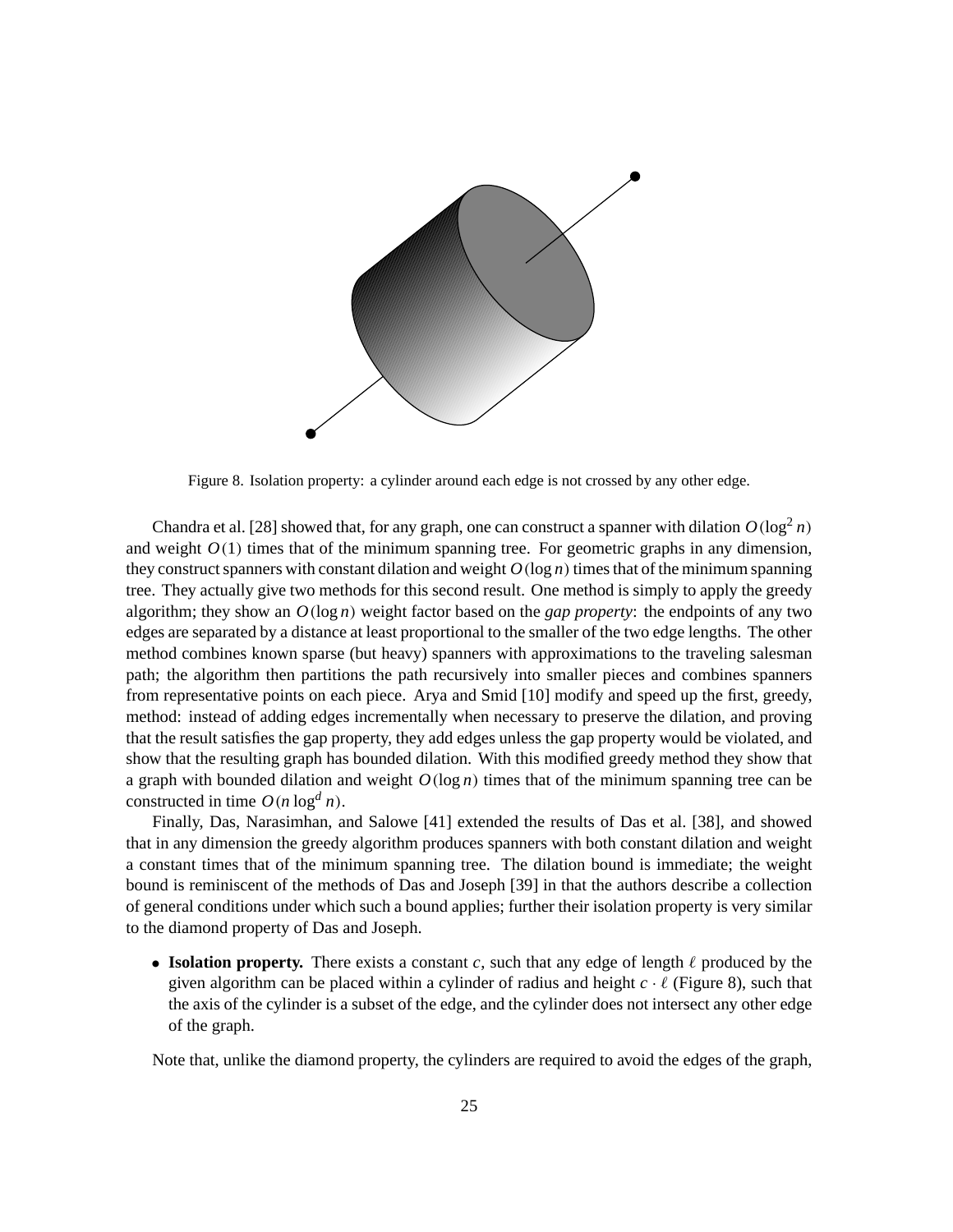and not just the other sites. Also note that in this definition the cylinders around each edge may intersect each other, but one can shrink them by a factor of two to avoid intersections. The exact shape of the cylinders is also unimportant.

**Lemma 18** (Das et al.)**.** Any geometric graph satisfying the isolation property has weight at most a constant times that of the minimum spanning tree.

The proof is based on separating the edges of the graphs into groups of nearly parallel edges, and charging the length in each group to edges in the Steiner minimal tree of the sites. Das et al. also prove similar results for the *leapfrog property*, a generalization of the isolation property for which they give a more complicated definition. They then show that graphs produced by a version of the greedy algorithm have this property. This then proves that the greedy algorithm produces spanners with weight  $O(1)$  times that of the minimum spanning tree.

#### **4.3 Dilation, weight, and degree**

Perhaps the ultimate results in high-dimensional spanners combine dilation, weight, and vertex degree. Clearly the degree bound must be at least three, since degree-two graphs may be forced to have very large dilation. Further, for any fixed bound *d* on the degree, one must have dilation bounded away from one by some function of *d*, even in the plane, as can be seen by considering the vertices of a regular  $d + 2$ -gon.

Chandra et al. [28] showed that their version of the greedy method, when applied to polyhedral approximations to the Euclidean graph, produces a spanner with degree bounded by some function of the dilation, dimension, and the particular approximation. Their bound is not stated explicitly but is roughly exponential in the dimension. As we have seen these spanners also have low weight.

Salowe [101] produces another bounded-degree spanner algorithm by modifying the Yao graph construction described earlier (which may have unbounded degree). The idea is simply to add edges to the spanner in order by weight, adding an edge  $(u, v)$  if there is no other edge  $(u, w)$  or  $(v, w)$  already added and having an angle close to that of  $(u, v)$ . Salowe also reports that a similar degree bound applies to the spanner of Ruppert and Seidel [99] but this appears to be erroneous. However it should be possible to keep track of the next edge to be added to the graph at each step of this construction (that is, the shortest edge within a certain range of angles, connecting two points not already incident to edges in that range) by combining Ruppert and Seidel's modified Yao graph orthogonal range searching technique [99] with a method of Eppstein [53] for maintaining bichromatic closest pairs dynamically. The result would be an  $O(n \log^{O(1)} n)$  time algorithm to construct this bounded degree spanner.

As we have already seen, Arya and Smid [10] achieved a similar time bound for an alternate bounded degree spanner. Yet another bounded-degree spanner construction is credited by Vaidya [112] to Feder and Nisan.

Finally, Arya et al. [9] improved the time bounds of all these methods. The results of Arya et al. include an  $O(n \log n)$  time algorithm for constructing a spanner with bounded dilation, bounded degree, and weight a constant factor times the minimum spanning tree. They also give an  $O(n \log n)$ algorithm for constructing a spanner with bounded dilation on paths of  $O(log n)$  edges, bounded degree, and weight  $O(\log^2 n)$  times that of the minimum spanning tree. (The idea of finding short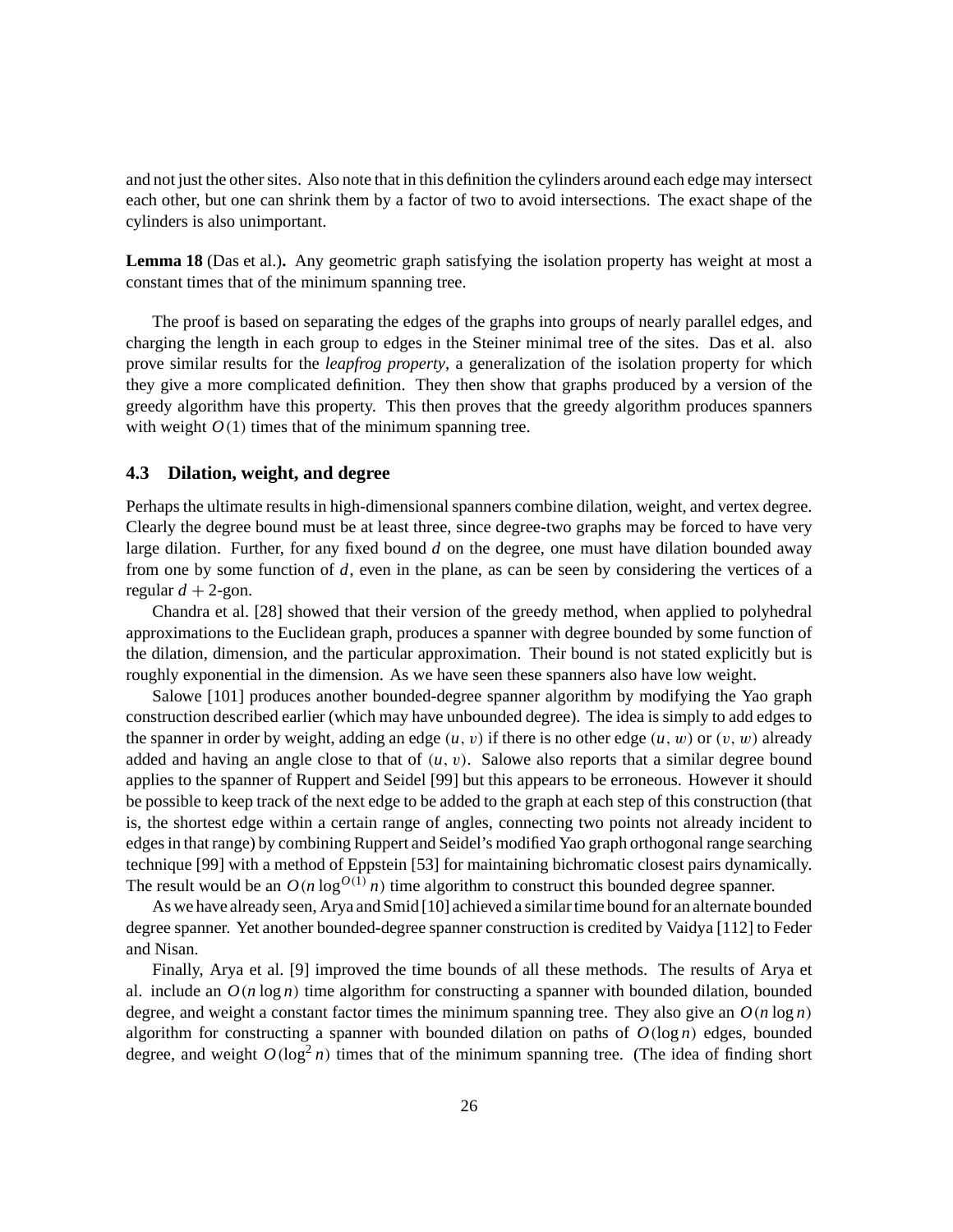paths with few edges was also previously considered by Arya, Mount, and Smid [11].) Therefore for any fixed dilation, one can quickly find spanners with bounded degree. Further work on the problem has turned this tradeoff around, and asked how small a degree is possible to achieve bounded dilation.

Salowe [101] was the first to find degree bounds that did not grow with the dimension of the problem; he showed that in any dimension, there is a degree-four graph with constant dilation. Salowe starts with any one of the bounded degree methods discussed above. Salowe's method for reducing the degree to four is then to cluster points using the nearest neighbor forest, and use these clusters to roughly halve the degree of any spanner construction method. Starting with the initial bounded degree spanner method described above and iterating this degree reduction process produces his result. This paper also contains a convenient classification of the spanner literature in terms of five parameters (dilation, time, number of edges, weight, and degree) and the class of metric space for which the spanners are defined. Salowe's paper does not however include a bound on the total weight of his spanners.

Das and Heffernan [37] improved this degree-four bound, by showing that in any dimension, there is a graph with maximum degree three, at most *dn* edges (for any *d*>1), constant dilation (depending on *d*), and total weight *O*(log *n*) times the minimum spanning tree weight. They state that in dimensions two and three the weight can be further reduced to  $O(1)$  times the minimum spanning tree weight. Their technique involves similar nearest-neighbor-forest based clustering methods to those of Salowe, applied somewhat more carefully, and combined with the greedy spanners constructed by Chandra et al. [28]. The weight bound comes from summing the weight of the greedy spanner with that of the nearest neighbor forest (which as a subgraph of the minimum spanning tree has small weight). Combining this with the recent result of Das et al. [41] on constant weight bounds for the greedy spanner construction yields the following result.

**Theorem 13** (Das, Heffernan, Narasimhan, and Salowe)**.** For sites in any fixed dimension, and for any constant  $d > 1$ , there is a graph with constant dilation, degree three, at most  $dn$  edges, and weight a constant factor times that of the minimum spanning tree.

# **References**

- [1] Active Geometry Group, Johns Hopkins U. Extracting the geometry of the vascular tree. Manuscript, available online at http://blaze.cs.jhu.edu/grad/lundberg/agg/projects/vasc.html.
- [2] P. K. Agarwal, H. Edelsbrunner, O. Schwarzkopf, and E. Welzl. Euclidean minimum spanning trees and bichromatic closest pairs. *Proc. 6th ACM Symp. Comp. Geom.*, 1990, pp. 203–210.
- [3] P. K. Agarwal, J. Matoušek, and S. Suri. Farthest neighbors, maximum spanning trees and related problems in higher dimensions. *Comp. Geom. Theory & Appl.*, vol. 1, 1992, pp. 189–201.
- [4] A. Aggarwal, L. J. Guibas, J. Saxe, and P. W. Shor. A linear time algorithm for computing the Voronoi diagram of a convex polygon. *Disc. Comp. Geom.*, 1989, pp. 591–604.
- [5] O. Aichholzer, F. Aurenhammer, M. Taschwer, and G. Rote. Triangulations intersect nicely. *Proc. 11th ACM Symp. Comp. Geom.*, 1995, pp. 220–229.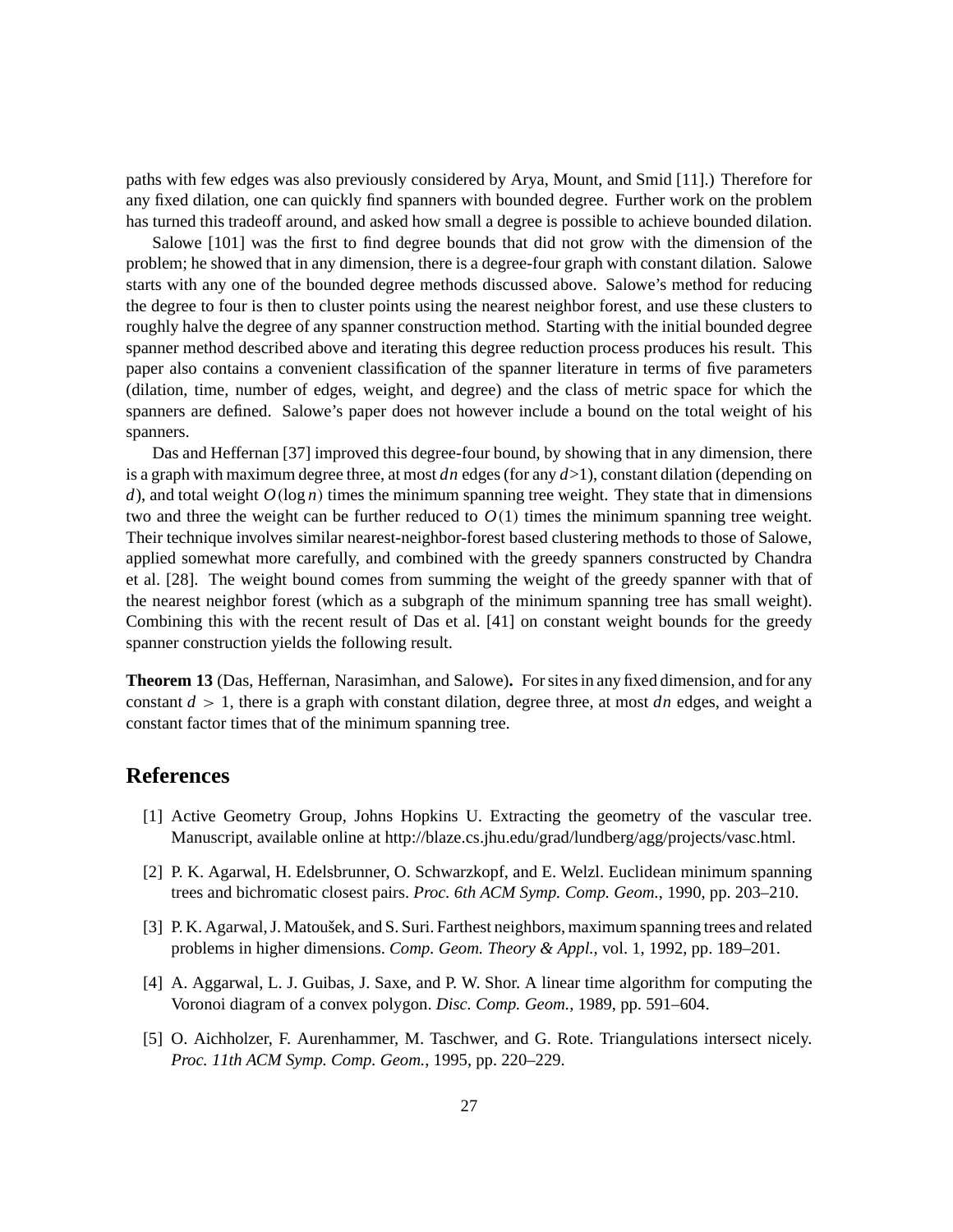- [6] N. Alon, S. Rajagopalan, and S. Suri. Long non-crossing configurations in the plane. *Proc. 9th ACM Symp. Comp. Geom.*, 1993, pp. 257–262.
- [7] I. Althöfer, G. Das, D. Dobkin, and D. Joseph. Generating sparse spanners for weighted graphs. *Proc. 2nd Scand. Worksh. Algorithm Theory*. Springer LNCS 447, 1990, pp. 26–37.
- [8] I. Althöfer, G. Das, D. Dobkin, D. Joseph, and J. Soares. On sparse spanners of weighted graphs. *Disc. Comp. Geom.*, vol. 9, 1993, pp. 81–100.
- [9] S. Arya, G. Das, D. M. Mount, J. S. Salowe, and M. Smid. Euclidean Spanners: Short, Thin, and Lanky. *Proc. 27th ACM Symp. Theory of Computing*, 1995, pp. 489–498. Available online at http://www.cs.umd.edu/∼mount/Papers/stoc95.ps.
- [10] S. Arya and M. Smid. Efficient construction of a bounded degree spanner with low weight. *Proc. 2nd Eur. Symp. Algorithms*. Springer LNCS 855, 1994, pp. 48–59.
- [11] S. Arya, D. Mount, and M. Smid. Randomized and deterministic algorithms for geometric spanners of small diameter. *Proc. 35th IEEE Symp. Foundations of Comp. Sci.*, 1994, pp. 703– 712. Available online at http://www.cs.umd.edu/∼mount/Papers/focs94.ps.
- [12] T. Asano, B. Bhattacharya, M. Keil, and F. Yao. Clustering algorithms based on minimum and maximum spanning trees. *Proc. 4th ACM Symp. Comp. Geom.*, 1988, pp. 252–257.
- [13] B. Awerbuch, Y. Azar, A. Blum, and S. Vempala. Improved approximation guarantees for minimum-weight *k*-trees and prize-collecting salesmen. *Proc. 27th ACM Symp. Theory of Computing*, 1995, 277–283. Available online at http://www-cgi.cs.cmu.edu/afs/cs.cmu.edu/Web/ People/avrim/Papers/prizetsp.ps.Z.
- [14] A. I. Barvinok. Two algorithmic results for the traveling salesman problem. Manuscript, 1994.
- [15] J. L. Bentley and J. Saxe. Decomposable searching problems I: static-to-dynamic transformation. *J. Algorithms*, vol. 1, 1980, pp. 301–358.
- [16] M. Bern, H. Edelsbrunner, D. Eppstein, S. Mitchell, and T. S. Tan. Edge-insertion for optimal triangulations. *Disc. Comp. Geom.*, vol. 10, 1993, pp. 47–65.
- [17] M. Bern and D. Eppstein. Mesh generation and optimal triangulation. In*Computing in Euclidean Geometry*, D.-Z. Du and F. K. Hwang, eds., World Scientific, 1992; 2nd edition, 1995, pp. 47– 123.
- [18] M. Bern and D. Eppstein. Worst-case bounds for subadditive geometric graphs. *Proc. 9th ACM Symp. Comp. Geom.*, 1993, pp. 183–188.
- [19] M. Bern and D. Eppstein. Approximation algorithms for geometric problems. In *Approximation algorithms for NP-hard problems*, D. Hochbaum, ed., to appear.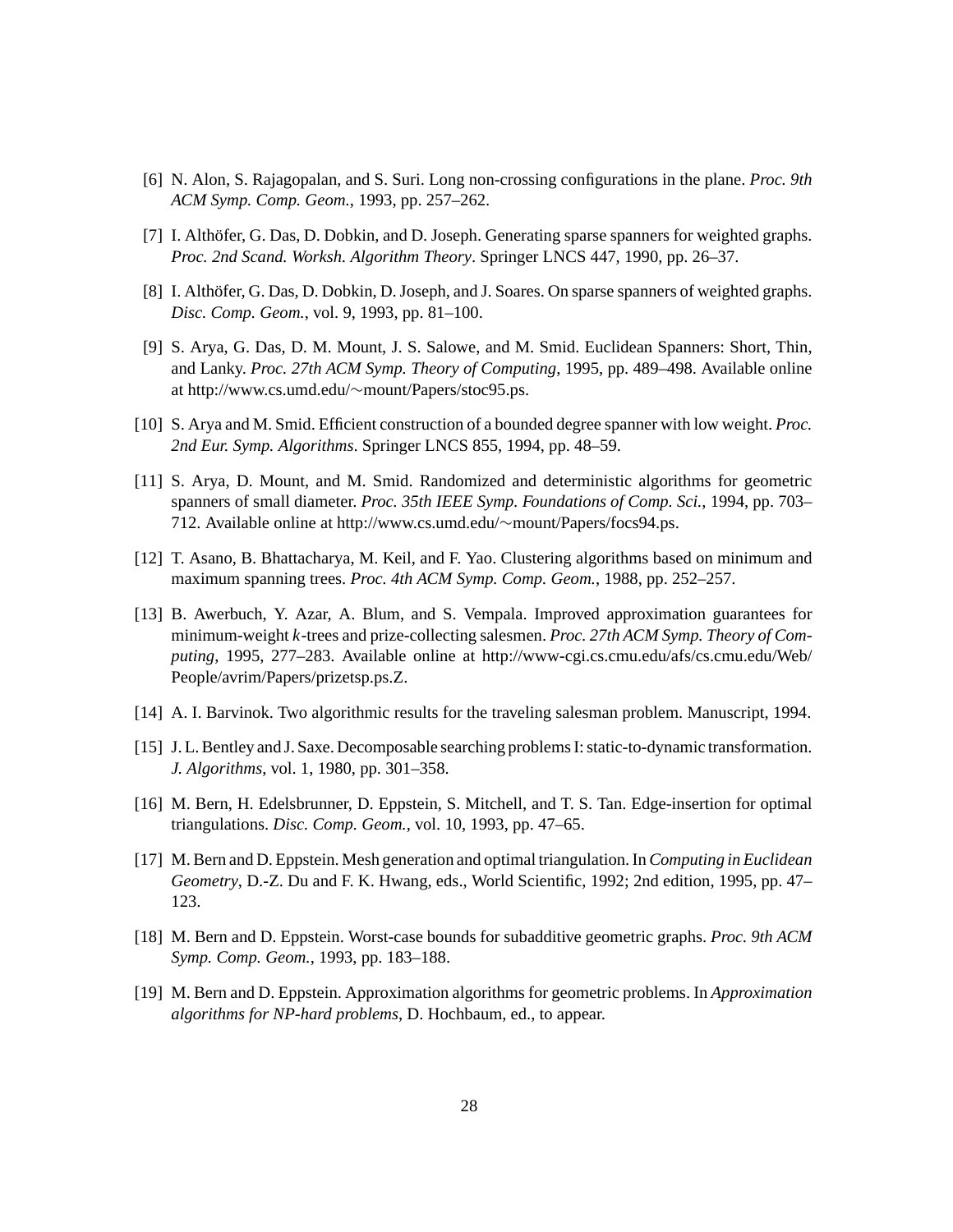- [20] M. Bern, D. Eppstein, and S.-H. Teng. Parallel construction of quadtrees and quality triangulations. *Proc. 3rd Worksh. Algorithms and Data Structures*. Springer LNCS 709, 1993, pp. 188–199.
- [21] A. Blum, P. Chalasani, and S. Vempala. A constant-factor approximation for the *k*-MST problem in the plane. *Proc. 27th ACM Symp. Theory of Computing*, 1995, 294–302. Available online at http://www-cgi.cs.cmu.edu/afs/cs.cmu.edu/Web/People/avrim/Papers/planarktrees.ps.Z.
- [22] A. Blum, R. Ravi, and S. Vempala. A constant-factor approximation algorithm for the *k*-MST problem. *Proc. 28th ACM Symp. Theory of Computing*, 1996.
- [23] H. Brönnimann. Computational Geometry Tribune, no. 3, available online at http://www.inria.fr/ prisme/personnel/bronnimann/cgt/cgt3.ps.Z.
- [24] L. Cai and D. Corneil. Tree spanners. *SIAM J. Discrete Math.*, vol. 8, 1995, pp. 359–388.
- [25] P. B. Callahan. The Well-Separated Pair Decomposition and its Applications. Ph.D. thesis, Johns Hopkins U., 1995. Available online at ftp://ftp.cs.jhu.edu/pub/callahan/dissertation.ps.Z.
- [26] P. B. Callahan and S. R. Kosaraju. A decomposition of multidimensional point sets with applications to *k*-nearest neighbors and *n*-body potential fields. *J. ACM*, vol. 42, 1995, pp. 67–90.
- [27] B. Chandra. Constructing sparse spanners for most graphs in higher dimensions. *Inf. Proc. Lett.*, vol. 51, 1994, pp. 289–294.
- [28] B. Chandra, G. Das, G. Narasimhan, and J. Soares. New sparseness results on graph spanners. *Int. J. Comp. Geom. & Appl.*, vol. 5, 1995, pp. 125–144.
- [29] D. Cheriton and R. E. Tarjan. Finding minimum spanning trees. *SIAM J. Comput.*. vol. 5, 1976, pp. 310–313.
- [30] S. Y. Cheung and A. Kumar. Efficient quorumcast routing algorithms. *Proc. IEEE Conf. Computer Communications*, 1994, vol. 2, pp. 840–847.
- [31] S. Cheng and Y. Xu. Approaching the largest  $\beta$ -skeleton within the minimum weight triangulation, manuscript cited by [44], 1995.
- [32] L. P. Chew. There is a planar graph almost as good as the complete graph. *Proc. 2nd ACM Symp. Comp. Geom.*, 1986, pp. 169–177.
- [33] L. P. Chew. There are planar graphs almost as good as the complete graph. *J. Comp. Sys. Sci.*, vol. 39, 1989, pp. 205–219.
- [34] L. P. Chew and R. L. Drysdale. Voronoi diagrams based on convex distance functions. *Proc. 1st ACM Symp. Comp. Geom.*, 1985, pp. 235–244.
- [35] N. Christofides. Worst-case analysis of a new heuristic for the traveling salesman problem. Report 388, Grad. Sch. Industrial Admin., Carnegie Mellon U., 1975.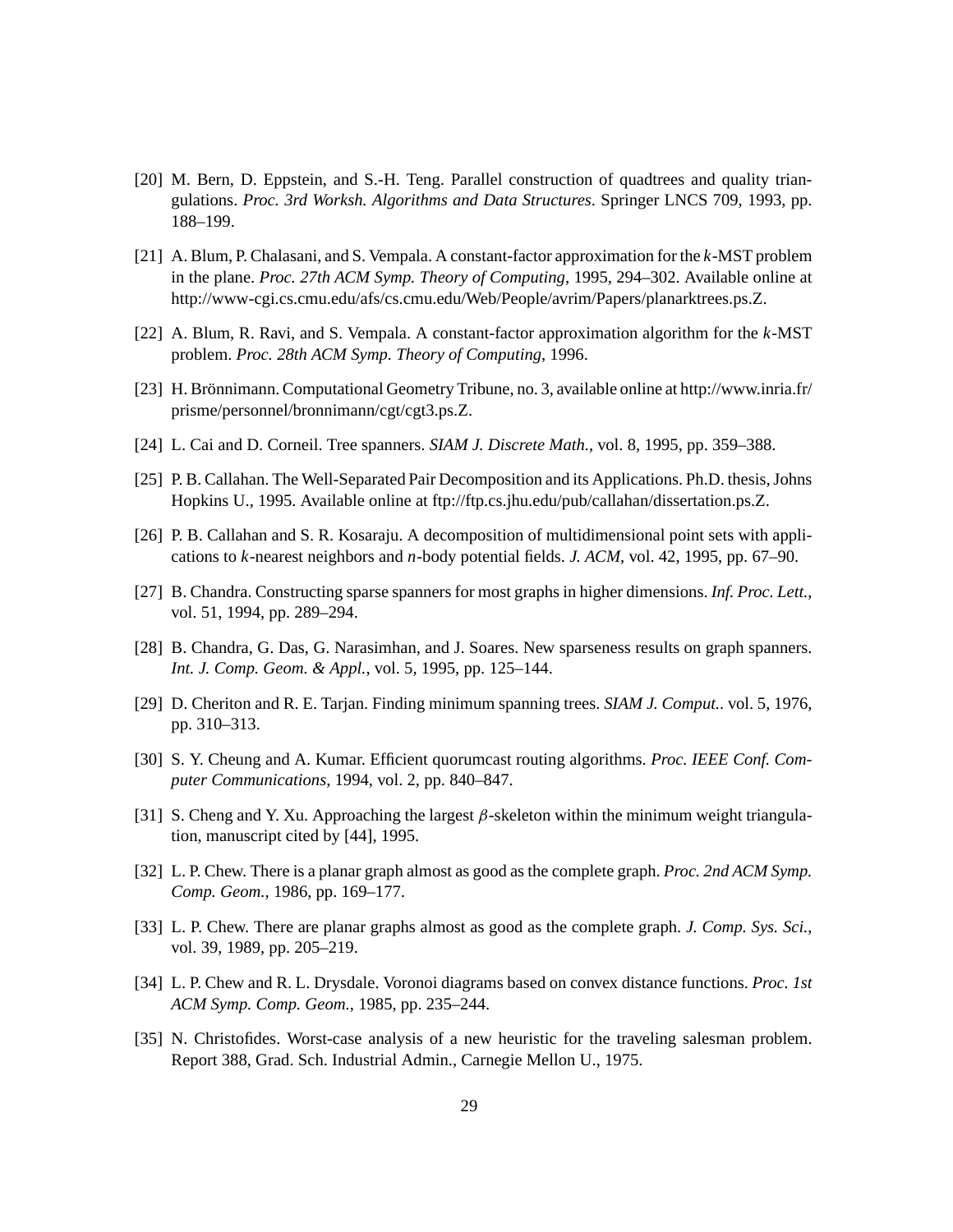- [36] C. Chiang, M. Sarrafzadeh, and C. K. Wong. A powerful global router based on Steiner min-max trees. *Proc. IEEE Int. Conf. CAD*, 1989, pp. 2–5.
- [37] G. Das and P. J. Heffernan. Constructing degree-3 spanners with other sparseness properties. *Proc. 4th Int. Symp. Algorithms and Computation*. Springer LNCS 762, 1993, pp. 11–20.
- [38] G. Das, P. J. Heffernan, and G. Narasimhan. Optimally sparse spanners in 3-dimensional Euclidean space. *Proc. 9th ACM Symp. Comp. Geom.*, 1993, pp. 53–62.
- [39] G. Das and D. Joseph. Which triangulations approximate the complete graph? *Proc. Int. Symp. Optimal Algorithms*. Springer LNCS 401, 1989, pp. 168–192.
- [40] G. Das and G. Narasimhan. A fast algorithm for constructing sparse Euclidean spanners. *Proc. 10th ACM Symp. Comp. Geom.*, 1994, pp. 132–139.
- [41] G. Das, G. Narasimhan, and J. Salowe. A new way to weigh malnourisheed Euclidean graphs. *Proc. 6th ACM-SIAM Symp. Discrete Algorithms*, 1995, pp. 215–222.
- [42] A. Datta, H.-P. Lenhof, C. Schwarz, and M. Smid. Static and dynamic algorithms for *k*-point clustering problems. *Proc. 3rd Worksh. Algorithms and Data Structures*. Springer LNCS 709, 1993, pp. 265–276.
- [43] O. Devillers, S. Meiser, and M. Teillaud. Fully dynamic Delaunay triangulation in logarithmic expected time per operation. *Comp. Geom. Theory & Appl.*, vol. 2, 1992, pp. 55–80.
- [44] M. Dickerson and M. Montague. A (usually) connected subgraph of the minimum weight triangulation. *Proc. 5th MSI-Stony Brook Worksh. Comp. Geom.*, 1995. Available online at ftp://ams.sunysb.edu/pub/geometry/msi-workshop/95/dickerso.ps.gz. See also http:// www.middlebury.edu/∼dickerso/mwtskel.html.
- [45] M. Dickerson and M. Montague. The exact minimum weight triangulation. *Proc. 12th ACM Symp. Comp. Geom.*, 1996.
- [46] D. P. Dobkin, S. J. Friedman, and K. J. Supowit. Delaunay graphs are almost as good as complete graphs. *Disc. Comp. Geom.*, vol. 5, 1990, pp. 399–407.
- [47] R. L. Drysdale. A practical algorithm for computing the Delaunay triangulation for convex distance functions. *Proc. 1st ACM-SIAM Symp. Discrete Algorithms*, 1990, pp. 159–168.
- [48] D.-Z. Du and F. K. Hwang. The state of the art in Steiner ratio problems. In *Computing in Euclidean Geometry*, D.-Z. Du and F. K. Hwang, eds., World Scientific, 1992; 2nd edition, 1995, pp. 195–224.
- [49] H. Edelsbrunner, L. J. Guibas, and J. Stolfi. Optimal point location in a monotone subdivision. *SIAM J. Comput.*, vol. 15, 1986, pp. 317–340.
- [50] H. Edelsbrunner and T. S. Tan. A quadratic time algorithm for the minmax length triangulation. *Proc. 32nd IEEE Symp. Foundations of Comp. Sci.*, 1991, pp. 414–423.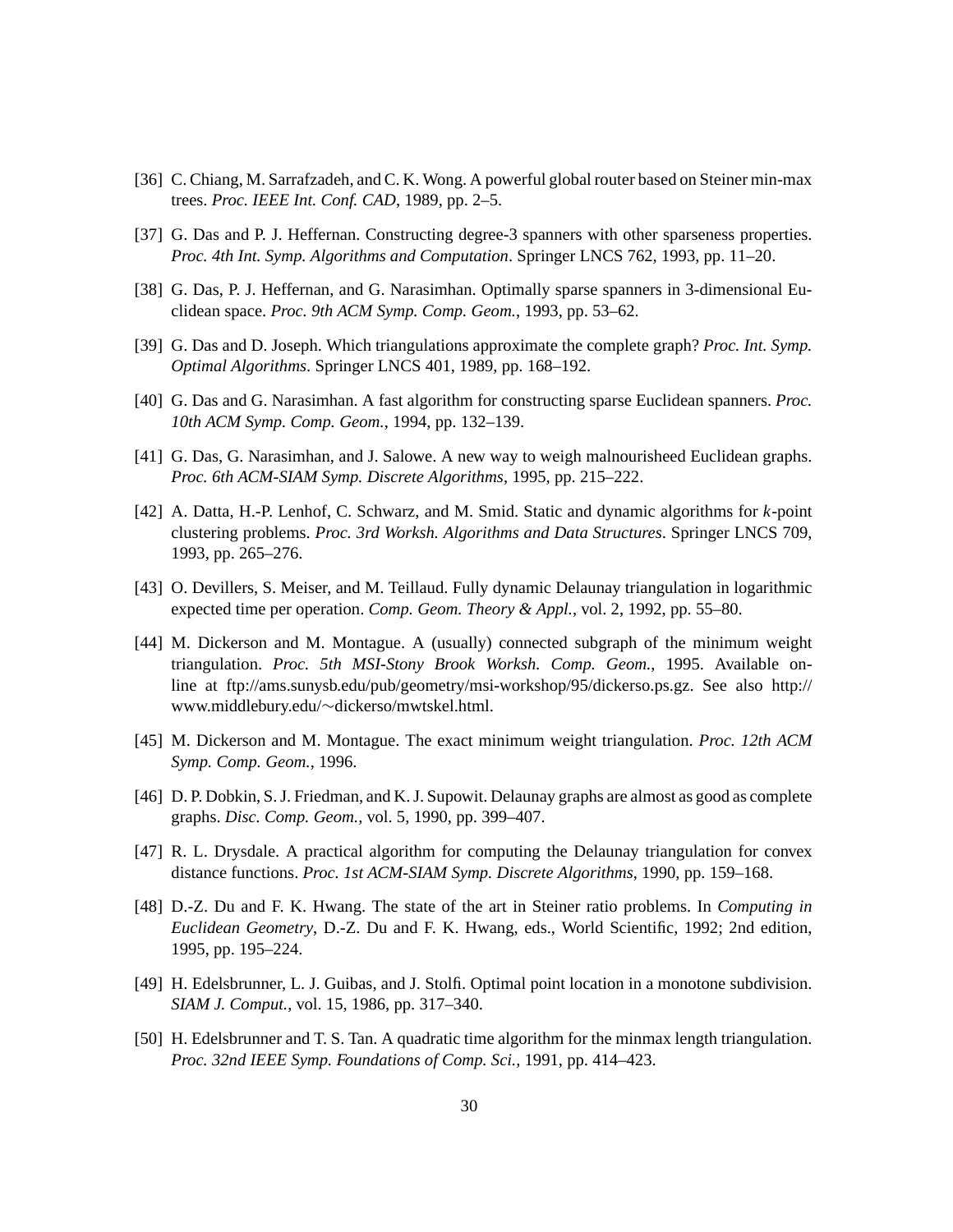- [51] H. Edelsbrunner, T. S. Tan, and R. Waupotitsch. A polynomial time algorithm for the minmax angle triangulation. *SIAM J. Sci. Stat. Comp.*, vol. 13, 1992, pp. 994–1008.
- [52] D. Eppstein. Offline algorithms for dynamic minimum spanning tree problems. *J. Algorithms*, vol. 17, 1994, pp. 237–250.
- [53] D. Eppstein. Dynamic Euclidean Minimum Spanning Trees and Extrema of Binary Functions. *Disc. Comp. Geom.*, vol. 13, 1995, pp. 237–250.
- [54] D. Eppstein. Faster geometric *k*-point MST approximation. Tech. Rep. 95-13, Dept. Inf. & Comp. Sci., UC Irvine, 1995. Available online at http://www.ics.uci.edu/Document/UCI:ICS-TR-95-13.
- [55] D. Eppstein. Average case analysis of dynamic geometric optimization. *Comp. Geom. Theory & Appl.*, to appear. Available online at http://www.ics.uci.edu/Document/UCI:ICS-TR-93-18.
- [56] D. Eppstein. Faster circle packing with application to nonobtuse triangulation. *Int. J. Comp. Geom. & Appl.*, to appear. Available online at http://www.ics.uci.edu/Document/UCI:ICS-TR-94-33.
- [57] D. Eppstein. Beta-skeletons have unbounded dilation. Tech. Rep. 96-15, Dept. Inf. & Comp. Sci., UC Irvine, 1996.
- [58] D. Eppstein and J. Erickson. Iterated nearest neighbors and finding minimal polytopes. *Disc. Comp. Geom.*, vol. 11, 1994, pp. 321–350.
- [59] D. Eppstein, Z. Galil, G. F. Italiano, and A. Nissenzweig. Sparsification A technique for speeding up dynamic graph algorithms. *Proc. 33rd IEEE Symp. Foundations of Comp. Sci.*, 1992, pp. 60–69.
- [60] D. Eppstein, G. F. Italiano, R. Tamassia, R. E. Tarjan, J. Westbrook, and M. Yung. Maintenance of a minimum spanning forest in a dynamic plane graph. *J. Algorithms*, vol. 13, 1992, pp. 33–54.
- [61] M. Fredman and D. E. Willard. Trans-dichotomous algorithms for minimum spanning trees and shortest paths. *Proc. 31st IEEE Symp. Foundations of Comp. Sci.*, 1990, pp. 719–725.
- [62] H. N. Gabow, Z. Galil, T. Spencer, and R. E. Tarjan. Efficient algorithms for finding minimum spanning trees in undirected and directed graphs. *Combinatorica*, vol. 6, 1986, pp. 109–122.
- [63] M. R. Garey and D. S. Johnson Computers and Intractability: A Guide to the Theory of NP-Completeness. W. H. Freeman, 1979.
- [64] N. Garg and D. S. Hochbaum. An *O*(log *k*) approximation for the *k* minimum spanning tree problem in the plane. *Proc. 26th ACM Symp. Theory of Computing*, 1994, pp. 432–438.
- [65] P. D. Gilbert. New results in planar triangulations. Report R-850, U. Illinois Coordinated Science Lab., 1979.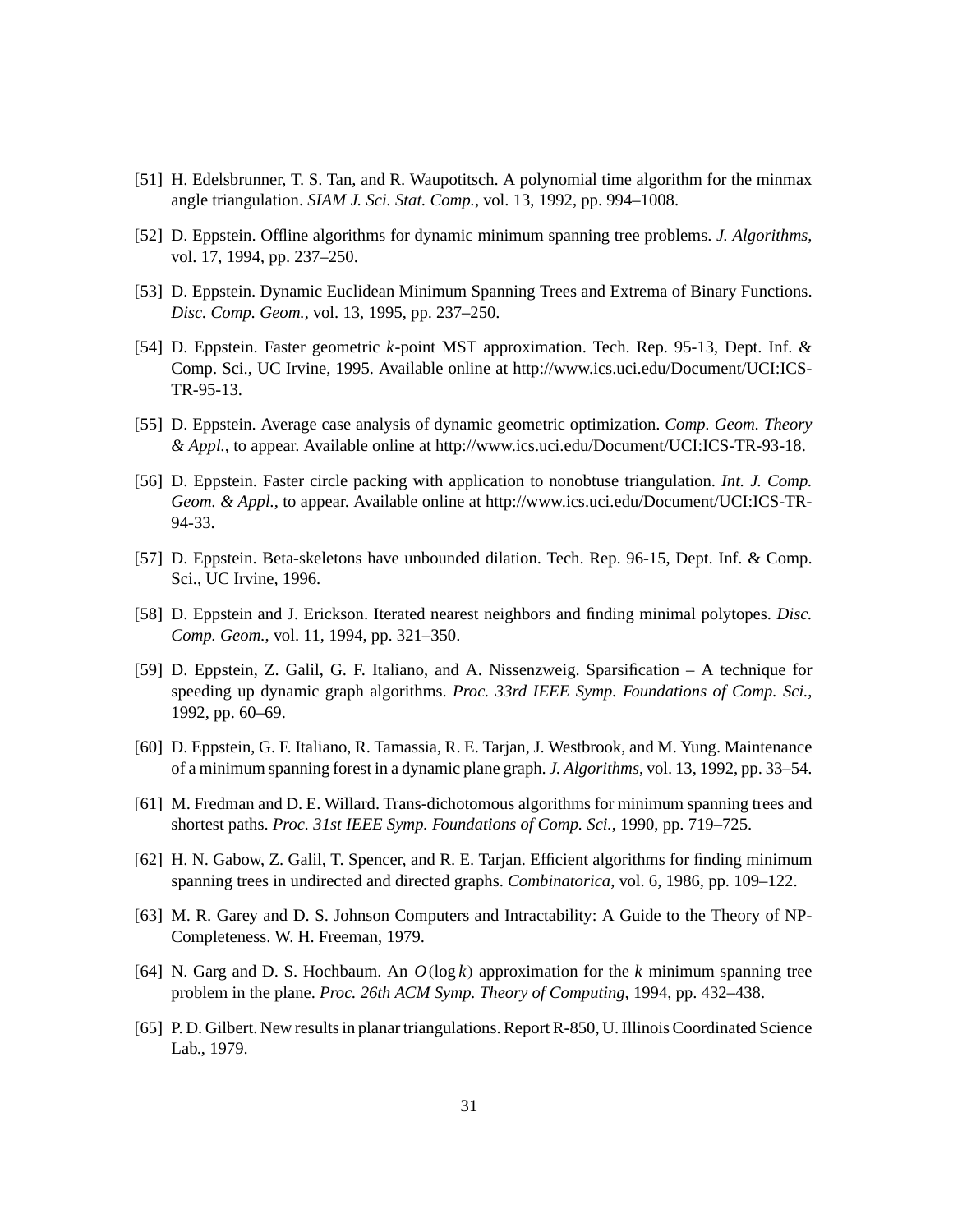- [66] L. J. Guibas, D. E. Knuth, and M. Sharir. Randomized incremental construction of Delaunay and Voronoi diagrams. *Algorithmica*, vol. 7, 1992, pp. 381–413.
- [67] S. Haruyama and D. Fussell. A new area-efficient power routing algorithm for VLSI layout. *Proc. IEEE Int. Conf. CAD*, 1987, pp. 38–41.
- [68] J.-M. Ho, D. T. Lee, C.-H. Chang, and C. K. Wong. Minimum diameter spanning trees and related problems. *SIAM J. Comput.*, vol. 20, 1991, pp. 987–997.
- [69] M. A. B. Jackson, A. Srinivasan, and E. S. Kuh. Clock routing for high-performance IC's. *Proc. 27th ACM/IEEE Design Automation Conf.*, 1990, pp. 573–579.
- [70] A. Kahng, J. Cong, and G. Robins. High-performance clock routing based on recursive geometric matching. *Proc. 28th ACM/IEEE Design Automation Conf.*, 1991, pp. 322–327.
- [71] D. Karger, P. N. Klein, and R. E. Tarjan. A randomized linear-time algorithm to find minimum spanning trees. *J. ACM*, vol. 42, 1995, pp. 321–328.
- [72] J. M. Keil. Approximating the complete Euclidean graph. *Proc. 1st Scand. Worksh. Algorithm Theory*. Springer LNCS 318, 1988, pp. 208–213.
- [73] J. M. Keil. Computing a subgraph of the minimum weight triangulation. *Comp. Geom. Theory & Appl.*, vol. 4, 1994, pp. 13–26.
- [74] J. M. Keil and C. A. Gutwin. The Delaunay triangulation closely approximates the complete Euclidean graph. *Proc. 1st Worksh. Algorithms and Data Structures*. Springer LNCS 382, 1989, pp. 47–56.
- [75] S. Khuller, B. Raghavachari, and N. Young. Low degree spanning trees of small weight. *Proc. 26th ACM Symp. Theory of Computing*, 1994, pp. 412–421.
- [76] S. Khuller, B. Raghavachari, and N. Young. Balancing minimum spanning trees and shortestpath trees. *Algorithmica*, vol.14, 1995, pp. 305–321.
- [77] D. Kirkpatrick. Optimal search in planar subdivision. *SIAM J. Comput.*, vol. 12, 1983, pp. 28–35.
- [78] G. T. Klincsek. Minimal triangulations of polygonal domains. *Ann. Disc. Math.*, vol. 9, 1980, pp. 121–123.
- [79] E. Lawler, J. K. Lenstra, A. H. G. Rinnooy Kan, and D. B. Shmoys. The Traveling Salesman Problem: a Guided Tour of Combinatorial Optimization. Wiley, 1985.
- [80] C. Levcopoulos. An  $\Omega(\sqrt{n})$  lower bound for non-optimality of the greedy triangulation. *Inf. Proc. Lett.*, vol. 25, 1987, pp. 247–251.
- [81] C. Levcopoulos and D. Krznaric. Quasi-Greedy triangulations approximating the minimum weight triangulation. *Proc. 7th ACM-SIAM Symp. Discrete Algorithms*, 1996.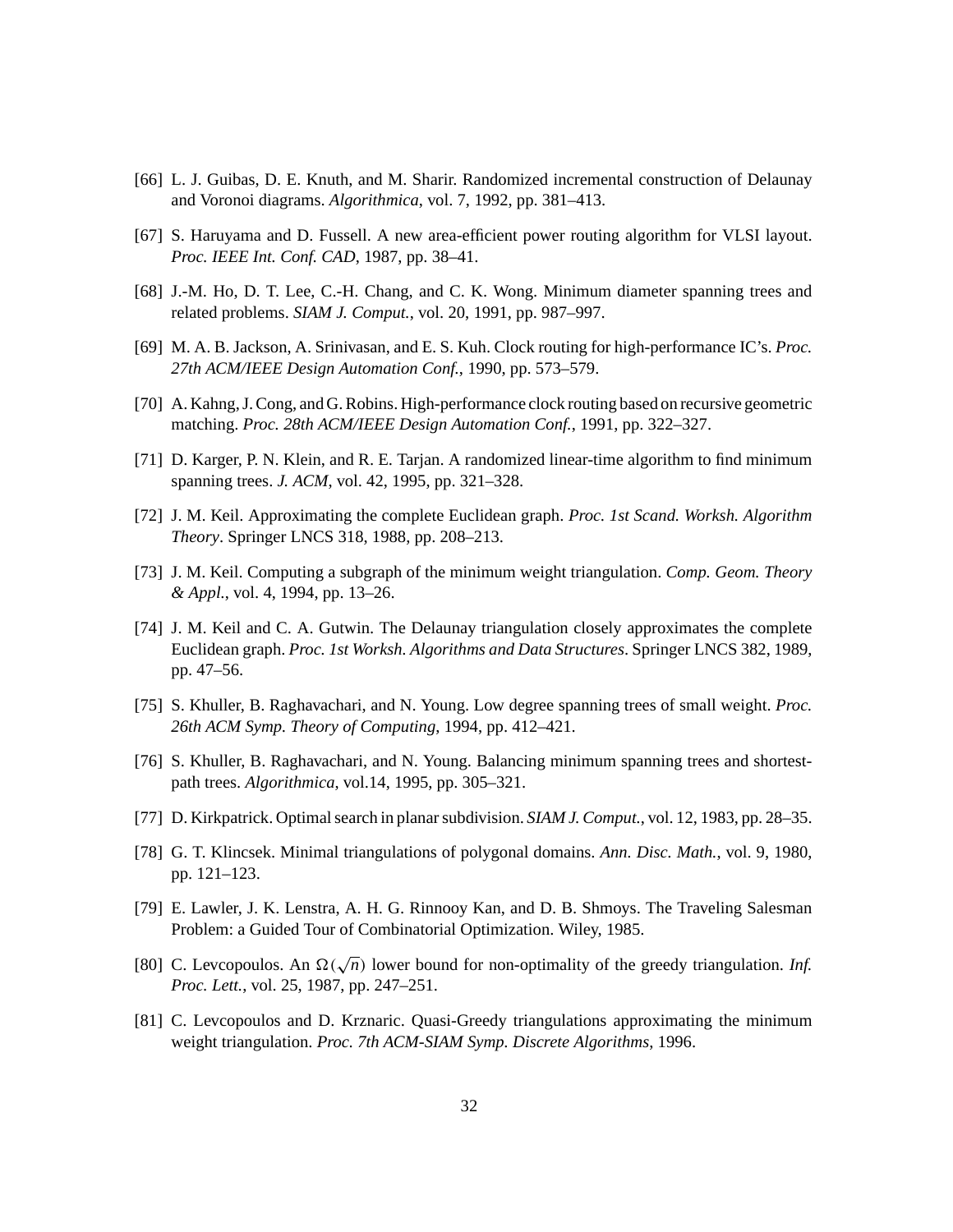- [82] C. Levcopoulos and A. Lingas. On approximation behavior of the greedy triangulation for convex polygons. *Algorithmica*, vol. 2, 1987, pp. 175–193.
- [83] C. Levcopoulos and A. Lingas. There are planar graphs almost as good as the complete graphs and as short as minimum spanning trees. *Proc. Int. Symp. Optimal Algorithms*. Springer LNCS 401, 1989, pp. 9–13.
- [84] R. J. Lipton and R. E. Tarjan. Applications of a planar separator theorem. *Proc. 18th IEEE Symp. Foundations of Comp. Sci.*, 1977, pp. 162–170.
- [85] E. L. Lloyd. On triangulations of a set of points in the plane. *Proc. 18th IEEE Symp. Foundations of Comp. Sci.*, 1977, pp. 228–240.
- [86] G. K. Manacher and A. L. Zobrist. Neither the greedy nor the Delaunay triangulation approximates the optimum. *Inf. Proc. Lett.*, vol. 9, 1979, pp. 31–34.
- [87] C. S. Mata and J. S. B. Mitchell. Approximation algorithms for geometric tour and network design problems. *Proc. 11th ACM Symp. Comp. Geom.*, 1995, pp. 360–369.
- [88] K. Mehlhorn, S. Meiser, and C. O'Dunlaing. On the construction of abstract Voronoi diagrams. *Disc. Comp. Geom.*, vol. 6, 1991, pp. 211–224.
- [89] J. S. B. Mitchell. Guillotine subdivisions approximate polygonal subdivisions: A simple new method for the geometric k-MST problem. *Proc. 7th ACM-SIAM Symp. Discrete Algorithms*, 1996.
- [90] C. Monma, M. Paterson, S. Suri, and F. Yao. Computing Euclidean maximum spanning trees. *Algorithmica*, vol. 5, 1990, pp. 407–419.
- [91] C. Monma and S. Suri. Transitions in geometric spanning trees. *Proc. 7th ACM Symp. Comp. Geom.*, 1991, pp. 239–249.
- [92] K. Mulmuley. Randomized multidimensional search trees: dynamic sampling. *Proc. 7th ACM Symp. Comp. Geom.*, 1991, pp. 121–131.
- [93] C. O'Dunlaing and C. K. Yap. A "retraction" method for planning the motion of a disc. *J. Algorithms*, vol. 6, 1985, pp. 104–111.
- [94] S. Olariu, S. Toida, and M. Zubair. On a conjecture by Plaisted and Hong. *J. Algorithms*, vol. 9, 1988, pp. 597–598.
- [95] C. H. Papadimitriou and U. V. Vazirani. On two geometric problems related to the traveling salesman problem. *J. Algorithms*, vol. 5, 1984, pp. 231–246.
- [96] D. A. Plaisted and J. Hong. A heuristic triangulation algorithm. *J. Algorithms*, vol. 8, 1987, pp. 405–437.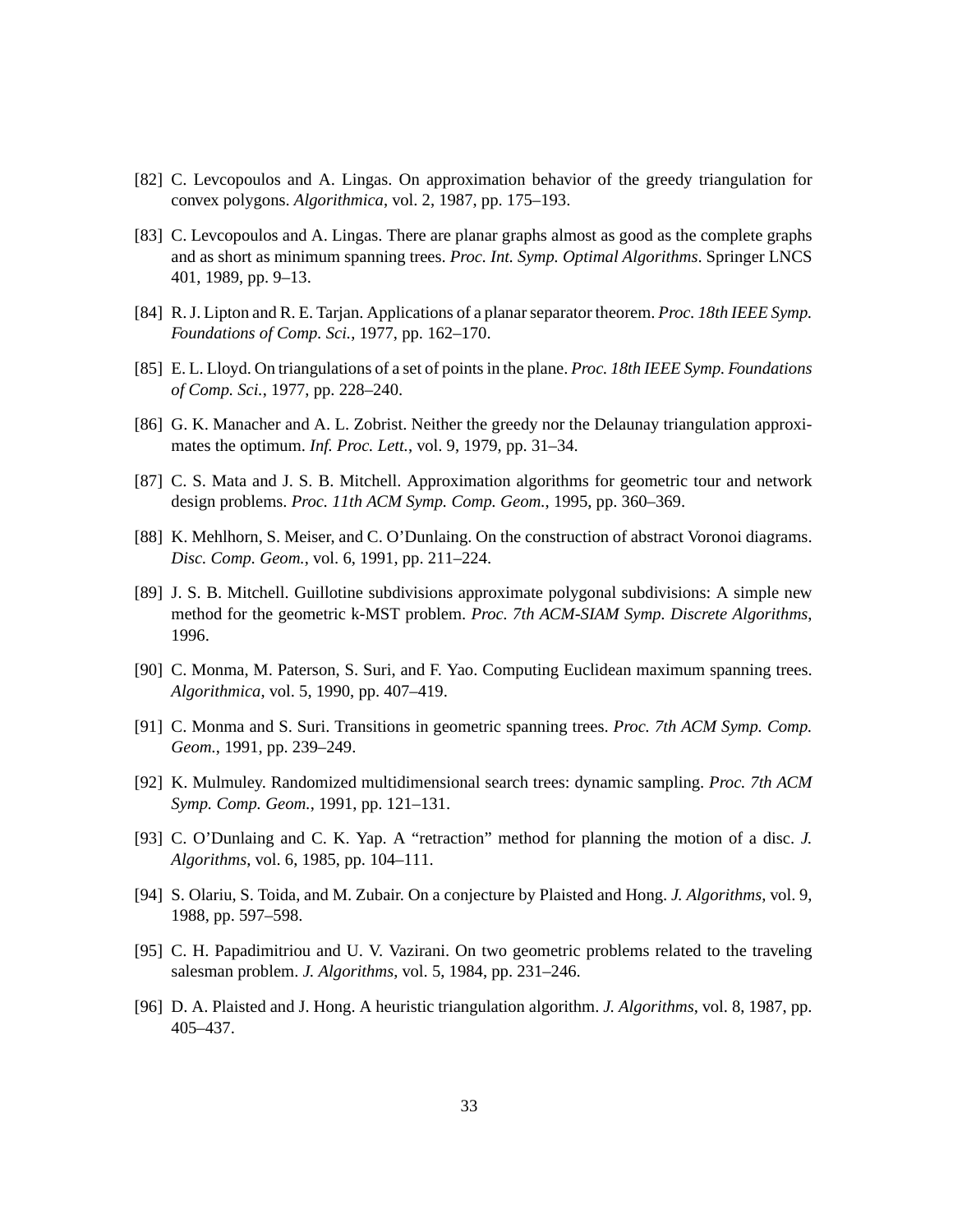- [97] R. Ravi, R. Sundaram, M. V. Marathe, D. J. Rosenkrantz, and S. S. Ravi. Spanning trees short and small. *Proc. 5th ACM-SIAM Symp. Discrete Algorithms*, 1994, pp. 546–555.
- [98] G. Robins and J. S. Salowe. Low-degree minimum spanning trees. *Disc. Comp. Geom.*, vol. 14, 1995, pp. 151–165.
- [99] J. Ruppert and R. Seidel. Approximating the *d*-dimensional complete Euclidean graph. *3rd Canad. Conf. Comp. Geom.*, 1991, pp. 207–210.
- [100] J. S. Salowe. Constructing multidimensional spanner graphs. *Int. J. Comp. Geom. & Appl.*, vol. 1, 1991, pp. 99–107.
- [101] J. S. Salowe. Euclidean spanner graphs with degree four. *Disc. Applied Math.*, vol. 54, 1994, pp. 55–66.
- [102] J. S. Salowe, D. S. Richards, and D. E. Wrege. Mixed spanning trees: a technique for performance-driven routing. *Proc. 3rd Great Lakes Symp. VLSI Design Automation of High Performance VLSI Systems*, IEEE, 1993, pp. 62–66.
- [103] N. Sarnak and R. E. Tarjan. Planar point location using persistent search trees. *Comm. ACM*, vol. 29, 1986, pp. 669–679.
- [104] O. Schwarzkopf. Dynamic maintenance of geometric structures made easy. *Proc. 32nd IEEE Symp. Foundations of Comp. Sci.*, 1991, pp. 197–206.
- [105] Sedgewick and J. Vitter. *Algorithmica*, vol. 1, 1986, pp. 31–48. (((Fill in this one and mention it in text; they consider dilation of certain random Euclidean graphs, as part of a proof that their shortest paths can be found quickly)))
- [106] M. I. Shamos and D. Hoey. Closest-point problems. *Proc. 16th IEEE Symp. Foundations of Comp. Sci.*, 1975, pp. 151–162.
- [107] N. Sherwani. Algorithms for VLSI Physical Design Automation. Kluwer, 1993.
- [108] D. D. Sleator and R. E. Tarjan. A data structure for dynamic trees. *J. Comp. Sys. Sci.*, vol. 24, 1983, pp. 362–381.
- [109] J. M. Steel and T. L. Snyder. Worst-case growth rates of some classical problems of combinatorial optimization. *SIAM J. Comput.*, vol. 18, 1989, pp. 278–287.
- [110] R. Tsay. Exact zero skew. *Proc. IEEE Int. Conf. CAD*, 1991, pp. 336–339.
- [111] P. M. Vaidya. Minimum spanning trees in *k*-dimensional space. *SIAM J. Comput.*, vol. 17, 1988, pp. 572–582.
- [112] P. M. Vaidya. A sparse graph almost as good as the complete graph on points in *K* dimensions. *Disc. Comp. Geom.*, vol. 6, 1991, pp. 369–381.